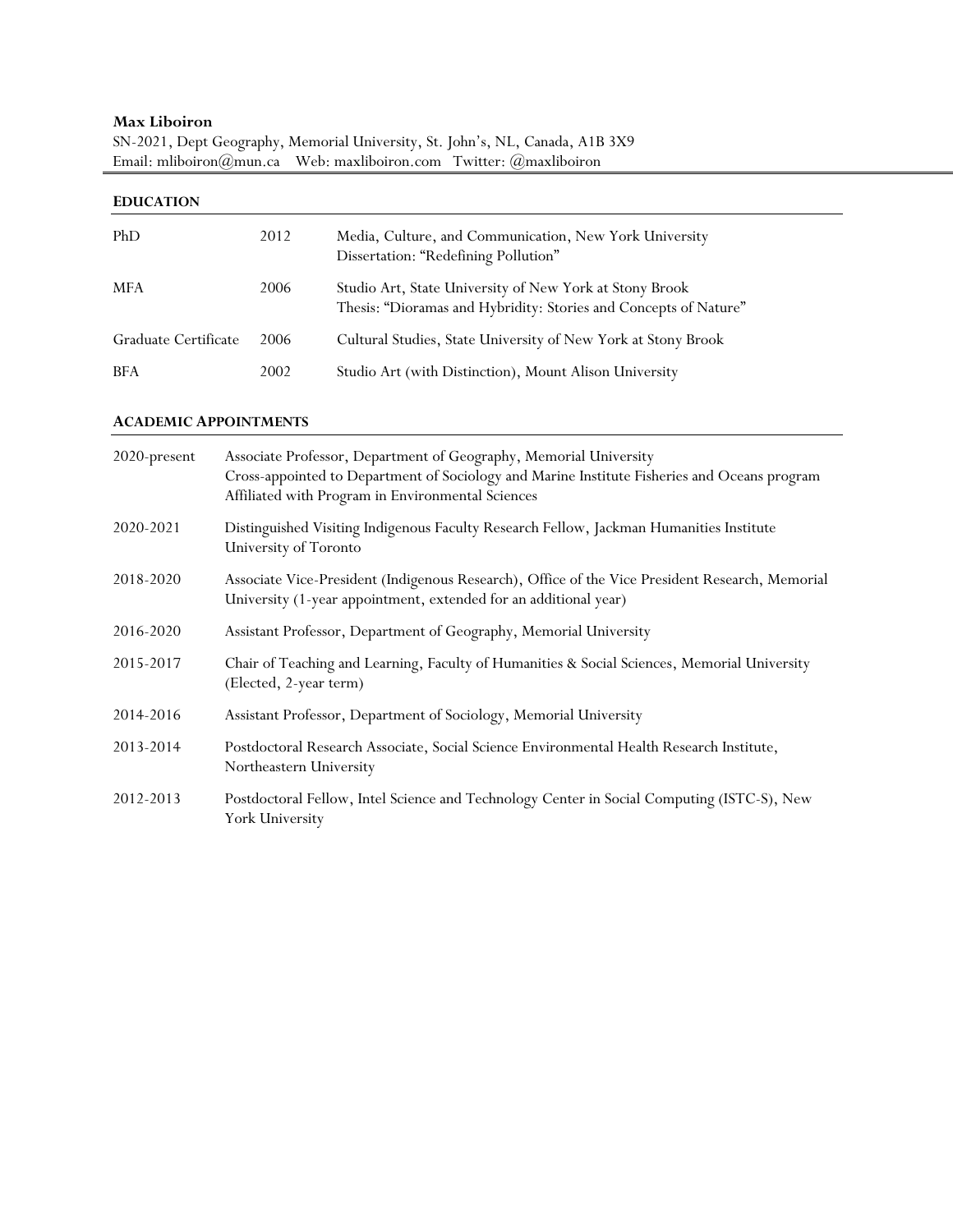### **PUBLICATIONS**

Student and postdoc co-authors underlined

| <b>Books</b> | Refereed | Book    | Invited  | Writing for      | White  | Special Issue | Documentaries/ |
|--------------|----------|---------|----------|------------------|--------|---------------|----------------|
|              | Articles | hapters | Articles | Public Audiences | Papers | Co-Editor     | Films          |
|              |          |         |          | $\sim$ 120       |        |               |                |

#### **BOOKS**

Liboiron, M. (2021). *Pollution is Colonialism*. Durham, NC: Duke University Press. Liboiron, M., and Lepawsky, J. (In press, April 2022). *Discard Studies*. Cambridge, MA: MIT Press.

### **REFEREED ARTICLES**

- 1. Liboiron, M., Zahara, A., Hawkins, K., Crespo, C., Neves, B., Wareham-Hayes, V., Edinger, E., Muise, C., Walzak, M., Sarazen, R., Chidley, J., Mills, C., Watwood, L., Arif, H., Earles, E., Pijogge, L., Shirley, J., Jacobs, J., McCarney, P., Charron, L. (2021). Abundance and types of plastic pollution in surface waters and the case for reconciliation science in the Eastern Arctic (Inuit Nunangat). *Science of the Total Environment* 782: 146809-22.
- 2. Melvin, J., Bury, M., Ammendolia, J., Mather, C., **Liboiron, M.** (2021). Critical Gaps in Shoreline Plastics Pollution Research. *Frontiers in Marine Science*. https://doi.org/10.3389/fmars.2021.689108
- 3. Harris, L., **Liboiron, M.**, Charron, L., Mather, C. (2020). Using citizen science to evaluate extended producer responsibility policy to reduce marine plastic debris shows no reduction in pollution levels. *Marine Policy,* 123: 104319.
- 4. Saturno, J., **Liboiron, M.**, Ammendolia, J., Healey, N., Earles, E., Duman, N., Schoot, I., Morris, T., Favaro, B. (2020). Occurrence of plastics ingested by Atlantic cod (*Gadus morhua*) destined for human consumption (Fogo Island, Newfoundland and Labrador). *Marine Pollution Bulletin*, 153: 110993.
- 5. Provencher, J., **Liboiron, M.**, Borelle, S., Bond, A., Rochman, C., Lavers, J., Avery-Gomm, S., Yamashita, R., Ryan, P., Lusher, A., Hammer, S., Bradshaw, H., Khan, J., Mallory, M. (2020). A Horizon scan of research priorities to inform policies aimed at reducing the harm of plastic pollution to biota. *Science of The Total Environment*, 733(2020): 1-11.
- 6. Cowger, W., Booth, A., Hamilton, B., Primpke, S., Munno, K., Lusher, A., Dehaut, A., Vaz, V., **Liboiron, M.**, Devriese, L., Hermabessiere, L., Rochmna, R., Stelle, C., Athey, S., Lych, J., De Frond, H., Gray, A., Jones, O., Brander, S., Thaysen, C., Moore, S., Sanchez, A., & Nel., H. (2020). Reporting guidelines to increase the reproducibility and comparability of research on microplastics. *Applied Spectrosocopy*, 74(9): 1066-1077.
- 7. **Liboiron, M.**, Melvin, J., Richárd, N., Saturno, J., Ammendolia, J., Charron, L., & Mather, C. (2019). Low incidence of plastic ingestion among three fish species significant for human consumption on the island of Newfoundland, Canada. *Marine Pollution Bulletin,* 141: 224-248.
- 8. Persaud, D., Lepawsky, J. & **Liboiron, M**. (2019). Viscous Objects: The Uneven Resistances of Repair. *Techniques & Culture. Revue semestrielle d'anthropologie des techniques*, (72): 126-129.
- 9. Kenny, C., **Liboiron, M.**, Wylie, S. (2019). Seeing Power with a Flashlight: Making and Doing Politics in Classroom Pedagogy with DIY Open Science Hardware. *Social Studies of Science*, 49(1): 3-28.
- 10. Provencher, J.F., Avery-Gomm, S., **Liboiron, M**., Braune, B.M., Macaulay, J.B., Mallory, M.L., Letcher, R.J. (2018). Are ingested plastics a vector of PCB contamination in northern fulmars from coastal Newfoundland and Labrador? *Environmental Research*, 167: 184-190.
- 11. Liboiron, F., Ammendolia, J., Saturno, J., Melvin, J., Zahara, A., Richárd, N., & **Liboiron, M**. (2018). A zero percent plastic ingestion rate by silver hake (Merluccius bilinearis) from the south coast of Newfoundland, Canada. Marine pollution bulletin, 131, 267-275.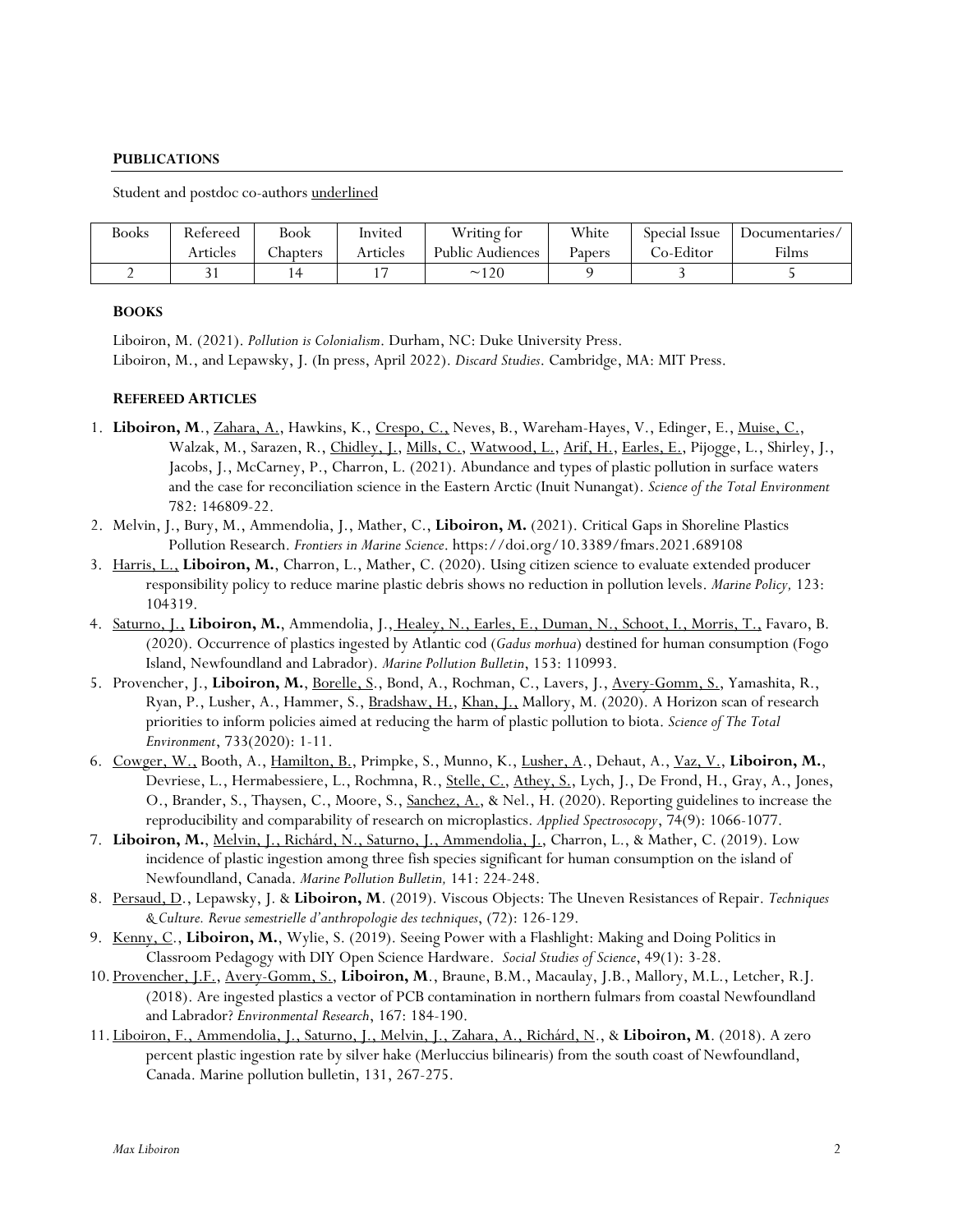- 12.**Liboiron, M.**, Tironi, M., Calvillo, N. (2018). Toxic Politics: Acting in a Permanently Polluted World. *Social Studies of Science*, 48(3): 331-349.
- 13.McWilliams, M., **Liboiron, M.**, Wiersma, Y. (2018). Rocky shoreline protocols miss microplastics in marine debris surveys (Fogo Island, Newfoundland and Labrador), *Marine Pollution Bulletin*, 129(2): 480-486.
- 14.**Liboiron, M**., Ammendolia, J., Winsor, K., Zahara, A., Bradshaw, H., Melvin, J., Mather, C., Dawe, N. Wells, E., Liboiron, F., Fürst, B., Coyle, C., Saturno, J., Novachefski, M., Westcott, S., and Liboiron, G. (2017). Equity in Author Order: A Feminist Laboratory's Approach. *Catalyst: Feminism, Theory, Technoscience*, *3*(2): 1-17.
- 15.**Liboiron, M.** (2017). Compromised Action: The Case of BabyLegs, *Engaging Science, Technology, Society*, 3: 499- 527.
- 16.Wylie, S., Shapiro, N., **Liboiron, M.** (2017). Making and Doing Politics Through Grassroots Scientific Research on the Energy and Petrochemical Industries, *Engaging Science, Technology, Society*, 3: 393-425.
- 17.Avery-Gomm, S., Provencher, J. F., **Liboiron, M.**, Poon, F. E., & Smith, P. A. (2017). Plastic pollution in the Labrador Sea: An assessment using the seabird northern fulmar Fulmarus glacialis as a biological monitoring species. *Marine Pollution Bulletin*, 127: 817-822.
- 18. Sardelis, S., Oester, S., & **Liboiron, M.** (2017). Ten strategies to reduce gender inequality at scientific conferences. *Frontiers in Marine Science*, *4*: 231.
- 19.Dosemagen, S., **Liboiron, M.**, & Molloy, J., (2017). Gathering for Open Science Hardware 2016. *Journal of Open Hardware*. 1(1): 4-6.
- 20.Eriksen, M., **Liboiron, M**., Kiessling, T., Charron, L., Alling, A., Lebreton, L., Richards, H., Roth, B., Ory, N., Hidalgo-Ruz, V., Meerhoff, E., Box., C., Cummins, A., Theil, M. (2017). Microplastic sampling with the AVANI trawl compared to two neuston trawls in the Bay of Bengal and South Pacific, *Environmental Pollution*, 232: 430-439.
- 21.**Liboiron, M**., Liboiron, F., Wells, E., Richard, N., Zahara, A., Mather, C., & Murichi, J. (2016). Low plastic ingestion rate in Atlantic Cod (Gadus morhua) from Newfoundland destined for human consumption collected through citizen science methods. *Marine Pollution Bulletin,* 13 (1-2): 428-437.
- 22.**Liboiron, M**. (2016). Redefining pollution and action: The matter of plastics. *Journal of Material Culture*, 21(1): 87- 110.
- 23.Avery-Gomm, S., Vallient, S., Schaffer, C., Robbins, K., **Liboiron, M.**, Yves, P., Rois, L., Jones, I. (2016). A study of wrecked Dovekies (Alle alle) in the western North Atlantic highlights the importance of using standardized methods to quantify plastic ingestion, *Marine Pollution Bulletin,* 113(1-2): 75-80.
- 24.Gray-Cosgrove, C., **Liboiron, M.,** & Lepawsky, J. (2016). The Challenges of Temporality to Depollution & Remediation. *SAPI ENS. Surveys and Perspectives Integrating Environment and Society*, (8.1).
- 25. Pine, K. H., & **Liboiron, M.** (2015). The Politics of Measurement and Action. *Proceedings of the 33rd Annual ACM Conference on Human Factors in Computing Systems*, ACM: 3147-3156.
- 26.Morello-Frosch, R., Varshavsky, J., **Liboiron, M.,** Brown, P., Brody, J. (2015). Communicating Results in Post-Belmont Era Biomonitoring Studies: Lessons from Genetics and Neuroimaging Research, *Environmental Research,* 136: 363-372.
- 27.Cohen, D. and **Liboiron, M.** (2014). New York's Two Sandys, *Metropolitics*. Online.
- 28. Liboiron, M. and Wachsmuth, D. (2013). The Fantasy of Disaster Response: Governance and Social Action During Hurricane Sandy, *Social Text Periscope*. Online.
- 29.**Liboiron, M.** (2013). Modern Waste as Strategy*, Lo Squaderno: Explorations in Space and Society*, 29: 9-12.
- 30.**Liboiron, M.** (2012)."Tactics of Waste, Dirt and Discard in the Occupy Movement, *Social Movement Studies: Journal of Social, Cultural and Political Protest*, 11(3-4): 393-401.
- 31.**Liboiron, M.** (2010). Recycling as a Crisis of Meaning, *Canadian Journal of Cultural Studies*, Intersections Conference Journal: 1-9.

#### **INVITED ARTICLES (EDITOR-REVIEWED)**

32.**Liboiron, M**. (2021). Decolonizing geoscience requires more than equity and inclusion. *Nature Geoscience* https://doi.org/10.1038/s41561-021-00861-7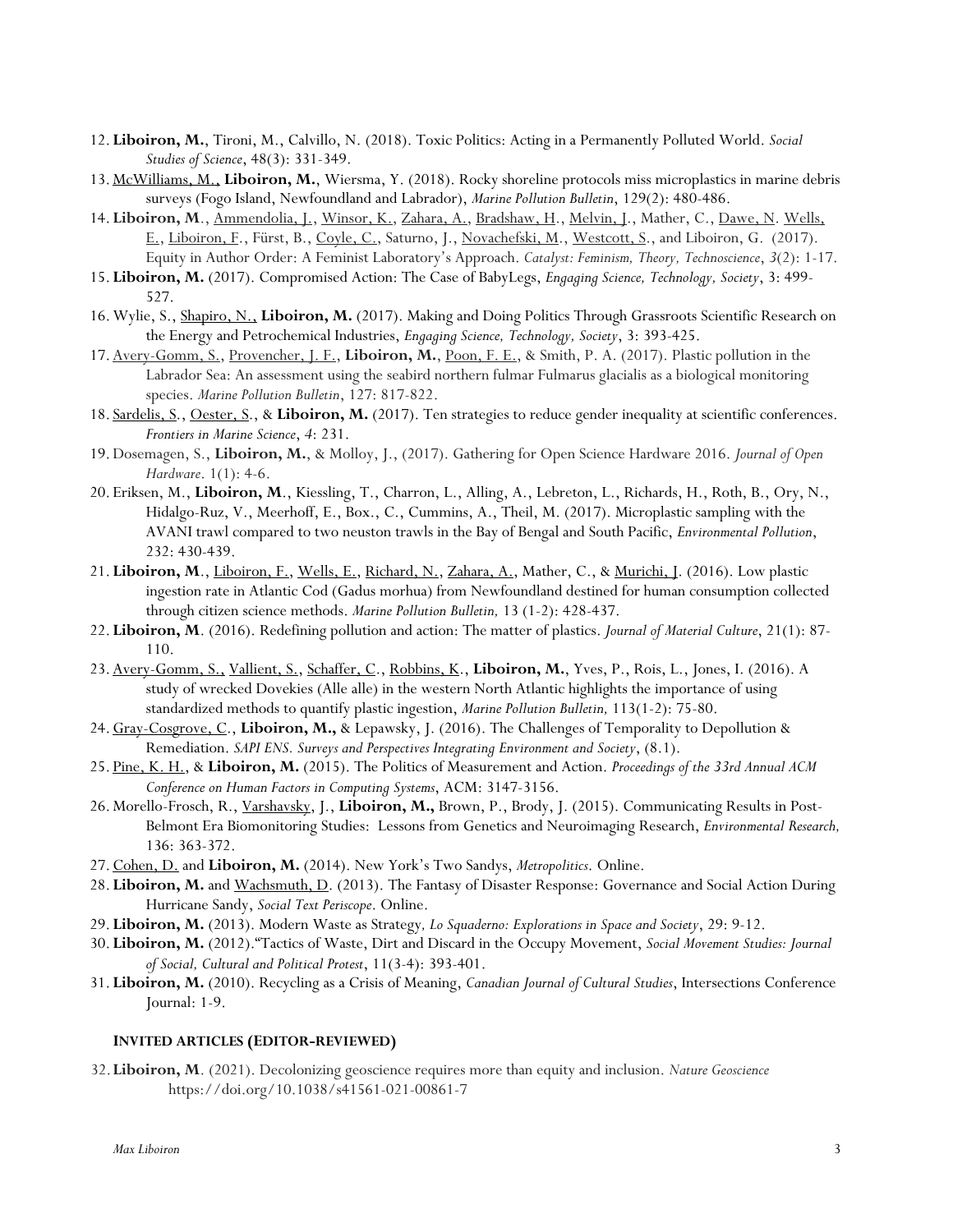- 33.Ngata, T., **Liboiron, M**. (2021). A Māori Approach to starting research from where you are. *Catalyst: Feminism, Theory, Technoscience*, 7(2): 1–7.
- 34.Gutiérrez, R., **Liboiron, M.** (2020). Strong Animals: Humility in Science. *Science for the People* 22(2), Special issue on The Science We Need.
- 35.**Liboiron, M.** (2019). Discard Studies: Doing Science Differently. *Journal für Entwicklungspolitik* 35(2-3): 197-216.
- 36.**Liboiron, M**. (2018). Hormone Disruption in Newfoundland, Correspondences, *Cultural Anthropology*. August 14. 37.EDAction and **CLEAR**. (2018). Pollution is Colonialism. *Grafting* 1: 01.11.
- 38.Borelle, S., Rochman, C., **Liboiron, M**., Bond, A., Lusher, A., Bradshaw, H., Provencher, J. (2017). Opinion: Why we need an international agreement on marine plastic pollution, *PNAS* 114(38): 9994-9997.
- 39.**Liboiron, M**., & Vermeersch, L. (2017). Recycler: une crise du sens. *Vacarme*, (2), 99-103.
- 40.Lepawsky, J., **Liboiron, M**., Keeling, A., Mather, C. (2017). Repair-scapes, *Continent* 6(1): 56-61.
- 41.Chagas, A., **Liboiron, M**., Molloy, J., Arcos, J., Warren, J. (2017). Gathering for Open Science Hardware 2017: Building a Movement. *PLOS* Channels & Collections Blog.
- 42.**Liboiron, M.** (2016). Civic Technologies for Monitoring Marine Plastics. *Journal of Ocean Technology* 11(2): 36-45*.*
- 43.**Liboiron, M.** (2016). Care and Solidarity are Conditions for Interventionist Research. *Engaging Science, Technology, Society*, (2): 67-72.
- 44.**Liboiron, M.** (2015). Davis, 'Banned: A History of Pesticides and the Science of Toxicology,' *Roundtable Review, Hnet* 5(8).
- 45.**Liboiron, M.** (2015). An Ethics of Surplus and the Right to Waste, *Society & Space Open Forum*, special forum on discards, diverse Economies, and degrowth.
- 46.Lepawsky, J., and **Liboiron, M.** (2015). Why Discards, Diverse Economies, and Degrowth?, *Society & Space Open Forum*, special forum on discards, diverse Economies, and degrowth.
- 47.**Liboiron, M.** (2014). Mapping Waste When Waste is Invisible, *Grassroots Mapping Forum: The Public Lab Community Journal of Environmental Research*, 6: 2.

### **CHAPTERS IN EDITED COLLECTIONS (EDITOR REVIEWED)**

- 48.**Liboiron, M.** (2022). Matter out of place. *The Routledge Handbook of Waste Studies*, Ed. Gille, Z., and Lepawksy, J. Routledge Press: 32-40.
- 49.**Liboiron**, **M**., Simmonds, E., Allen, E., Wells, E., Melvin, J., Zahara, A., Mather, C., All Our Teachers. (2021). Doing Ethics with Cod. In *Making & Doing: Activating STS through Knowledge Expression and Travel*, Ed. Downey, G., and Zuiderent-Jerak, T. MIT Press: 137-154.
- 50.**Liboiron, M**. (2021) "Pollution is a function of colonialism," *No Planet B,* Edited by Lucy Diavolo. Haymarket Books: 188-192.
- 51.**Liboiron, M.** (2020). "Exchanging," *Transmissions: Critical Tactics for Making and Communicating Research*. Edited by Kat Jungnickel. MIT Press: 89-108.
- 52.Henderson, J., **Liboiron, M.** (2019). Compromise and Action: Tactics for Doing Ethical Research in Disaster Zones, *The New Environmental Crisis: Hazard, Disaster, and the Challenges Ahead*, Eds. Kendra, J. Knowles, S.G., Wachtendorf, T. Springer: 295-309.
- 53.**Liboiron, M.** (2018). Using art to research diverse economies: social experiments in re-valuing waste. In Crocker, R (Ed). *Subverting Consumerism*. Routledge: 46-64.
- 54.Fortun, K., Knowles, S.G., Choi, V., Jobin, P., Matsumoto, M., de la Torre, P., **Liboiron, M.**, Murillo, F.R. (2016). Researching Disaster from an STS Perspective, in Felt, U., Fouché, R., Miller, C. A., & Smith-Doerr, L. *The Handbook of Science and Technology Studies,* fourth edition. MIT Press: 1003-1028.
- 55.**Liboiron, M.** (2016). Tactics of Waste, Dirt and Discard in the Occupy Movement, Pickerill, J., Krinsky, J., Hayes, G., Gillan, K., Doherty, B. (Eds). *Occupy! A Global Movement*. Routledge: 114-122.
- 56.Robles-Anderson, E., and **Liboiron, M.** (2016). Coupling Complexity: Ecological Cybernetics as a Resource for Nonrepresentational Moves to Action, Starosielski, N., & Walker, J. (Eds.). *Sustainable Media: Critical Approaches to Media and Environment*. Routledge: 248-263.
- 57.**Liboiron, M.** (2015). Disaster Data, Data Activism: Grassroots Representations of Hurricane Sandy, *Extreme Weather*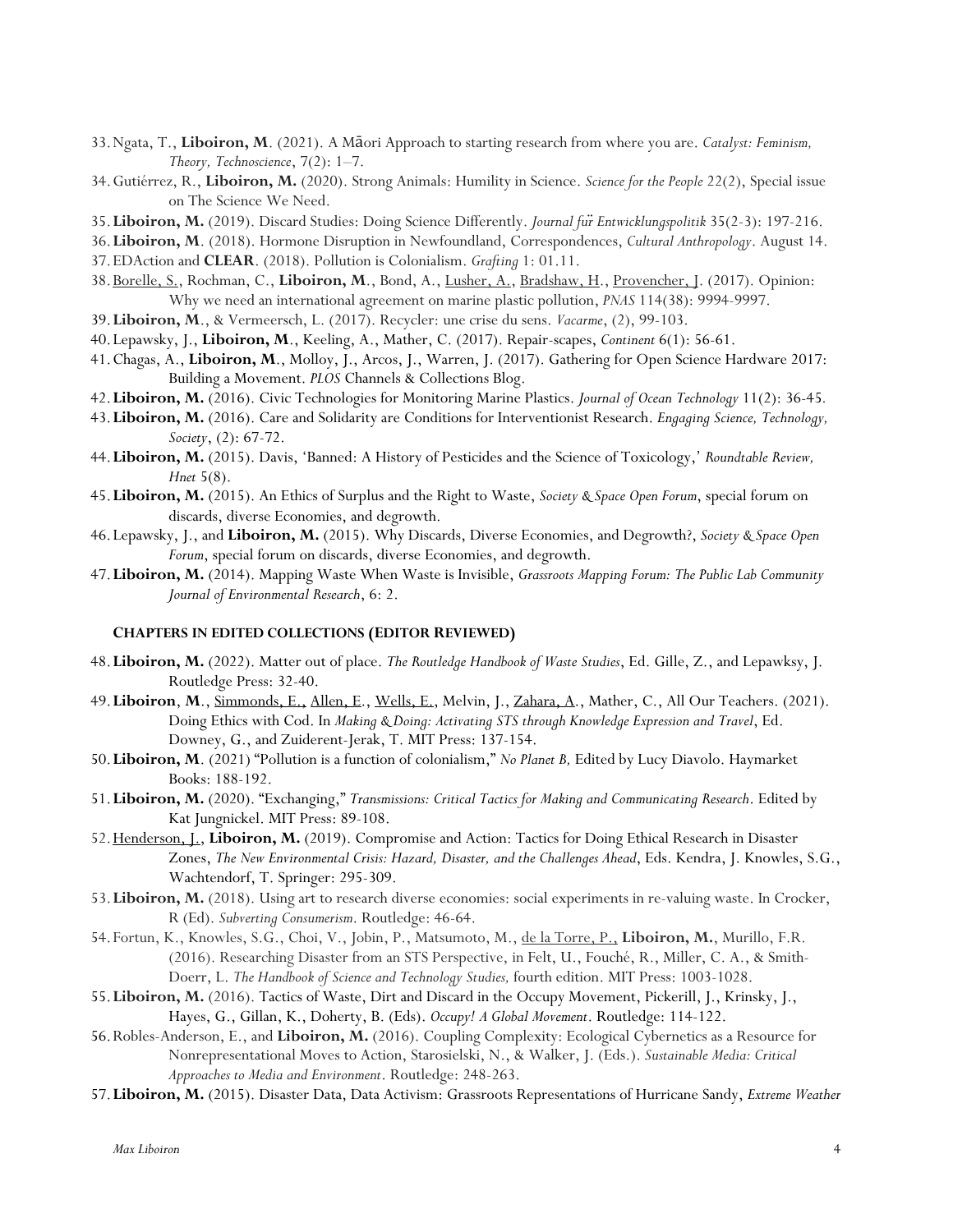*and Global Media*. Eds. Diane Negra and Julia Leyda. Routledge.

- 58.**Liboiron, M.** (2014). The Plastisphere, *The Petroleum Magna*. Eds. Marina Zurkow and Valerie Vogrin. Peanut Books: 24.
- 59.**Liboiron, M.** (2013). "Plasticizers: A Twenty-first Century Miasma," *Accumulation: The Material Politics of Plastics*, Eds. Jennifer Gabrys, Gay Hawkins, Mike Michael. Routledge: 22-44.
- 60.**Liboiron, M.** (2012). Entries on: "Recycling," "Recycling Labels," "History of Consumption and Waste in the US: 1800-1850," in *Encyclopedia of Consumption and Waste: The Social Science of Garbage*, Eds. Carl Zimring and William Rathje. SAGE Publishing: 735-738, 729-730, 356-358.

# **WHITE PAPERS**

- Follmer, J., **Liboiron, M**., Rechenburg, A., Atinson, S., Kistenmann, T. (forthcoming 2022). *WHO Health Evidence Network synthesis report: Cultural contexts of health: how do the cultural contexts of waste practices affect health and well-being?* Health Evidence Network, Geneva.
- AMAP. (2021). *AMAP Litter and Microplastics Monitoring Plan*. Tromso, Norway: Arctic Monitoring and Assessment Programme.
- AMAP. (2021). Overview of AMAP Initiatives for Monitoring and Assessment of Plastic Pollution in the Arctic. Tromso, Norway: Arctic Monitoring and Assessment Programme.
- AMAP. (2021). AMAP Litter and Microplastics Monitoring Guidelines. Version 1.0. Tromso, Norway: Arctic Monitoring and Assessment Programme.
- Kuzmochka, N. and **Liboiron, M.** (2020). Memorial University Diversity Audit of Awards: 2013-2019. Office of the Vice-President (Research). St. John's, Newfoundland and Labrador: Memorial University.
- **Liboiron, M.**, Duman, N., Bond, A., Charron, L., Liboiron, F., Hawkins, K., Wells, E., Melvin, J. (2020). *Regional Report on plastic pollution in Newfoundland and Labrador, 1962-2019*. Civic Laboratory for Environmental Action Research (CLEAR). St. John's: Memorial University.
- Liboiron, M., Zahara, A., Scoot, I. (2018). *Community Peer Review: A Method to Bring Consent and Self-Determination into the Sciences*. Preprints. doi: 10.20944/preprints201806.0104.v1
- EDAction. (2016). Toxic by design: Eliminating harmful flame retardant chemicals from our bodies, homes, and communities, *Endocrine Disruptors Action Group*. White paper. 1,130+ views.
- Superstorm Research Lab. (2013). *A Tale of Two Sandys*. Policy white paper. Institute for Public Knowledge, New York City.
- **Liboiron, M**. and Seaward, D. (2011). *Operational Analysis: Green Grants Program*. Sustainability Task Force, New York University.
- **Liboiron, M**. (2010). *H204U: A Qualitative Study of the Culture of Drinking Water Consumption at New York University*. Sustainability Task Force, New York University.

#### **WRITING FOR PUBLIC AUDIENCES (SELECTION)**

- Liboiron, M. (2020). Plastics in the Gut: A search for sand on a rocky shoreline upends colonial science. *Orion* (winter): 22-29.
- Liboiron, M. (2019). Brief to the House of Commons Standing Committee on Environment and Sustainable Development Study: Plastic Pollution. House of Commons/ Chambre des Communes Canada, *ENVI 421*, April 3.
- Liboiron, M. (2019). Decolonizing your syllabus? You might have missed some steps. *CLEAR*, August 12. 11,600+ views.
- Liboiron, M. (2019) The Power (Relations) of Citizen Science, *CLEAR,* March 20. 1,800+ views.
- Liboiron, M. (2018). How Plastic is a Function of Colonialism. *Teen Vogue,* December 21.
- Liboiron, M. (2018). Not all fish eat plastics, *The Conversation*, July 11. 18,500+ views. Republished in the *National Post, The Telegram*, *Southern Friend Science,* and *Sport Fishing BC.*
- Liboiron, M. (2018). Waste Colonialism. *Discard Studies*, November 1. 3,000+ views.
- Liboiron, M., Molloy, J. (2017). We need to break science out of its ivory tower here's one way to do so, *The*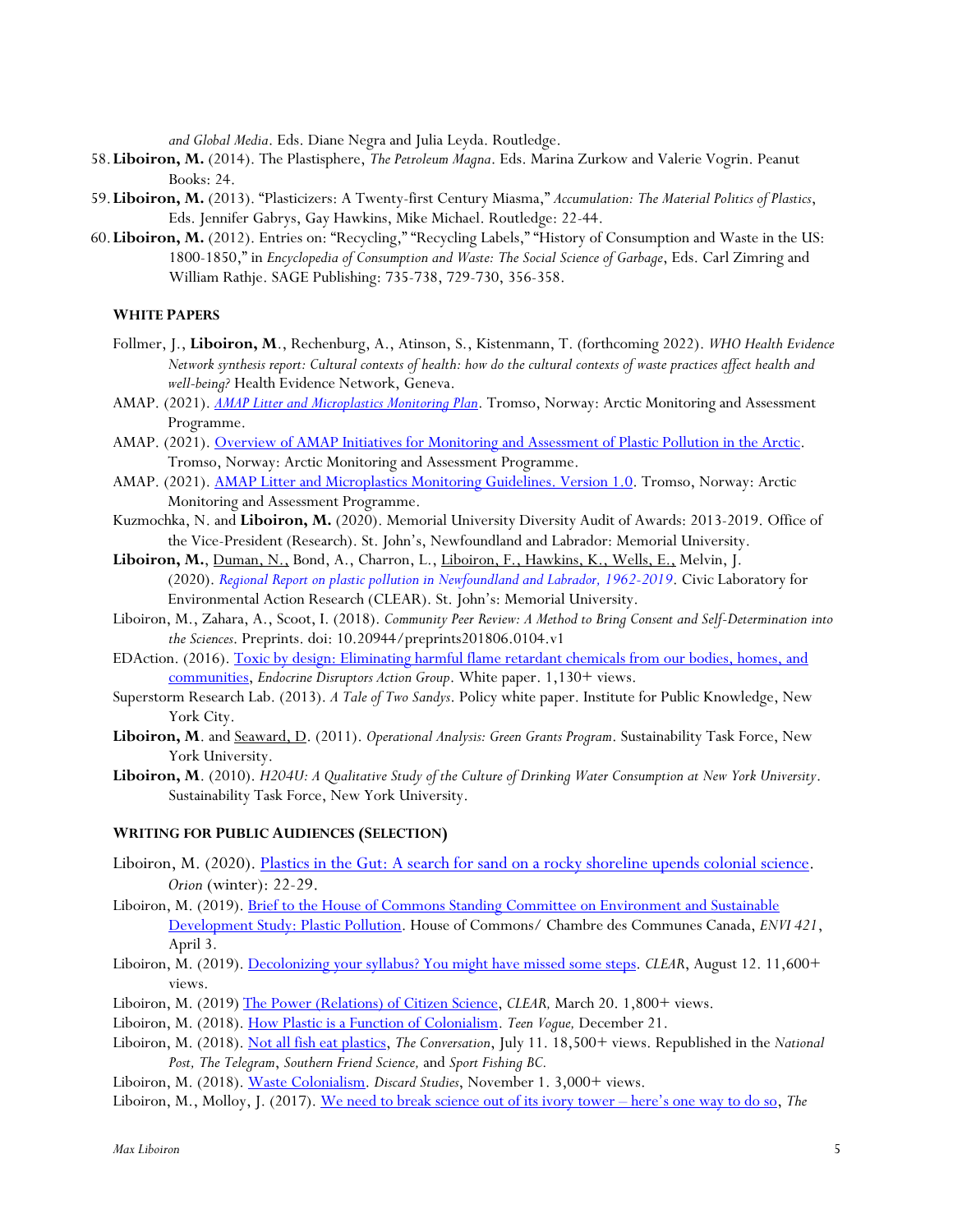*Conversation*, April 25. 5,500+ views. Republished at Phys.org.

- Liboiron, M. (2016). The Politics of Recycling vs. Reusing. *Discard Studies*, March 9. 8,200+ views. Reblogged by *The Story of Stuff.*
- Liboiron, M. (2016). Municipal versus Industrial Waste: Questioning the 3-97 ratio, *Discard Studies*, March 2. 8,200+ views.
- GOSH. (2016). *Global Open Science Hardware (GOSH) Manifesto*. Facilitating author with Greg Austic. 449 signatories.
- Liboiron, M. (2015). LA's Shade Balls: The ecological costs of plastics in water. *Discard Studies*, August 16. 18,400+ views.
- Liboiron, M. (2015). How the Ocean Cleanup Array Fundamentally Misunderstands Marine Plastics and Causes Harm. *Discard Studies*, June 5. 14,100+ views. Quoted in *The Guardian.*
- Liboiron, M. (2014). Against Awareness, For Scale: Garbage is Infrastructure, Not Behavior. *Discard Studies*, January 23. 4,590+ views.

#### **SPECIAL ISSUE CO-EDITOR**

- 2018 Co-Editor, with Manuel Tironi & Nerea Calvilo, "Toxic Politics," *Social Studies of Science.*
- 2017 Co-Editor, with Sara Wylie & Nicholas Shapiro, "Making and Doing Politics Through Grassroots Scientific Research on the Energy and Petrochemical Industries," *Engaging Science and Technology*.
- 2014 Co-Editor, with Robin Nagle & Michele Acuto, "Discard Studies Compendium," *Discard Studies*. Published online.

### **DOCUMENTARIES**

- 2021 *Laboratory Life, Episode 3: Running a Lab Meeting*. Couple3 Films. 12 minutes
- 2021 *Laboratory Life, Episode 2: Choosing Values*. Couple3 Films. 12 minutes
- 2021 *Laboratory Life, Episode 1: Author Order*. Couple3 Films. 11 minutes
- 2021 *SuliaKaKatigelluta: Community monitoring of plastic pollution in Nunatsiavut*. Couple3 Films. 10 minutes. Directed by Liz Pigogge.
- 2019 *GUTS*, Dir. Noah Hutton, Taylor Hess. Couple3 Films. 16 minutes.

#### **GRANTS**

| Amount of funding awarded since 2014 |                               |
|--------------------------------------|-------------------------------|
| Principal Investigator               | Co-Investigator/ Collaborator |
| \$4,951,923                          | \$15,586,330                  |

#### **PRINCIPAL INVESTIGATOR**

| 2022-2024 | Indigenous and decolonial quantitative methodologies (seed), SSHRC Explore via Memorial University.<br>PI: Max Liboiron. Amount of award: \$7,000. [Status: funds pending]                                                                                                                 |
|-----------|--------------------------------------------------------------------------------------------------------------------------------------------------------------------------------------------------------------------------------------------------------------------------------------------|
| 2022-2023 | Equitable science hardware for investigating microplastics in ice, Ocean Frontier Institute, Seed Fund. PI:<br>Max Liboiron. Co-I: Janine O'Rielly (Marine Institute, Memorial University). Amount of award:<br>\$18,040. [Status: in progress]                                            |
| 2021-2024 | Wild food movements and contaminants of concern in Imappivut, POLAR Canada. PI: Max Liboiron. Co-I:<br>Tanya Brown (DFO). Collaborators: Liz Pijogge (Nunatsiavut Government), David Cote (DFO),<br>Rodd Laing (Nunatsiavut Government). Amount of award: \$294,600. [Status: in progress] |
| 2021-2024 | CB-10: Nunalinni kamatsianik palastikkinik igitauKattatunik Nunatsiavummi / Community-Based<br>Monitoring of plastic pollution in Nunatsiavut. Northern Contaminants Program. CO-PIs: Max                                                                                                  |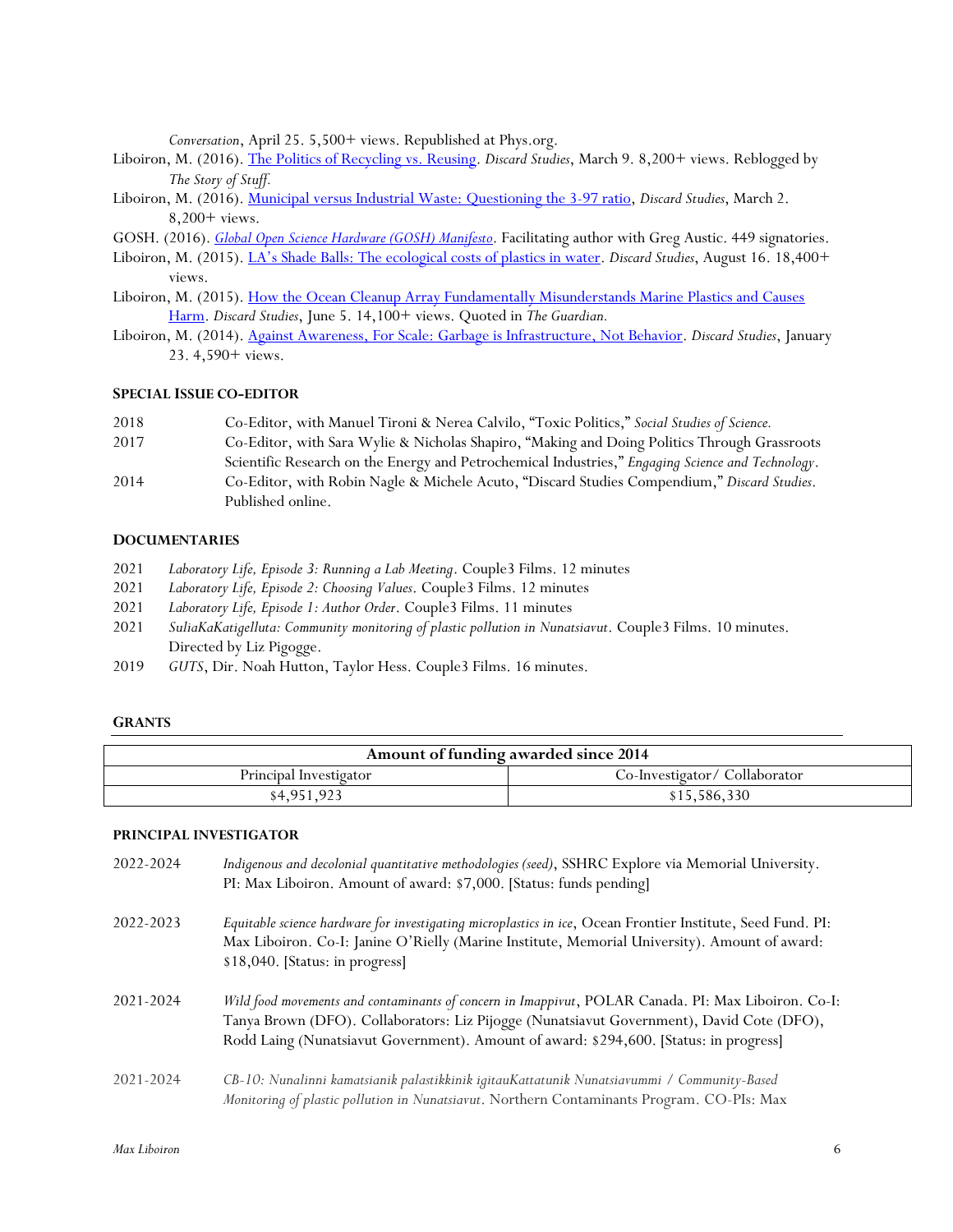|           | Liboiron and Liz Pijogge (Nunatsiavut Government). Amount of Award: 114,534. [Status: awaiting<br>funds]                                                                                                                                                                                                                                                                                                                                                                                                                                                                                                                                                                                                                                                                                                                                                                                                                       |
|-----------|--------------------------------------------------------------------------------------------------------------------------------------------------------------------------------------------------------------------------------------------------------------------------------------------------------------------------------------------------------------------------------------------------------------------------------------------------------------------------------------------------------------------------------------------------------------------------------------------------------------------------------------------------------------------------------------------------------------------------------------------------------------------------------------------------------------------------------------------------------------------------------------------------------------------------------|
| 2020-2024 | Nunavut Arctic College's North by North Research Program: A NAC Case Study Exploring Inuit<br>Qaujimanituqangit in Nunavut Institutional Research. ArcticNet, North by North Project. Co-PIs: Max<br>Liboiron, Jamal Shirley, Karyn Vanden Boomen, in partnership with the Nunavut Research Institute<br>and Nunavut Arctic College. Amount of award: \$1,164,835. 100% of funds to be used in Nunavut<br>by NAC. [Status: in progress]                                                                                                                                                                                                                                                                                                                                                                                                                                                                                        |
| 2020-2024 | Work Package 4: First Nations Data Sovereignty and Infrastructures for Atlantic AAROMs within The Future<br>Ocean and Coastal Infrastructures (FOCI) project. Ocean Frontier Institute. FOCI PIs: Lorenzo Moro,<br>Paul Foley. WP4 PI: Max Liboiron. Co-I: Ken Paul (Assembly of First Nations). Partners: Atlantic<br>Policy Congress (APC) of First Nations Chiefs Secretariat, Mi'kmaq Confederacy of PEI (MCPEI),<br>Unama'ki Institute of Natural Resources (UINR), The Confederacy of Mainland Mi'kmaq (CMM),<br>Mi'kmaq Maliseet Aboriginal Fisheries Management Association (MMAFMA), Anqotum Resource<br>Management, Gespe'gewaq Mi'gmaq Resource Council (GMRC), Maliseet Nations Conservation<br>Council (MNCC), and Mi'kmaq Alsumk Mowimsikik Koqoey Association (MAMKA): east and<br>west, and NunatuKavut Community Council (NCC). Amount of FOCI award: \$4.0 Million; WP4:<br>\$480,000. [Status: in progress] |
| 2020-2023 | Investigating relationships between plastics in ice, snow, and Inuit wild food around Nain, Nunatsiavut.<br>Nunatsiavut Government via the Indigenous Community-Based Climate Monitoring Program. PI:<br>Max Liboiron. Project Lead: Liz Pijogge (NG). Amount of contract: \$92,100. [Status: in progress]                                                                                                                                                                                                                                                                                                                                                                                                                                                                                                                                                                                                                     |
| 2020-2021 | A regional comparison and community analysis of food prices in Newfoundland and Labrador. Smallwood<br>Foundation, Memorial University. PI: Max Liboiron. Co-Is: Patricia Johnson-Castle (Nunatsiavut<br>Government), Kerri Claire (Social Justice Coop, NL). Amount of award: \$8000. [Status: in<br>progress, ending December 2021]                                                                                                                                                                                                                                                                                                                                                                                                                                                                                                                                                                                          |
| 2020-2021 | Food Pricing Survey: From Nain to Corner Book. Quick Start Award for Public Engagement, Memorial<br>University. PI: Max Liboiron. Co-Is: Patricia Johnson-Castle (Nunatsiavut Government), Kerri<br>Claire (Social Justice Coop, NL). Amount of award: \$2475.20. [Status: in progress, ending<br>December 2021]                                                                                                                                                                                                                                                                                                                                                                                                                                                                                                                                                                                                               |
| 2020-2021 | Laboratory Life. Marine Environmental Observation Prediction and Response Network (MEOPAR)<br>Knowledge Mobilization Fund. #1-02-05-089.1. PI: Max Liboiron. Partner: Couple3 Films.<br>Amount of award: \$34,650. [Status: complete]                                                                                                                                                                                                                                                                                                                                                                                                                                                                                                                                                                                                                                                                                          |
| 2020-2021 | Movement of microplastics from land to sea in an urban waterway in St. John's, Newfoundland. Ocean<br>Frontier Institute Seed Grant. PI: Max Liboiron. Amount of Award: \$15,793.20. [Status:<br>complete]                                                                                                                                                                                                                                                                                                                                                                                                                                                                                                                                                                                                                                                                                                                     |
| 2019-2022 | Towards a marine management plan for Nunatsiavut: Coastal ecosystem research in support of priority concerns<br>of Inuit. ArcticNet, #72. Co-PIs: Tanya Brown (DFO) and Max Liboiron. Project team: David<br>Cote (DFO), Evan Edinger (Biology/Geography, Memorial), Katleen Robert (MI, Memorial),<br>Aaron Fisk (University of Windsor). Collaborators: Rood Laing (Nunatsiavut Government), Liz<br>Pijogge (Nunatsiavut Government), Joey Anganatok (independent), Ian Bradbury (Dalhousie<br>University), Paul Snelgrove (Memorial University), Sara Iverson (Dalhousie University), Marie                                                                                                                                                                                                                                                                                                                                 |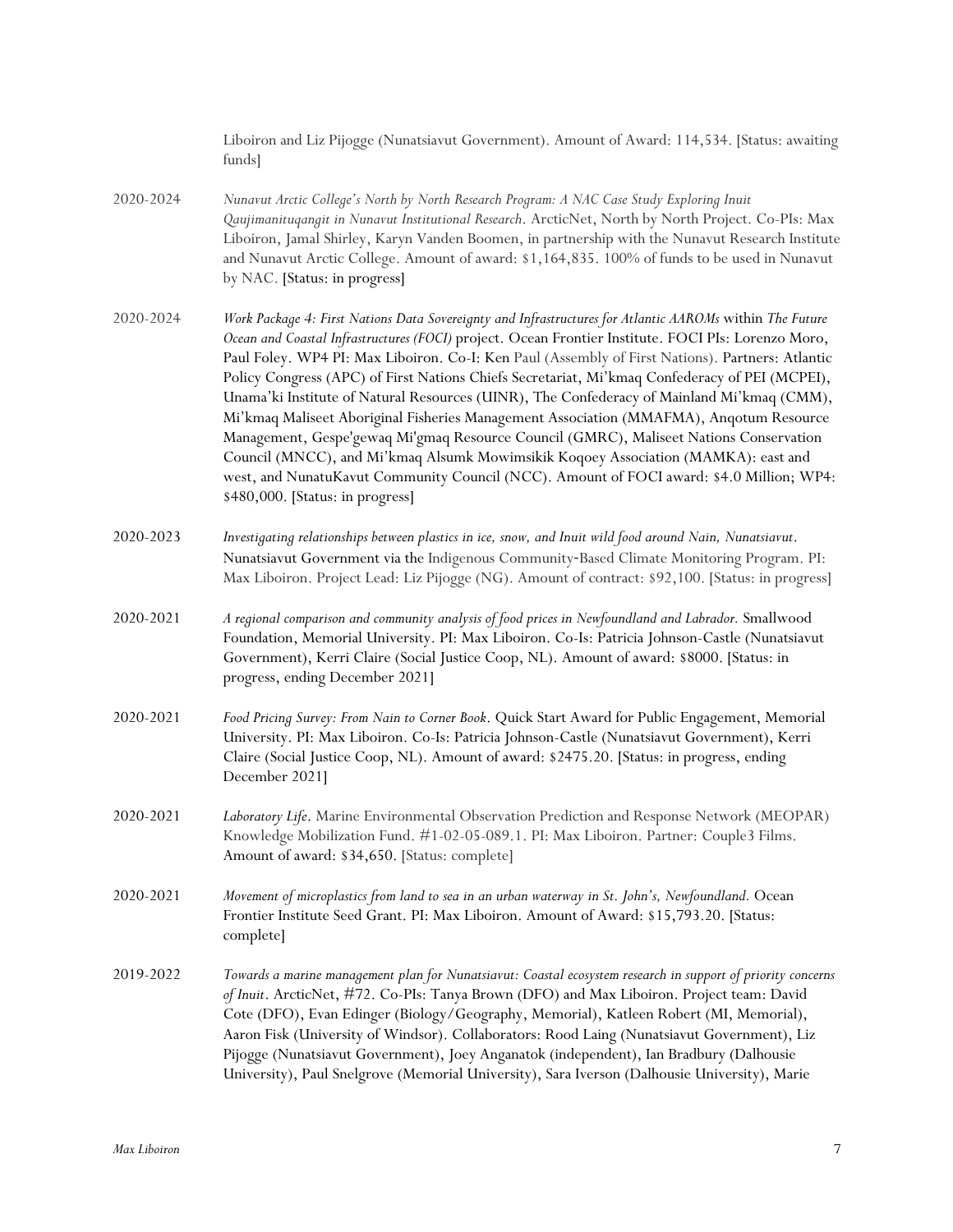|             | Noel (Ocean Wise), Anna Posacka (Ocean Wise), Peter Ross (Ocean Wise), Kristin Westdal<br>(Oceans North). Amount of award: \$288,372. [Status: in progress]                                                                                                                                                                                                                                                                                                                                                                                             |
|-------------|---------------------------------------------------------------------------------------------------------------------------------------------------------------------------------------------------------------------------------------------------------------------------------------------------------------------------------------------------------------------------------------------------------------------------------------------------------------------------------------------------------------------------------------------------------|
| 2019-2020   | State of knowledge study on plastic marine debris in Newfoundland and Labrador. Fisheries and Oceans<br>Canada (DFO), Ocean Management Contribution Program. PI: Max Liboiron. Amount of award:<br>\$28,518. [Status: complete]                                                                                                                                                                                                                                                                                                                         |
| 2019-2020   | Democratizing marine pollution science through DIY instrumentation: Building BabyLegs. MEOPAR Fathom<br>Fund. PI: Max Liboiron. Project Team: Jeffrey Yoo Warren (Public Laboratory for Open<br>Technology), Bronwen Desmore (Public Laboratory for Open Technology). Amount of award:<br>\$11,563 (25% crowdfunded, 75% MEOPAR). [Status: complete]                                                                                                                                                                                                    |
| 2018-2022   | Community monitoring of plastic pollution in wild food and environments in Nunatsiavut. Northern<br>Contaminants Program (NCP), Indigenous and Northern Affairs Canada and Indigenous<br>Community-Based Climate Monitoring (ICBCM). Co-Is: Max Liboiron, Liz Pijogge (Nunatsiavut<br>Government), Collaborator: Rodd Laing (Nunatsiavut Government). Amount of award: \$97,859.<br>[Status: in progress]                                                                                                                                               |
| 2018-2020   | Food, Contaminants, and Culture: Marine plastics and methylmercury contamination in wild food around Lake<br>Melville. Seed, Bridge, and Multidisciplinary Fund, Memorial University of Newfoundland; Co-Is:<br>Max Liboiron, Ashlee Cunsolo (Labrador Institute). Amount of award: \$10,000. [Status: complete]                                                                                                                                                                                                                                        |
| 2018-2020   | Community-based monitoring of marine plastic pollution and its chemical loads in Labrador. National<br>Geographic #NGS-391R-18. PI: Max Liboiron. Collaborator: NunatuKavut Community Council.<br>Amount of award: \$18,000. [Status: declined]                                                                                                                                                                                                                                                                                                         |
| 2017-2022   | Placing Science: Implementing Feminist, Indigenous, and Decolonial Theories of Place and Land in the<br>Laboratory. SSHRC Insight Grant # 435-2017-0567. PI: Max Liboiron; Co-Is: Charles Mather<br>(Memorial University, Geography) & Michelle Murphy (University of Toronto, Women & Gender<br>Studies); Collaborators: Carissa Brown (Memorial University, Geography), Chelsea Rochman<br>(University of Toronto, Ecology & Evolutionary Biology), & Richard Chavolla (Elder, Kumeyaay<br>Nation). Amount of award: \$293,633. [Status: in progress] |
| 2017-2021   | Inuit Definitions and Practices of Land-Based Wellness in Nunatsiavut: An Insider's Research Program.<br>President's Doctoral Student Investment Fund (PDSIF), for Geography PhD student Edward Allen.<br>Amount: \$30,000 over 4 years. [Status: in progress]                                                                                                                                                                                                                                                                                          |
| 2016-2017   | Place-based scientific instruments: Do-it-yourself citizen science trawls for monitoring marine plastics in extreme<br>environments, Seed, Bridge, and Multidisciplinary Fund, Memorial University of Newfoundland; PI:<br>Max Liboiron; Collaborators: Josh Lepawsky (Memorial University, Geography), Paul Winger<br>(Memorial University, Marine Institute). Amount of award: \$10,000. [Status: complete]                                                                                                                                           |
| 2016-2017   | Citizen Science on Marine Plastic Pollution in Newfoundland and Labrador K-12 Schools, Public<br>Engagement Accelerator Fund, Memorial University of Newfoundland; PI: Max Liboiron. Partner:<br>Let's Talk Science. Amount of award: \$9,109. [Status: complete]                                                                                                                                                                                                                                                                                       |
| 2015 - 2018 | Monitoring Marine Plastics in Canada's North, The Marine Environmental Observation Prediction and<br>Response Network (MEOPAR); PI: Max Liboiron; Partners: Yolanda Wiersma (Memorial<br>University, Biology), Charles Mather (Memorial University, Geography), Dean Bavington<br>(Memorial University, Geography), Josh Lepawsky (Memorial University, Geography), Mario                                                                                                                                                                               |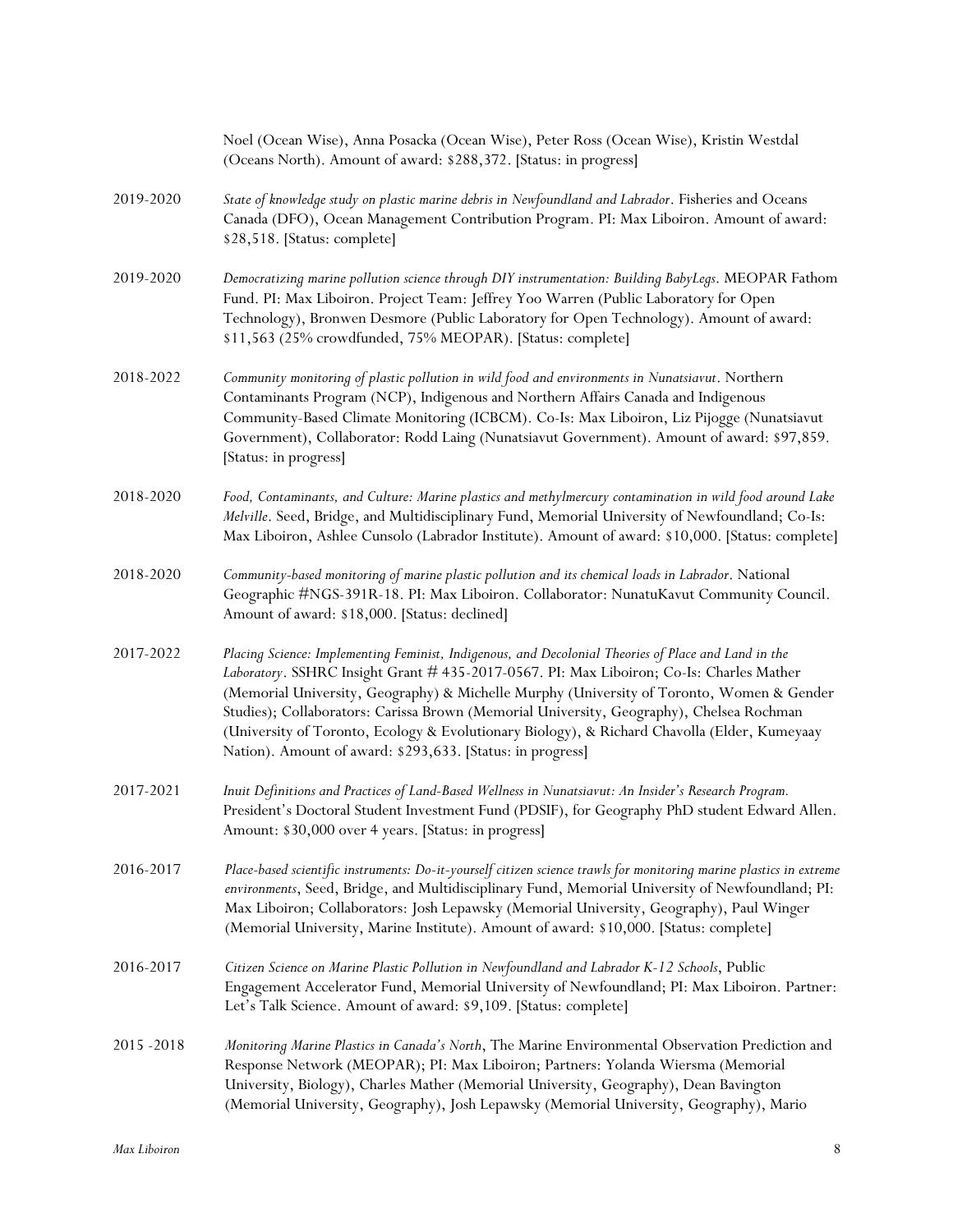|             | Blaser (Memorial University, Anthropology), Jenna Jambeck (University of Virginia, Engineering),<br>Mark Mallory (Acadia, Environmental Science), and NGOs: 5 Gyres, Coastal Connections, Scope<br>Ecological, Let's Talk Science, the Nunavut Research Institute, and Environment Canada. Amount<br>of award: \$137,600. [Status: complete]                                                                                             |
|-------------|------------------------------------------------------------------------------------------------------------------------------------------------------------------------------------------------------------------------------------------------------------------------------------------------------------------------------------------------------------------------------------------------------------------------------------------|
| 2015 - 2018 | Action Research Methodologies for the Anthropocene: Knowing Ocean Plastics Through Participatory Citizen<br>Science. SSHRC Insight Development Grant #430-2015-00413; PI: Max Liboiron; Co-Is: Charles<br>Mather & Dean Bavington (Memorial University, Geography); Collaborators: Josh Lepawsky<br>(Memorial University, Geography); Mario Blaser (Memorial University, Anthropology). Amount<br>of award: \$73,347. [Status: complete] |
| 2014        | Citizen Science with Women in Newfoundland on Plastic Ingestion by Fish, American Association of<br>University Women, International Project Grants. [Status: awarded but not funded]                                                                                                                                                                                                                                                     |
| 2014        | Data Activism in Hurricane Sandy. Project Grant, Institute for Public Knowledge, New York<br>University; Max Liboiron (PI). Amount of award: \$1,650USD. [Status: complete]                                                                                                                                                                                                                                                              |
| 2014        | Superstorm Research Lab, Project Grant, Institute for Public Knowledge, New York University; Co-<br>PIs: Max Liboiron, Daniel Cohen, David Waschmuth, Liz Koslov, Shelly Ronen, Erin Bergen, Ned<br>Crowly. Amount of award: \$15,000USD. [Status: complete]                                                                                                                                                                             |
| 2014        | Superstorm Research Lab, Green Grant, Office of Sustainability, New York University; Co-PIs: Max<br>Liboiron, Daniel Cohen, David Waschmuth, Liz Koslov, Shelly Rone, Erin Bergen, Ned Crowly.<br>Amount of award: \$13,065USD. [Status: complete]                                                                                                                                                                                       |
| 2014        | Object Ethnography Project, Digital Commons Grant, Digital Commons Initiative, English<br>Department and Humanities Initiative, New York University; Co-PIs: Max Liboiron (NYU, Media<br>Studies), Vincent Lai (community member), Marisa Solomon (NYU, Anthropology). Amount of<br>award: \$2,000USD. [Status: complete]                                                                                                                |

# **COLLABORATOR**

| 2020-2035 | Wabanaki-Labrador Network Environments for Indigenous Health Research (NEIHR). PI: Debbie Martin    |
|-----------|-----------------------------------------------------------------------------------------------------|
|           | (Dalhousie University). Co-Is: Margot Latimer (Dalhousie University), John R. Sylliboy (McGill)     |
|           | University), Ashlee Cunsolo (Labrador Institute at Memorial University), Jane McMillan (St.         |
|           | Francis Xavier University). Amount of award: $\sim$ \$15 million (TBD in 2020) [Status: awarded, no |
|           | funding to Liboiron                                                                                 |
|           |                                                                                                     |

- 2020-2023 *Sources of methylmercury, poly- and perfluoroalkyl substances, and polychlorinated biphenyls to ringed seal food webs of Lake Melville, Northern Labrador*, Northern Contaminants Program. PI: Jane Kirk (Environment and Climate Change Canada). Co-Is: Liz Pijogge (Nunatsiavut Government), Sarah Roberts (ECCC). Collaborators: Max Liboiron, Tanya Brown, Magali Houde, Derek Muir, Igor Lehnherr, Elsie Sunderland, Amila DeSilva, David Wolfrey, Rodd Laing. Total amount of award: \$102,830. Amount to Liboiron: \$10,200 [Status: in progress]
- 2017-2020 *Atlantic Canada Microplastic Research Project*. Atlantic Canada Ecosystems Initiative (AEI), Environment Canada. PI: Bluenose Coastal Action Foundation; Partners: **Max Liboiron** (Memorial University), Sherri Mason (Fredonia University), Matt Walzak (University of Western Ontario), Reba McIver (Huntsman Marine Science Centre), Sheldon Peddle (ACAP Humber Arm). Amount of Award: \$203,500 [Status: complete]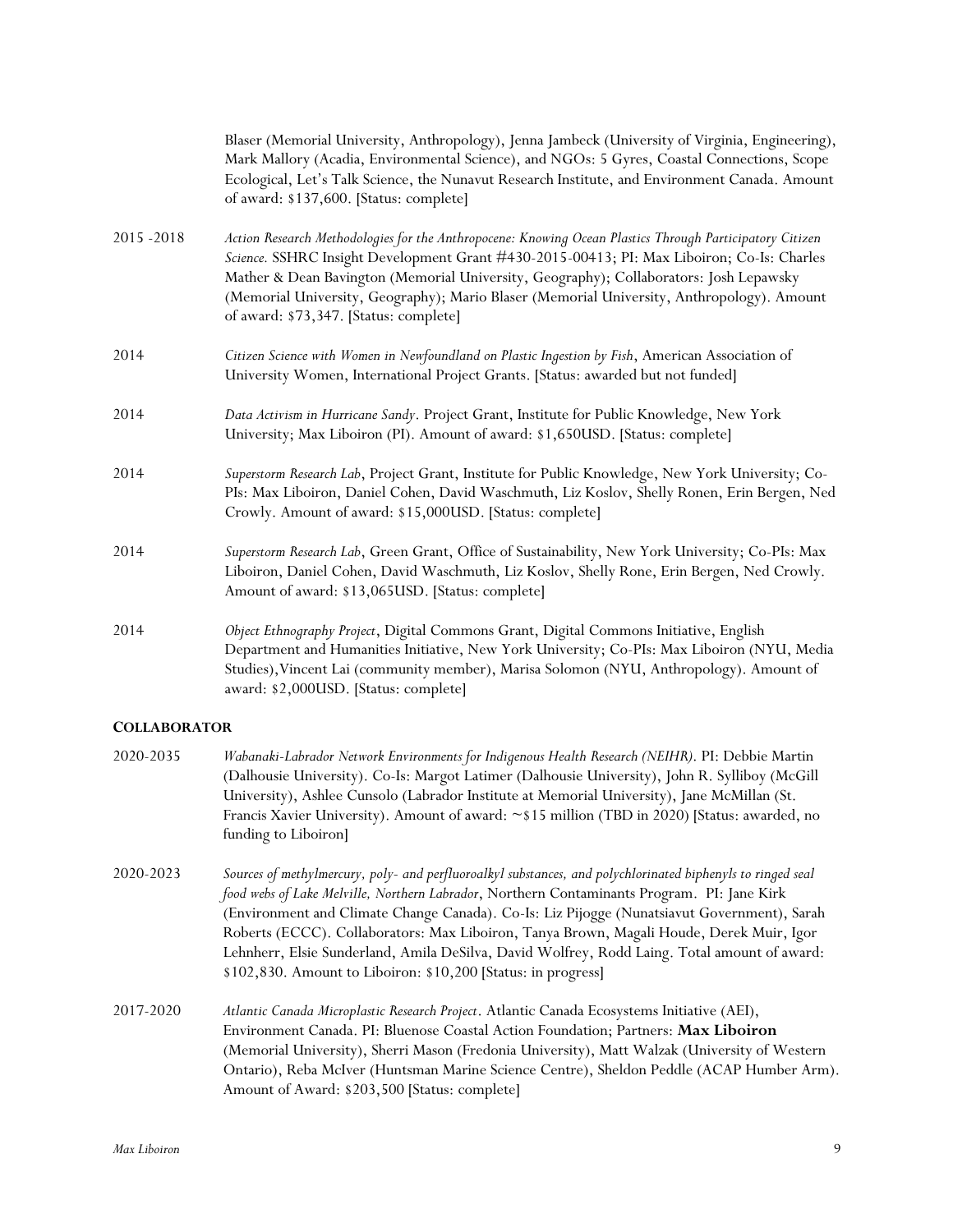| 2016-2021     | Alterlife: Reproductive Justice, Futurity and Endocrine Disrupting Chemicals, SSHRC Insight Grant. PI:           |
|---------------|------------------------------------------------------------------------------------------------------------------|
|               | Michelle Murphy (University of Toronto). Collaborators: Max Liboiron (Memorial University),                      |
|               | Dayna Nadine Scott (York University), Natasha Myers (York University). Amount of Award:                          |
|               | \$270,000 [Status: complete]                                                                                     |
| $2015 - 2016$ | Just what kind of junk is on our beaches? Classification of marine debris using citizen scientists, Seed, Bridge |
|               | and Multidisciplinary Fund, Memorial University of Newfoundland; PI: Yolanda Wiersma                             |
|               | (Memorial University Biology), Co-I: Max Liboiron, Jeffrey Parsons (Memorial University                          |

### **ADVISEE GRANTS & AWARDS**

Awardees are students who I directly supervise or co-supervise and do not include unofficial mentees or mentees whose committees I sit on. I advised in crafting all awards.

Business Administration). Amount of award: \$10,000 [Status: complete]

| 2022      | Indigenous Graduate Trainee Stipend. Atlantic Indigenous Mentorship Network, for Geography PhD<br>student Edward Allen. Amount: \$2,500.                                                                                                                                                             |
|-----------|------------------------------------------------------------------------------------------------------------------------------------------------------------------------------------------------------------------------------------------------------------------------------------------------------|
| 2018-2021 | Terra Nova Aboriginal Doctoral Student Scholarship, for Geography PhD student Edward Allen.<br>Amount: \$10,000 annually, renewable for three years.                                                                                                                                                 |
| 2018-2020 | Wild and Country Food Survey Project. Public Engagement Grant, Memorial University, for<br>Environmental Science PhD student John Atkinson in partnership with FoodFirstNL. Amount:<br>\$10,000.                                                                                                     |
| 2019      | Blue Charter Fellowship, Association of Commonwealth Universities, for visiting marine biology<br>PhD student Oladimeji Awalaye from the University of KwaZulu-Natal. Amount: £10,000 GBP.                                                                                                           |
| 2018      | Wellness from Cultural Engagement with the Land. Traditions and Transitions Program, for Geography<br>PhD Edward Allen. Amount: \$5,000.                                                                                                                                                             |
| 2017-2019 | Investigating the role of fishing gear in the generation of microplastic waste and ingestion by Atlantic cod in<br>Newfoundland, Canada. Early Career Grant, National Geographic, for MSc Fisheries Science student<br>Jacquelyn Saturno. Amount: \$10,000 USD.                                      |
| 2017-2018 | Investigating the role of fishing gear in the generation of microplastic waste and ingestion by Atlantic cod in<br>Newfoundland and Labrador. Applied Waste Fund, Harris Center for Applied Research, Memorial<br>University, for MSc Fisheries Science student Jacquelyn Saturno. Amount: \$10,000. |
| 2017      | Distribution of benthic plastic in Frobisher Bay near Iqaluit. Northern Scientific Training Program, for<br>Environmental Science MSc student Hillary Bradshaw. Amount: \$3,000.                                                                                                                     |
| 2017      | Monitoring Marine Plastics in Canada's North. MEOPAR Training Program, for Environmental Science<br>MSc student Hillary Bradshaw. Amount: \$2,500.                                                                                                                                                   |

### **ACADEMIC AWARDS**

| 2022 | Marilyn Harvey Award to Recognize the Importance of Research Ethics, Office of the Vice- |
|------|------------------------------------------------------------------------------------------|
|      | President Research, Memorial University                                                  |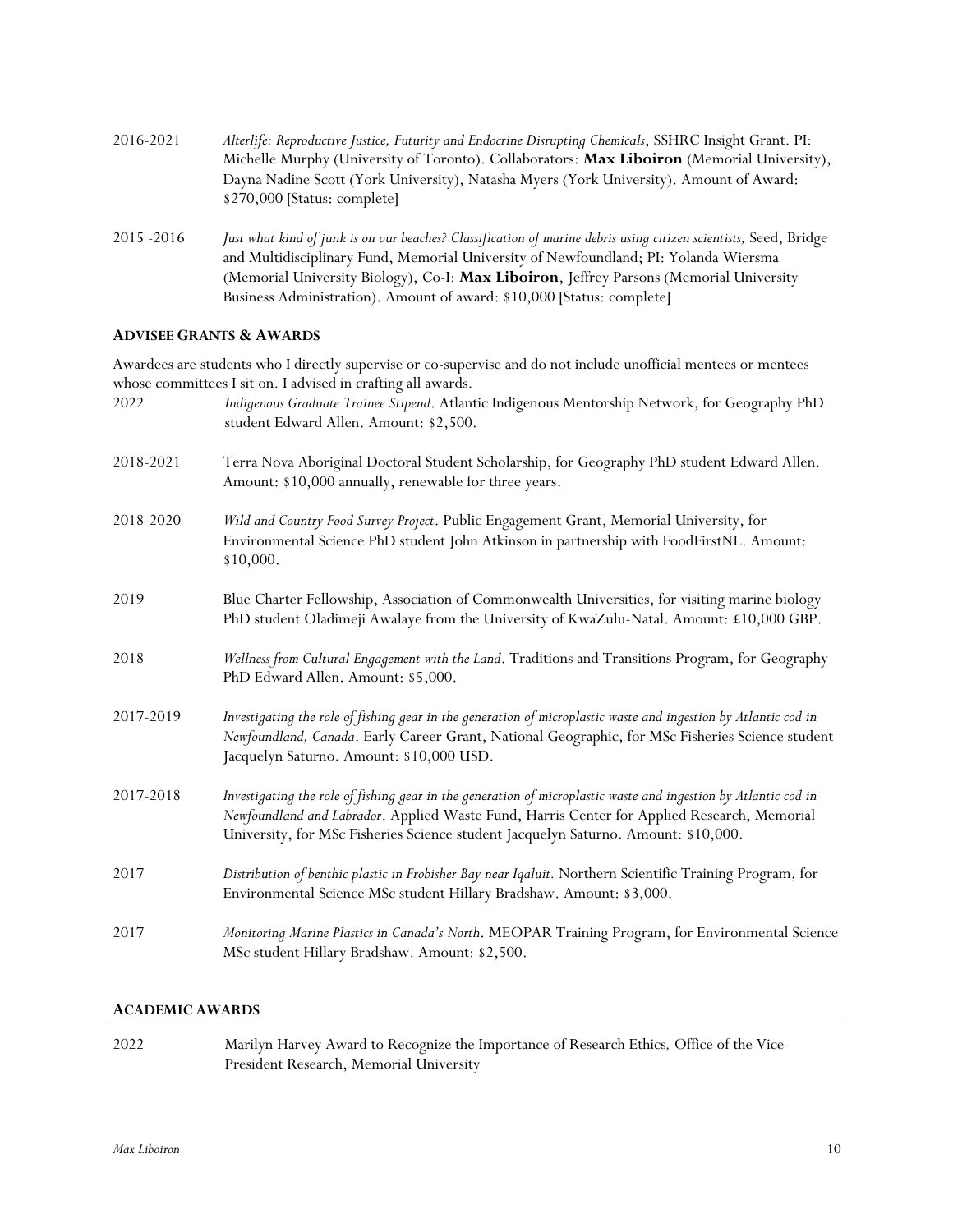| 2021         | College of New Scholars, Artists, and Scientists, Royal Society of Canada (RSC). A national system<br>of multidisciplinary recognition for the emerging generation of Canadian intellectual leadership.<br>Members have the capacity to help Canada and the world address major challenges and seize new<br>opportunities including those identified in emerging fields.                                    |
|--------------|-------------------------------------------------------------------------------------------------------------------------------------------------------------------------------------------------------------------------------------------------------------------------------------------------------------------------------------------------------------------------------------------------------------|
| 2021         | Clay Morgan Award for Best Book in Environmental Political Theory, Western Political Science<br>Association (WPSA)                                                                                                                                                                                                                                                                                          |
| 2021         | Finalist, Victoria Davion Award for Intersectionality in Environmental Ethics, International Society<br>for Environmental Ethics. The award honors scholars engaged in intersectional work that describes,<br>considers, or responds to overlapping forms of exclusion, discrimination, or injustice                                                                                                        |
| 2020-2021    | Distinguished Visiting Indigenous Faculty Research Fellow, Jackman Humanities Institute,<br>University of Toronto. This position for a senior Indigenous scholar is by invitation only.                                                                                                                                                                                                                     |
| 2019-present | Circle Holder, Science for the People. Begun in 1969, Science for the People is a USA-based group<br>of activist-scientists committed to the practice of science to end oppression and violence. This<br>award is one of two inaugural life-long fellowship positions for the society.                                                                                                                      |
| 2018         | Nature Inspiration Award (adult category), Canadian Museum of Nature/Musee Candien de la<br>Nature. This award, "recognizes individuals and organizations that, through their work or specific<br>projects, encourage Canadians to take an interest in natural history, create links with nature and<br>contribute to its preservation." Amount: \$5,000 to be donated to organization of awardee's choice. |
| 2018         | Most-Accessed Dissertations and Thesis, ProQuest. "Redefining Pollution: Plastics in the Wild" was<br>one of the top 25 dissertations accessed of 2.25 million full-text graduate works across all subject<br>areas based on total PDF downloads in the ProQuest® Dissertations & Theses Global <sup>TM</sup> database.                                                                                     |
| 2015         | Next Generation Polar Researchers. Competitive membership to a network of early career,<br>interdisciplinary early career polar researchers spanning the physical, biological, and social sciences.                                                                                                                                                                                                         |
| 2015         | Making and Doing Prize, Society for the Social Studies of Science (4S): Inaugural award "to<br>recognize 4S members who have demonstrated scholarly excellence in formulating, enacting, and<br>sharing theoretically-informed practices of participation, engagement, and intervention through<br>STS work."                                                                                               |
| 2015         | CHI Honorable Mention, Computer-Human Interaction Best Papers, Seoul, Korea: "The Politics of<br>Measurement and Action." CHI accepts less than 22 percent of over 3000 submissions, and<br>Honorable Mention is given to the top 5 percent of accepted papers.                                                                                                                                             |
| 2013         | Samuel Eshborn Service Award, Steinhardt School of Culture, Education and Human<br>Development, New York University: "in recognition of superlative and extraordinary service"                                                                                                                                                                                                                              |
| 2013         | Cleaning the Air Award, PSC-CUNY Environmental Health and Safety Watchdogs: given to the<br>individual or group that best contributes to a better understanding of occupational or<br>environmental health                                                                                                                                                                                                  |
| 2013         | Allington Short-Term Residency Research Fellowship, Chemical Heritage Foundation, Philadelphia<br>$(\$6,000USD)$                                                                                                                                                                                                                                                                                            |
| 2011-2012    | International Fellow, American Association of University Women (AAUW) (\$20,000USD)                                                                                                                                                                                                                                                                                                                         |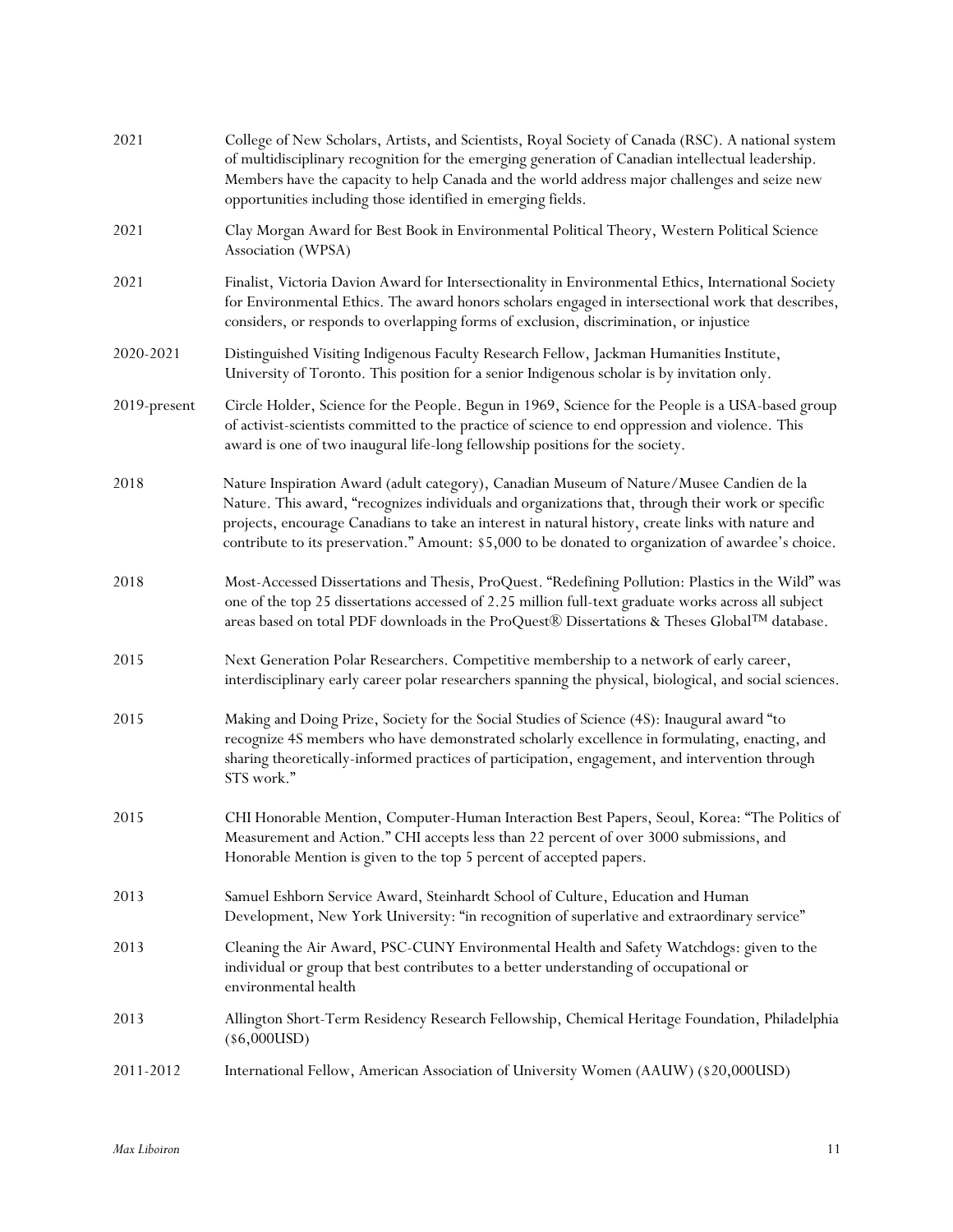| 2011-2012 | Humanities Initiative Research Fellowship, New York University (\$22,000USD) (Funding<br>declined, position accepted)                                                 |
|-----------|-----------------------------------------------------------------------------------------------------------------------------------------------------------------------|
| 2011-2012 | Global Research Fellowship, Provost's Global Research Initiative, New York University in London<br>$(*1,500USD)$                                                      |
| 2010-2012 | Graduate Fellow, Forum on Interdisciplinary Study, New York University (\$1,000USD)                                                                                   |
| 2011      | Finalist, Association for Environmental Studies and Sciences Outstanding Student Paper Award,<br>AESS: "Defunct Models of Pollution: Ocean Plastics and Body Burdens" |
| 2011      | Scholar-Activist Grant, Radical Art Caucus, College Art Association                                                                                                   |
| 2011      | President's Service Award for environmental advocacy, New York University                                                                                             |
| 2010      | W.E.B. DuBois & Nelson Mandela Commitment to Dialogue and Education Award, The Center<br>for Multicultural Education and Programs, New York University                |
| 2010      | Resident Researcher, Anna K. and Mary E. Cunningham Research Residency, New York State<br>Library (\$2,000USD)                                                        |

# **TEACHING**

Right hand column: SemesterYear(number of enrolled students)

# **UNDERGRADUATE COURSES AT MEMORIAL UNIVERSITY**

| GEOG4999            | <b>Honours Dissertation</b>                        | \$18(1)                                           |
|---------------------|----------------------------------------------------|---------------------------------------------------|
| GEOG/SOCI 4107      | Feminist GeoTechnologies                           | W18(16)                                           |
| <b>GEOG 3222</b>    | Introduction to Quantitative Research Design       | W18(35)                                           |
| GEOG/SOCI 3015      | Science, Technology, Society                       | F17(27)                                           |
| <b>SOCI 2120</b>    | Society and Technology                             | $F14(65)$ , W15(71), F15(34),<br>W16(36), W17(60) |
| <b>SOCI 4107</b>    | Feminist Technologies                              | $F14(13)$ , W15(14), FA16(16),<br>W17(16)         |
| MSTM 410A/B         | Technical Projects (Marine Institute)              | F15(1), W16(1)                                    |
| <b>SOCI 3150</b>    | Classical Sociological Theory                      | W16(35)                                           |
|                     | <b>GRADUATE COURSES AT MEMORIAL UNIVERSITY</b>     |                                                   |
| <b>SOCI 6330</b>    | Science and Technology                             | W17(6)                                            |
| <b>SOCI 6380</b>    | Women, Nature, Science, and Technology             | F14(1)                                            |
| <b>SOCI 6370</b>    | Feminist Theory and Methods                        | W16(9)                                            |
|                     | <b>UNDERGRADUATE COURSES AT OTHER UNIVERSITIES</b> |                                                   |
| New York University |                                                    |                                                   |
|                     | MCCUE 1027/ENV450 Environmental Communication      | F12(24)                                           |
| MCCUE 1152          | Cultural Capital: Media and Arts in NYC            | \$11(16)                                          |
| MCCUE 59            | History of Media and Communication                 | $F10(24)$ , $F11(24)$                             |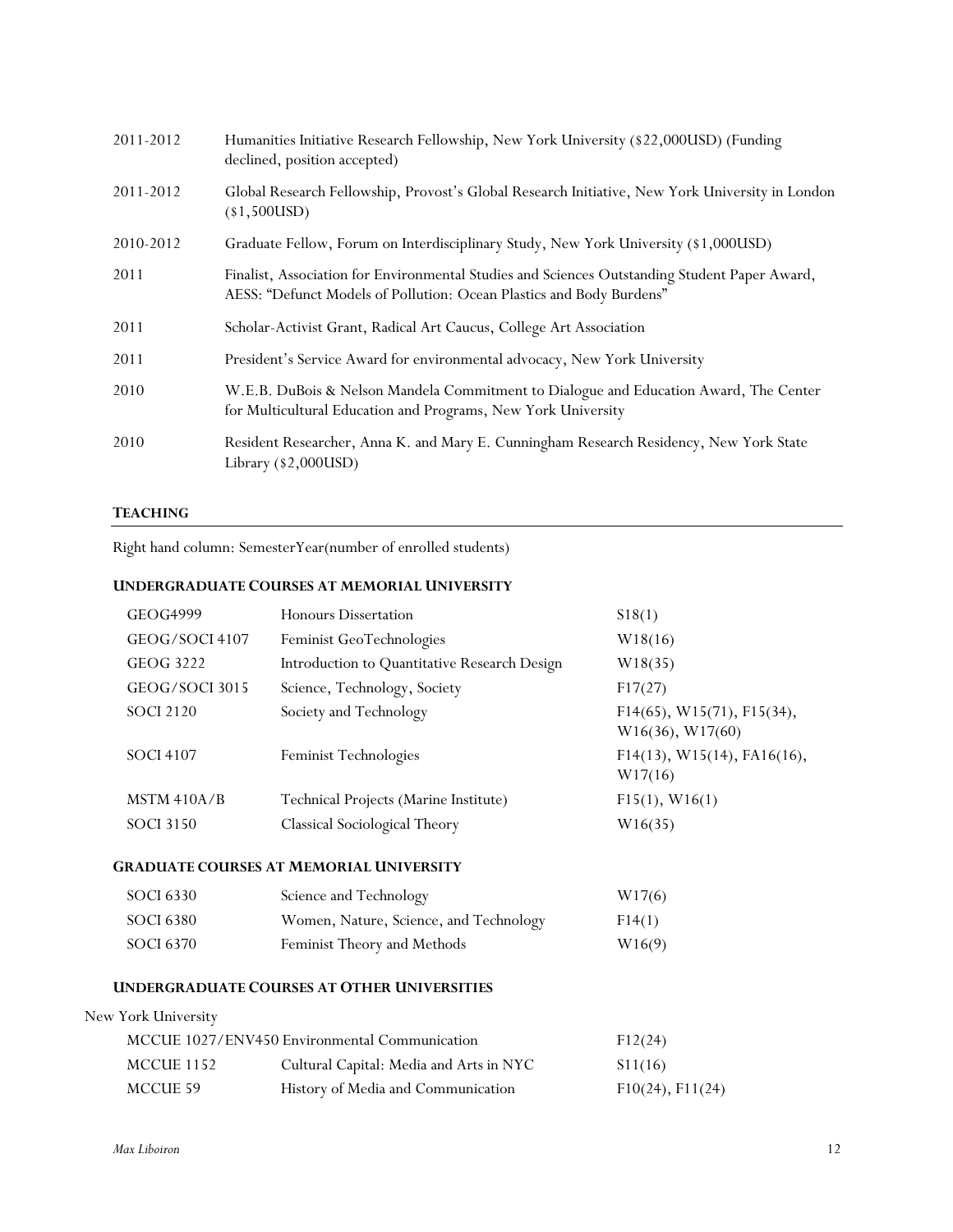| MCCUE 90                |                                  | Space and Place                 | \$10(8)                      |
|-------------------------|----------------------------------|---------------------------------|------------------------------|
|                         | <b>Suffolk Community College</b> |                                 |                              |
| CA 86                   |                                  | Animation                       | $F06(16)$ , W07(16)          |
| CA 22                   |                                  | Digital Illustration            | $F06(16)$ , W07(16)          |
| <b>SUNY Stony Brook</b> |                                  |                                 |                              |
| <b>ARS 154</b>          |                                  | Foundations of Drawing          | $S04(12)$ , F04(30), W05(30) |
| CA 257                  |                                  | <b>Introductory Printmaking</b> | W04(12)                      |

# **SUPERVISION**

| <b>Status</b> | <b>Research Associates</b> | <b>PhD</b>      | <b>Masters</b> | Graduate          | Undergraduate         | <b>Staff</b> |
|---------------|----------------------------|-----------------|----------------|-------------------|-----------------------|--------------|
|               |                            | <b>Students</b> | students       | <b>Committees</b> | <b>Honours Theses</b> |              |
| In program    | 16                         |                 |                |                   |                       |              |
|               |                            |                 |                |                   |                       |              |
| Complete      | 55                         |                 | 6              |                   |                       |              |
| Discipline    | Geography,                 | Geography       | Geography,     | Geography,        | Geography             | Geography    |
|               | Anthropology, Earth        |                 | Env'tal Sci,   | Sociology         |                       |              |
|               | Science, Biology,          |                 | Marine         |                   |                       |              |
|               | Sociology, Social          |                 | Science/       |                   |                       |              |
|               | Work, Education,           |                 | Technology,    |                   |                       |              |
|               | Ocean Science, Marine      |                 | Sociology      |                   |                       |              |
|               | Science, Math, Gender      |                 |                |                   |                       |              |
|               | Studies, Political         |                 |                |                   |                       |              |
|               | science                    |                 |                |                   |                       |              |

# **PHD STUDENTS**

2017-present Edward Allen, PhD (Geography); Inuit healing and its ties to Land and time.

# **MASTERS STUDENTS**

| 2019-present | Nadia Duman, M.Sc. (Geography). "The role of global oceanic currents of marine plastics flowing<br>from and to Newfoundland and Labrador." On leave.                           |
|--------------|--------------------------------------------------------------------------------------------------------------------------------------------------------------------------------|
| 2016-present | Hillary Bradshaw, M.Sc. (Environmental Sciences). "Investigation of benthic plastics in Iqaluit and<br>Frobisher Bay, Nunavut: Distribution, Types, Sources."                  |
| 2017-2020    | John Atkinson, MES (Environmental Sciences); "Surveys of wild and country foods in<br>Newfoundland and Labrador."                                                              |
| 2017-2020    | Jacqueline Saturno, M.Sc. (Marine Institute, Fisheries and Oceans). "Fishing Gear as a Main<br>Contributor to Marine Plastic Pollution, Fogo Island, NL."                      |
| 2017-2019    | Lucas Harris, M.A. (Geography). "Marine Plastics Policy Efficacy for Extended Producer<br>Responsibility in Plastic Packaging."                                                |
| 2015-2018    | Natalie Richard, M.Sc. (Geography). "Citizen Science and marine microplastics ingestion by capelin<br>and cod in Newfoundland," Co-supervisor with Charles Mather (Geography). |
| 2015-2017    | Judyannet Muchiri, M.A. (Sociology). "African Youth's Views of Development: A Photo-Voice<br>Approach", Co-supervisor with Liam Swiss (Sociology).                             |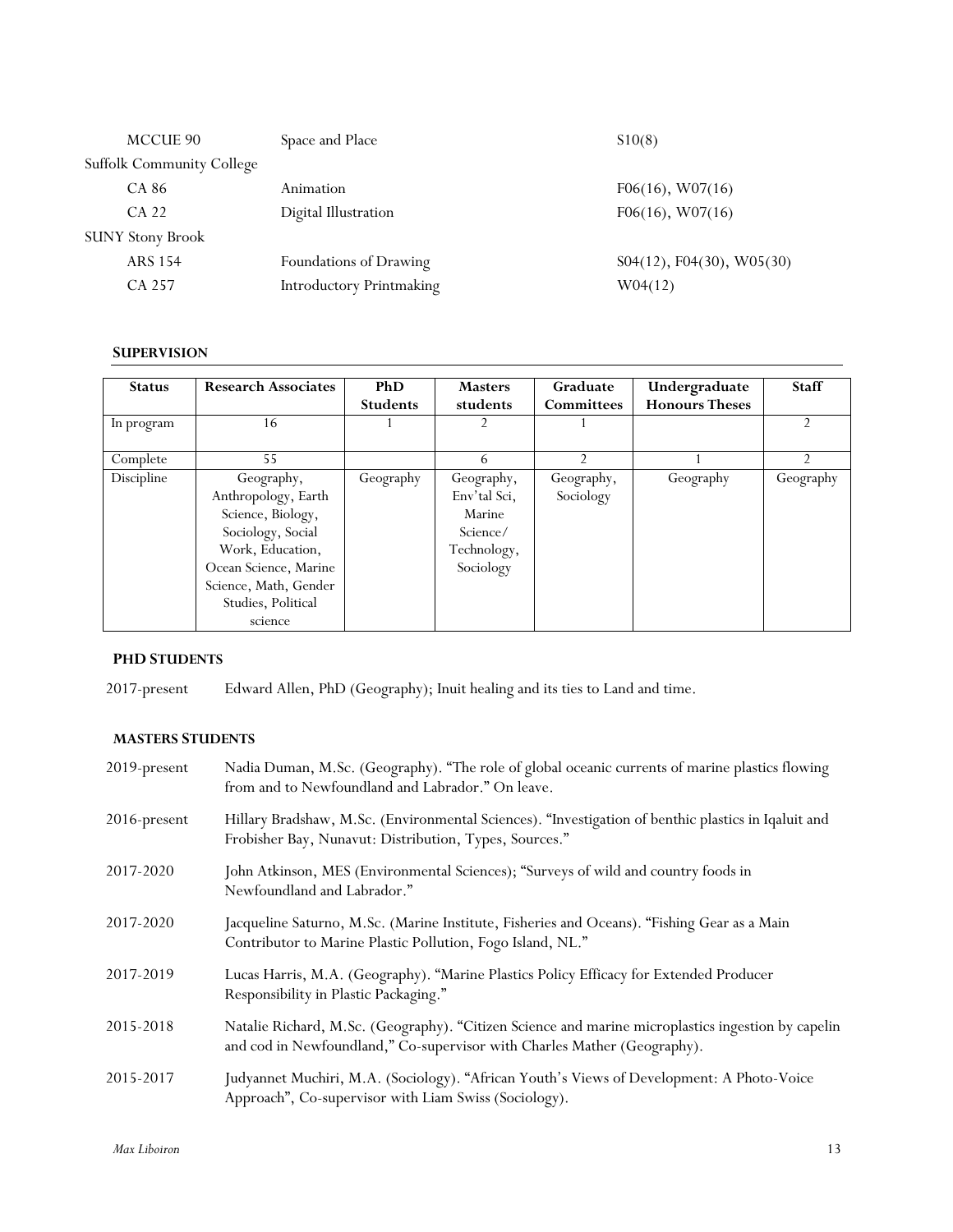- 2016-2017 Jessica Melvin, MNR. (Environment & Natural Resources), "Quantity, distribution, and types of microplastics ingested by cod destined for human consumption on the Avalon Peninsula," University Center of the Westfjords, Iceland, Thesis supervisor.
- 2015-2016 Matt McWilliams, M.Sc. (Environmental Sciences); "Historical fishing logbooks and a new ethic of engagement: Constructing a database of the past and present Fogo Island ecosystem for adaptive fisheries management," Co-supervisor with Yolanda Wiersma (Biology). Withdrawn for personal reasons.

#### **GRADUATE COMMITTEES**

- 2015-present Alex Zahra, Ph.D. Candidate (Geography); "Settler colonialist logics in wildfire management in Saskatchewan," Committee member.
- 2014-2019 Grace Akese, Ph.D. (Geography); "Electronic Waste Science and Advocacy at Agbogbloshie: The Making and Effects of 'The World's Largest E-waste Dump.'" Committee member.
- 2015-2019 Donny Persaud, MA (Geography); Behind breakdown: The case of the MV Veteran" Committee member.

### **UNDERGRADUATE HONOURS THESIS**

2019 Kyekue Mweemba, B.Sc. (Geography); "The comparison of two age cohorts for feminisation of 2D:4D Digit Ratios as an indication of increased exposure to Endocrine Disrupting Compounds in Newfoundland."

#### **RESEARCH ASSISTANTS/CLEAR LAB MEMBERS**

My own graduate students who are also CLEAR members/RAs are marked with an \*.

| Years         | Name               | Position                    | <b>Funding</b>                      |
|---------------|--------------------|-----------------------------|-------------------------------------|
| F2015-F2018,  | Alex Zahara        | PhD candidate, Geography    | <b>SSHRC IG</b>                     |
| S2020-present |                    |                             |                                     |
| F2016-present | *Hillary Bradshaw  | Master's student, Geography | MEOPAR, ArcticNet                   |
| S2016-present | Dr. Charles Mather | Full Professor, Geography   |                                     |
| S2016-present | Dr. Nicole Power   | Full Professor, Sociology   |                                     |
| F2017-present | *Edward Allen      | PhD in Geography            | <b>SSHRC IG</b>                     |
| W2021-present | Charlotte Florian  | Staff (Lab Manager)         | Nunatsiavut Government contract,    |
| F2019-present | Doménica Lombedia  | Undergraduate in Biology    | ArcticNet, ISWEP                    |
| F2019-present | *Nadia Duman       | Master's student, Geography | DFO, SSHRC                          |
| F2019-present | Alexander Flynn    | Master's student, Biology   | GradSWEP (Bluenose Coastal Action), |
|               |                    |                             | ArcticNet, NunatuKavut C.C.         |
| S2020-present | Arif Abu           | Memorial Staff              |                                     |
| S2020-present | Christina Crespo   | PhD in Anthropology,        | University of Georgia, SSHRC IG     |
|               |                    | University of Georgia       |                                     |
| S2020-present | Janine O'Reilly    | Undergraduate, Bachelor of  | MUCEP                               |
|               |                    | Technology                  |                                     |
| S2020-present | Mukhtara Yusuf     | Artist in Residence         | <b>SSHRC IG</b>                     |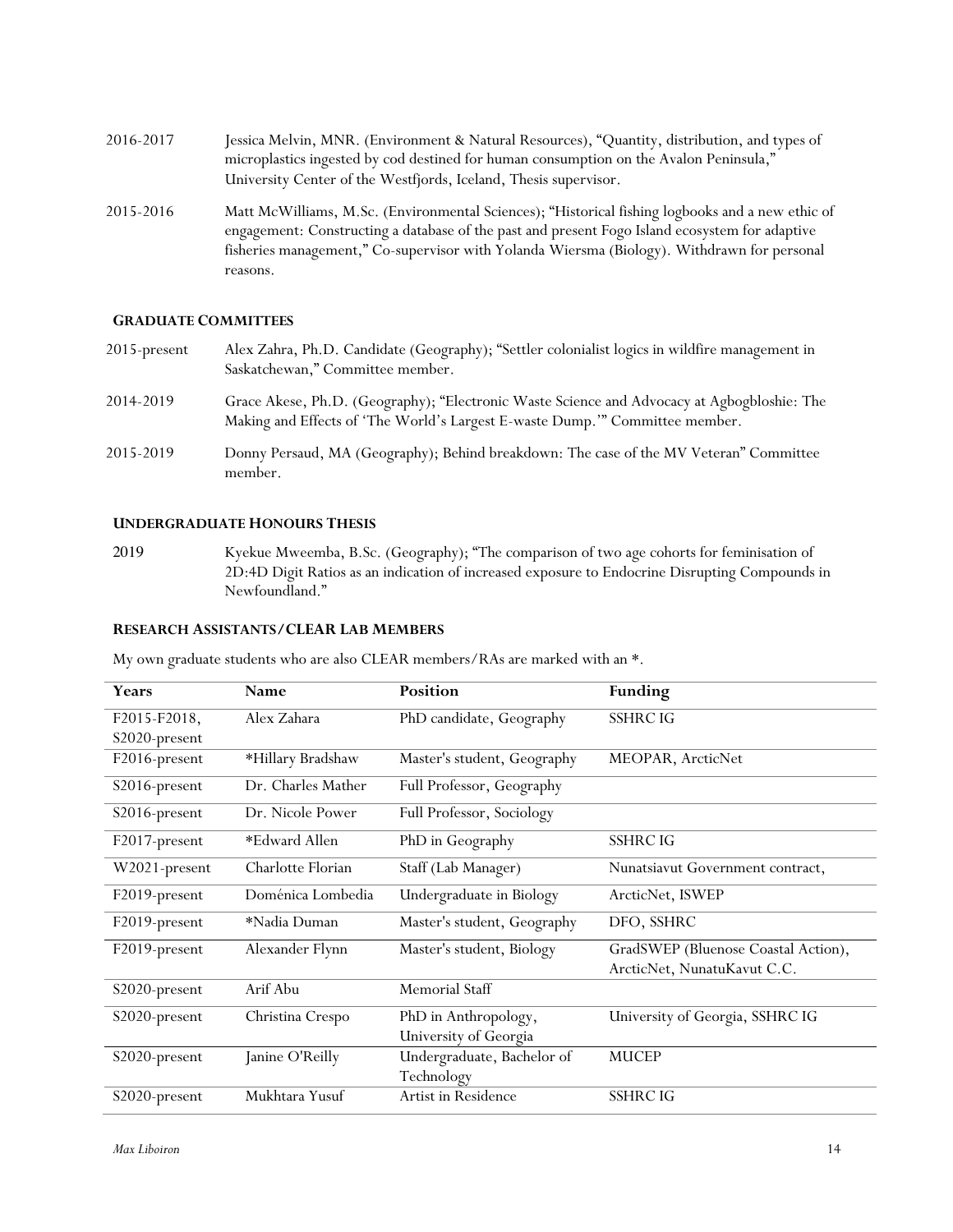| F2020-present | Rui Liu                  | Undergraduate, Women and                          | <b>SSHRC IG</b>                                                               |
|---------------|--------------------------|---------------------------------------------------|-------------------------------------------------------------------------------|
|               |                          | Gender Studies, University of<br>Toronto          |                                                                               |
| F2020-present | Dr. Katherine            | Co-Investigator/Affiliated                        | <b>SSHRC IG</b>                                                               |
|               | Crocker                  | Faculty                                           |                                                                               |
| F2020-present | Dr. Deondre Smiles       | Co-Investigator/Affiliated                        | <b>SSHRC IG</b>                                                               |
|               |                          | Faculty                                           |                                                                               |
| F2021-present | Jefta Merkruatsuk        | Undergraduate, Marine                             | MUCEP, Canada Summer Jobs                                                     |
|               |                          | Institute                                         |                                                                               |
| F2021-present | Girish Daswani           | Associate Professor,                              |                                                                               |
|               |                          | Anthropology, University of<br>Toronto            |                                                                               |
| F2021-present | Silvana Rodrigues        | PhD student, Science                              | GradSWEP                                                                      |
|               | Pereira                  |                                                   |                                                                               |
| F2021-present | Joseph Onalik            | Youth, based at Nunatsiavut                       | ArcticNet                                                                     |
|               |                          | Research Centre                                   |                                                                               |
| S2021-present | <b>Brittany Schaefer</b> | Staff                                             | <b>SSHRC</b> Insight                                                          |
| W2022-present | Alyson Park              | Undergraduate, Earth Sciences                     | <b>MUCEP</b>                                                                  |
| W2022-present | Aidyashini               | Graduate student, Marine                          | GradSWEP                                                                      |
|               | Thamodharanl             | Institute                                         |                                                                               |
| W2022-present | Ayode Adeyemo            | Graduate student, Marine                          | GradSWEP                                                                      |
| W2022-present | Sophia Jaworsku          | Institute<br>PhD student, University of           | <b>SSHRC</b> Explore                                                          |
|               |                          | Toronto                                           |                                                                               |
| W2022-present | Joey Wark                | PhD student, Social Work                          | <b>SSHRC</b> Explore                                                          |
| F2019-2021    | Kaitlyn Hawkins          | Staff (Lab Manager)                               | Nunatsiavut Government contract,                                              |
|               |                          |                                                   | Memorial University, SSHRC IG, OFI                                            |
|               |                          |                                                   | seed                                                                          |
| F2019-F2021   | <b>Molly Rivers</b>      | Master's student, Ocean<br>Sciences               | ArcticNet, GradSWEP (Bluenose Coastal<br>Action), Northern Contaminants Prog. |
| S2020-F2021   | Willa Neilsen            | Undergraduate, Biology                            | MUCEP, Smallwood Foundation                                                   |
| S2020-F2021   | Charlotte Florian        | Undergraduate, Geography                          | MUCEP, ArcticNet                                                              |
| S2020-F2021   | Morgan Davidson          | Undergraduate, Biochemistry                       | MUCEP, OFI                                                                    |
| S2021         | Emma Ford                | Staff (Research Assistant)                        | Canada Summer Jobs, ArcticNet                                                 |
| F2020-W2021   | Dr. Alex Sawatzsky       | Memorial Staff                                    |                                                                               |
| W2017-S2021   | Elise Earles             | Undergraduate, Biology                            | MUCEP, SSHRC IG                                                               |
| F2017-F2020   | *Jacqueline Saturno      | Master's student, Fisheries and                   | Self-funded: National Geographic, Harris                                      |
|               |                          | Oceans                                            | Center Waste Fund                                                             |
| F2017-F2020   | *John Atkinson           | Master's student,<br><b>Environmental Science</b> | MUN Public Engagement                                                         |
| F2020         | Abdul Rafeh Rahat        | Undergraduate, Engineering                        | <b>ISWEP</b>                                                                  |
| F2020         | Paddy Dawe               | Undergraduate, Education                          | Canada Summer Jobs                                                            |
| F2020         | Anna Malone              | Undergraduate                                     | Canada Summer Jobs                                                            |
| F2017-S2020   | Natasha Healey           | Undergraduate, Geography &                        | MUCEP, OFI Seed, ArcticNet                                                    |
|               |                          | Earth Science                                     |                                                                               |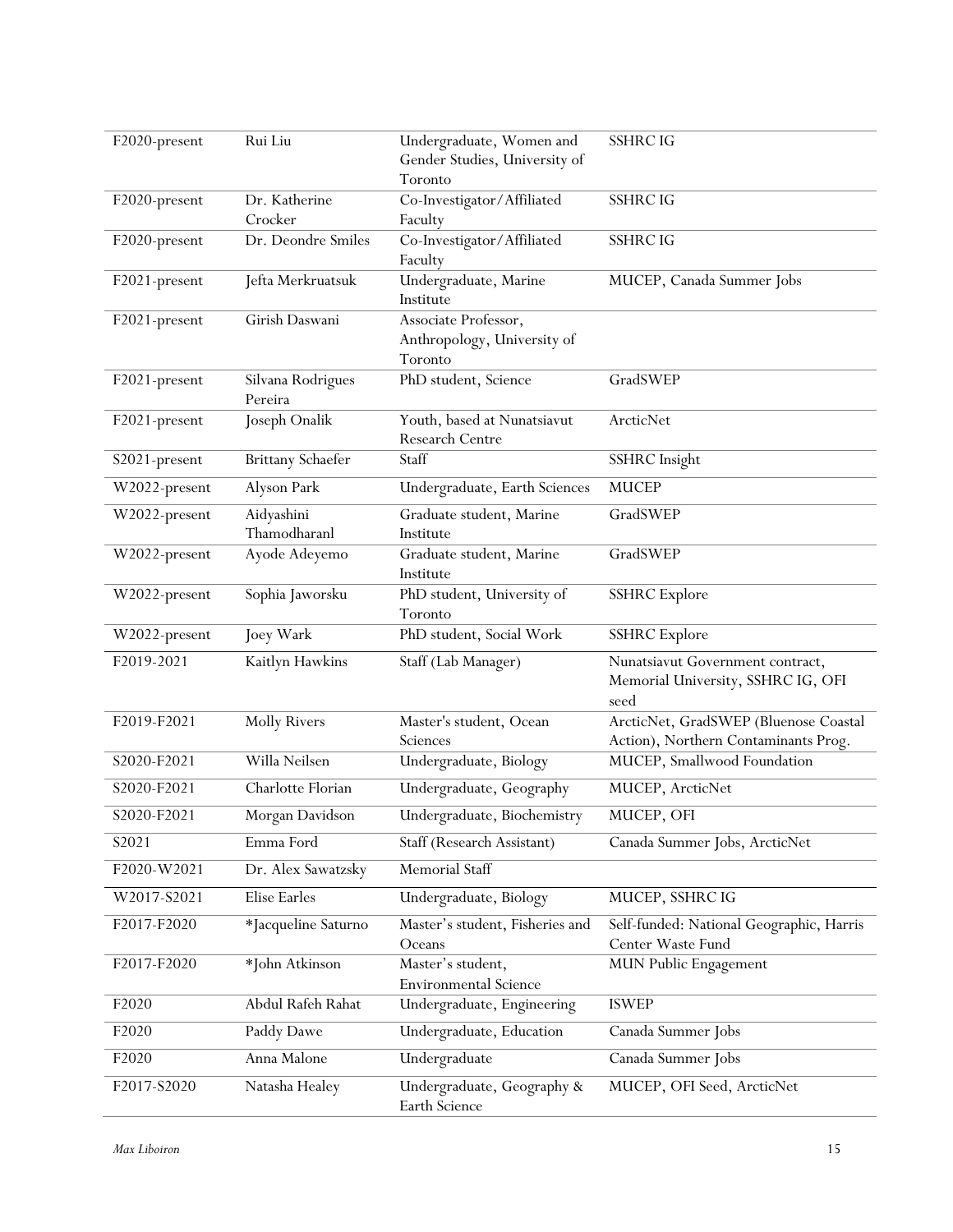| W2020       | Forough Emam               | Master's student, Gender<br>Studies                                | GradSWEP (Bluenose Coastal Action) |
|-------------|----------------------------|--------------------------------------------------------------------|------------------------------------|
| W2020       | Tammy Sheppard             | Undergraduate, Indigenous<br>Studies                               | <b>SSHRC IG</b>                    |
| W2020       | Zhe Shi                    | Master's Student, Computing                                        | GradSWEP (Bluenose Coastal Action) |
| S2019-W2020 | Carley Mills               | Undergraduate, Geography &<br><b>Communication Studies</b>         | <b>MUCEP</b>                       |
| F2019-W2020 | Tiaasha Naskar             | Undergraduate, Biology                                             | <b>MUCEP</b>                       |
| F2019-W2020 | Melissa Paglia             | Master's student, Political<br>Science                             | GradSWEP (Bluenose Coastal Action) |
| F2019-W2020 | Iwalaye (Ayo)<br>Oladimeji | Visiting Doctoral Student                                          | Blue Commonwealth Fellowship       |
| F2017-F2019 | *Lucas Harris              | Master's student, Geography                                        | <b>SSHRC IDG</b>                   |
| W2018-F2019 | Emily Simmonds             | PhD Candidate, Science &<br>Technology Studies, York<br>University | <b>SSHRC IG</b>                    |
| S2019-F2019 | Celestine Muli             | Master's student,<br><b>Environmental Humanities</b>               | GradSWEP (Bluenose Coastal Action) |
| F2019       | Michael Broz               | PhD student, Philosophy                                            | GradSWEP (Bluenose Coastal Action) |
| F2018-S2019 | Kaitlyn Hawkins            | Undergraduate, Biology                                             | SSHRC, Canada Summer Jobs, MUCEP   |
| S2019       | Lauren Watwood             | Master's student, Anthropology,                                    | University of Heidelberg           |
| S2019       | Hridisha Arif              | Undergraduate, Earth Science                                       | <b>ISWEP</b>                       |
| S2019       | Jillian Chidley            | Undergraduate, Bachelor of<br>Technology                           | <b>MUCEP</b>                       |
| S2019       | <b>Taylor Hess</b>         | Independent Filmmaker, Couple3 Films                               |                                    |
| S2019       | Noah Hutton                | Independent Filmmaker, Couple3 Films                               |                                    |
| S2019       | Luke Lucy-<br>Broomfield   | Community member                                                   | ArcticNet                          |
| S2018-W2019 | Kelechi E. Anyaeto         | Undergraduate, Applied<br>Mathematics                              | <b>ISWEP</b>                       |
| F2018       | Megan Dicker               | Undergraduate, Undeclared                                          | Northern Contaminants Program      |
| F2018       | Shramana Sharka            | Undergraduate, Chemistry                                           | <b>ISWEP</b>                       |
| S2018       | Arielle Przybysz           | Undergraduate, Biology                                             | <b>MUCEP</b>                       |
| F2015-S2018 | *Natalie Richard           | Master's student, Geography                                        | <b>SSHRC IDG</b>                   |
| W2018-S2018 | Marissa van Harmelen       | Undergraduate, Social Work                                         | MUCEP, SSHRC IG                    |
| F2016-W2018 | <b>Bojan Furst</b>         | Photographer in Residence                                          |                                    |
| W2017-W2018 | <b>Taylor Stocks</b>       | Memorial Staff                                                     |                                    |
| S2017-W2018 | Jessica Melvin             | Staff, RAII                                                        | <b>MEOPAR</b>                      |
| S2017-W2018 | France Liboiron            | Staff (Lab Manager)                                                | MEOPAR, SSHRC IDG                  |
| F2017-W2018 | Nadia Duman                | Undergraduate, Earth Science                                       | ISWEP, MUCEP                       |
| F2017-W2018 | Ignaus Schoot              | Master's student, Geography                                        | Dept Geography                     |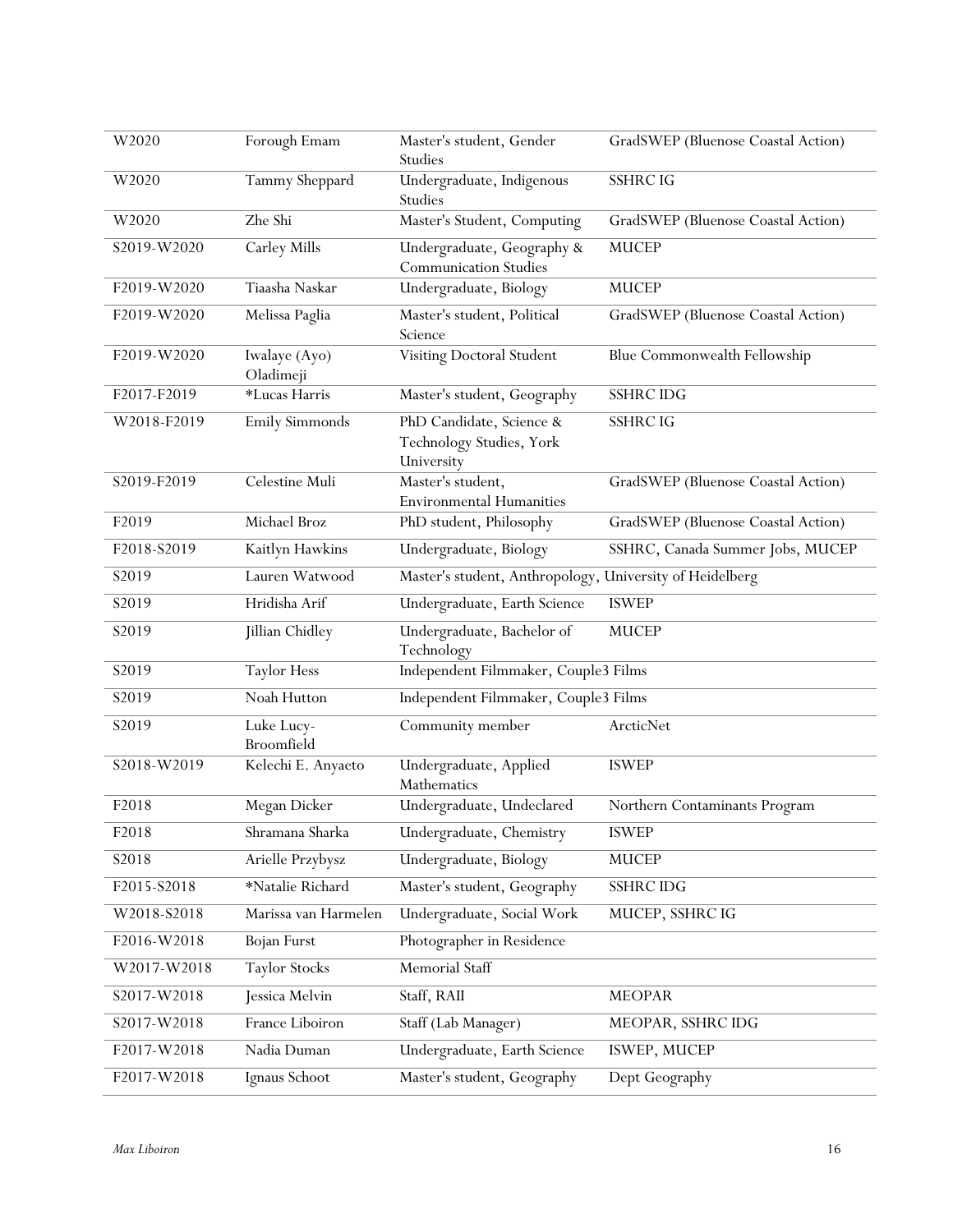| W2018       | Alexandra Hayward          | Undergraduate, Biology                                                                       | <b>MUCEP</b>                     |
|-------------|----------------------------|----------------------------------------------------------------------------------------------|----------------------------------|
| W2018       | Nic Kuzmochka              | Undergraduate, Sociology                                                                     | <b>MUCEP</b>                     |
| F2015-F2017 | Emily Wells                | Undergraduate, Biology &<br>French                                                           | NSERC, MUCEP, Canada Summer Jobs |
| F2017       | <b>Tristen Morris</b>      | Undergraduate, Social Work                                                                   | <b>MUCEP</b>                     |
| F2016-S2017 | *Jessica Melvin            | Master's student, Environment &<br>Natural Resources, University<br>Center of the Westfjords |                                  |
| F2016-S2017 | Jackie Saturno             | Community member                                                                             | <b>MEOPAR</b>                    |
| S2017       | Erin Burt                  | Highschool intern                                                                            | <b>WISE</b>                      |
| S2017       | Mikayla Downey             | Highschool intern                                                                            | <b>WISE</b>                      |
| S2017       | Danielle Henley            | Undergraduate, Biology                                                                       | <b>MUCEP</b>                     |
| S2017       | Ky Reese                   | Undergraduate, Sociology                                                                     | <b>MEOPAR</b>                    |
| S2017       | Rahma Tasnim               | Undergraduate, Applied<br>Mathematics                                                        | <b>MUCEP</b>                     |
| S2017       | Sam Westcott               | Undergraduate, English                                                                       | <b>MUCEP</b>                     |
| F2016-F2017 | Kate Windsor               | Master's student, Sociology                                                                  | MUN Public Accelerator           |
| F2015-W2017 | France Liboiron            | Undergraduate, Biology                                                                       | MUCEP, MEOPAR                    |
| F2016-W2017 | Natalya Dawe               | Undergraduate, Geography                                                                     | <b>MUCEP</b>                     |
| S2016-W2017 | Melissa Novacefski         | Undergraduate, Geography                                                                     | <b>MUCEP</b>                     |
| S2015-S2016 | William Glatt              | Undergraduate, Marine<br>Technology                                                          | MUCEP, MEOPAR                    |
| F2015-W2016 | Hillary Bradshaw           | Undergraduate, Geography                                                                     | <b>MEOPAR</b>                    |
| F2015-W2016 | Judyannet Muchiri          | Master's student, Sociology                                                                  | Sociology Dept                   |
| F2015-W2016 | Alicia Poole               | Undergraduate, Sociology                                                                     | <b>MUCEP</b>                     |
| S2016       | Kate Windsor               | Undergraduate, Sociology                                                                     | Canada Summer Jobs               |
| S2016       | Coco Coyle                 | Undergraduate, Engineering,<br>Harvey Mudd College                                           | Harvey Mudd College Internship   |
| S2016       | Claudine Metcalf           | Undergraduate, Chemistry                                                                     | <b>MUCEP</b>                     |
| F2015       | Colin Grenning             | Undergraduate, Sociology                                                                     | <b>MUCEP</b>                     |
| W2015       | Carmella Gray-<br>Cosgrove | Master's student, Sociology                                                                  | Scholarship for the Arts         |
| F2014       | Gina Molleson              | Master's student, Sociology                                                                  | Sociology Dept                   |

# **INTERNAL EXAMINER (PHD COMPREHENSIVE PAPER)**

| SU2018 | Chris Dawson (PhD Sociology: Disaster Sociology in Environment and Labour) |
|--------|----------------------------------------------------------------------------|
| WI2016 | Grace Akese (PhD Geography: Waste Geographies & Political Economies)       |
| WI2016 | Gary Catano (PhD Sociology: Environment & Work)                            |
| S2016  | Elahe Nezhadhossein (PhD Sociology: Gender & Political Sociology)          |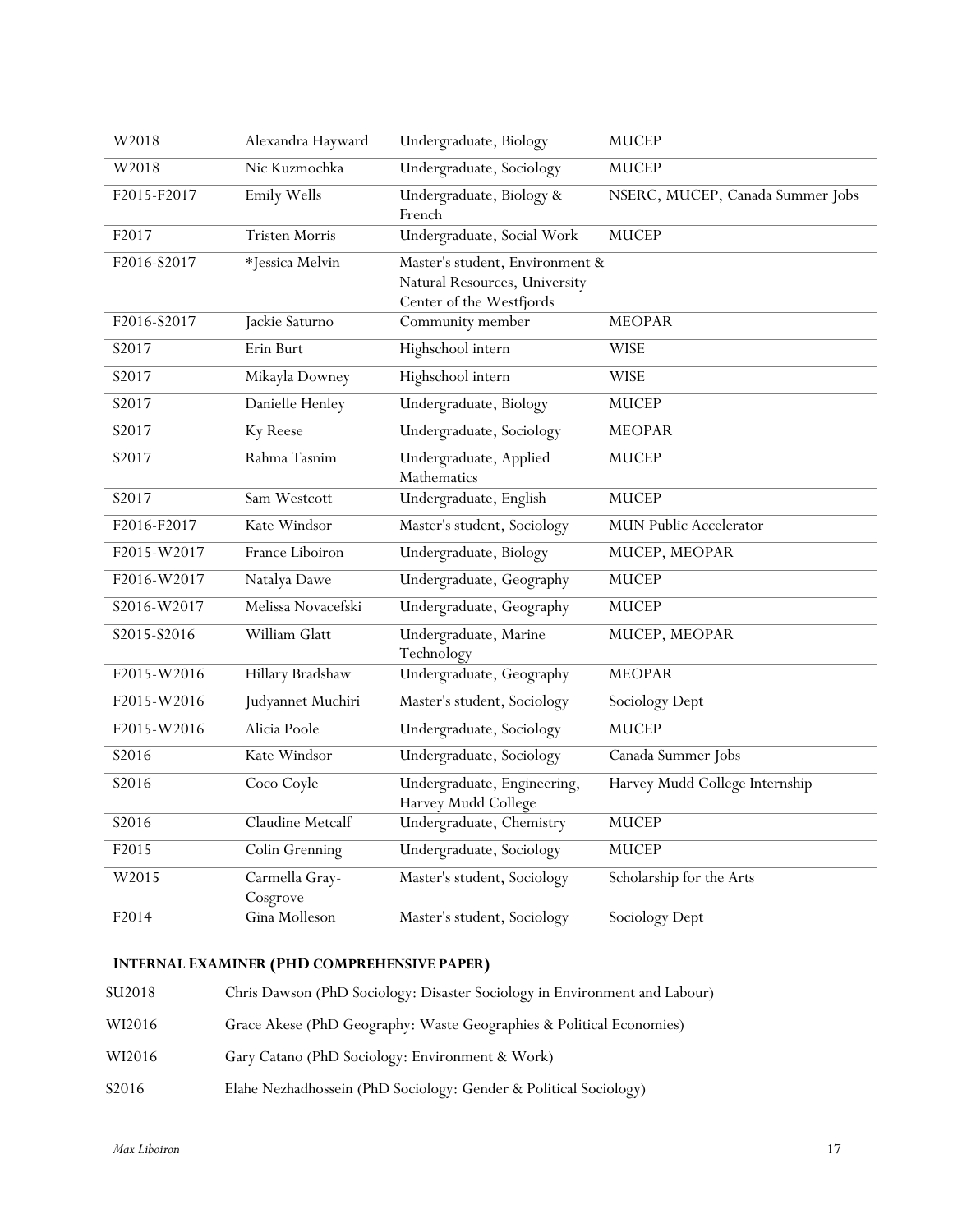# **EXTERNAL EXAMINER (PHD DISSERTATION)**

S2016 Stephanie Sodero (PhD Sociology: "Navigating Disruption: Mobile Society and Hurricanes Juan and  $Igor$ ")

#### **SCHOLARLY LECTURES AND OTHER PROFESSIONAL PRESENTATIONS**

| <b>Summary of Lectures and Presentations</b> |          |               |                      |                      |           |       |
|----------------------------------------------|----------|---------------|----------------------|----------------------|-----------|-------|
| Expert                                       | Keynotes | Iuried        | Invited              | Public               | Workshops | Total |
| Witness                                      |          | Presentations | <b>Presentations</b> | <b>Presentations</b> |           |       |
|                                              |          |               | 24                   |                      |           | 128   |

# **EXPERT WITNESS**

| 2019 | Expert witness, Standing Committee on Environment and Sustainable Development (ENVI), |
|------|---------------------------------------------------------------------------------------|
|      | House of Commons, Canada                                                              |

# **KEYNOTES**

| 2021 | "Methodologies in Fraught Terrain," Ruderal Ecologies 2, RPI, online.                           |
|------|-------------------------------------------------------------------------------------------------|
|      | "Artists in Residence in an environmental science lab: ethics, processes, lessons," Expanding   |
|      | Communities of Sustainable Practice Symposium, Leeds Art University, online.                    |
|      | "Science, Science Communication, and Land Relations," Inclusive SciComm Symposium, online.      |
|      | "Pollution is Colonialism (And Research is Land Relations)," Yale School of the Environment,    |
|      | online                                                                                          |
| 2019 | "The Power (Relations) of Citizen Science," Citizen Science Association (CSA), Raleigh, NC      |
| 2018 | "Obligation, Compromise, and Protocols: Research is Tricky," Indigenous STS conference,         |
|      | University of Alberta, Edmonton, AB                                                             |
| 2017 | "Cod Objects," Anthropocene Campus Philadelphia, Drexel University, Philadelphia, PA            |
|      | "Open Science Hardware for Equity," Gathering for Open Science Hardware (GOSH), Pontificia      |
|      | Universidad Católica de Chile, Santiago, Chile                                                  |
|      | "Critical Methods: Lessons from a Feminist Laboratory," Seeing Systems Symposium, University of |
|      | Illinois Urbana-Champaign, IL                                                                   |
| 2016 | "Leveraging Strategies from Civic, Citizen, and Open Science to Make Research Matter,"          |
|      | International Marine Conservation Congress (IMCC), St. John's, NL                               |
|      | "Theorizing Externalities: 185 Pieces of Junk Walk into a Bar", Binocular Graduate Conference,  |
|      | STS & HPST, York University & University of Toronto, ON                                         |
| 2015 | "Waste: Problem Definition > Scale > Action," Students for Zero Waste Conference, Post-Landfill |
|      | Action Network, University of New Hampshire, Durham, NH                                         |
|      |                                                                                                 |

# **JURIED PRESENTATIONS**

| 2021 | "State of current knowledge on plastic pollution in Nunatsiavut," with Liz Pijogge, ArcticNet |
|------|-----------------------------------------------------------------------------------------------|
|      | Annual Scientific Meeting, online                                                             |
|      | "Nunalinni kamatsianik palastikkinik igitauKattatunik Nunatsiavummi / Community-Based         |
|      | Monitoring of plastic pollution in Nunatsiavut," with Liz Pijogge, Northern Contaminants      |
|      | Program Results Workshop, online.                                                             |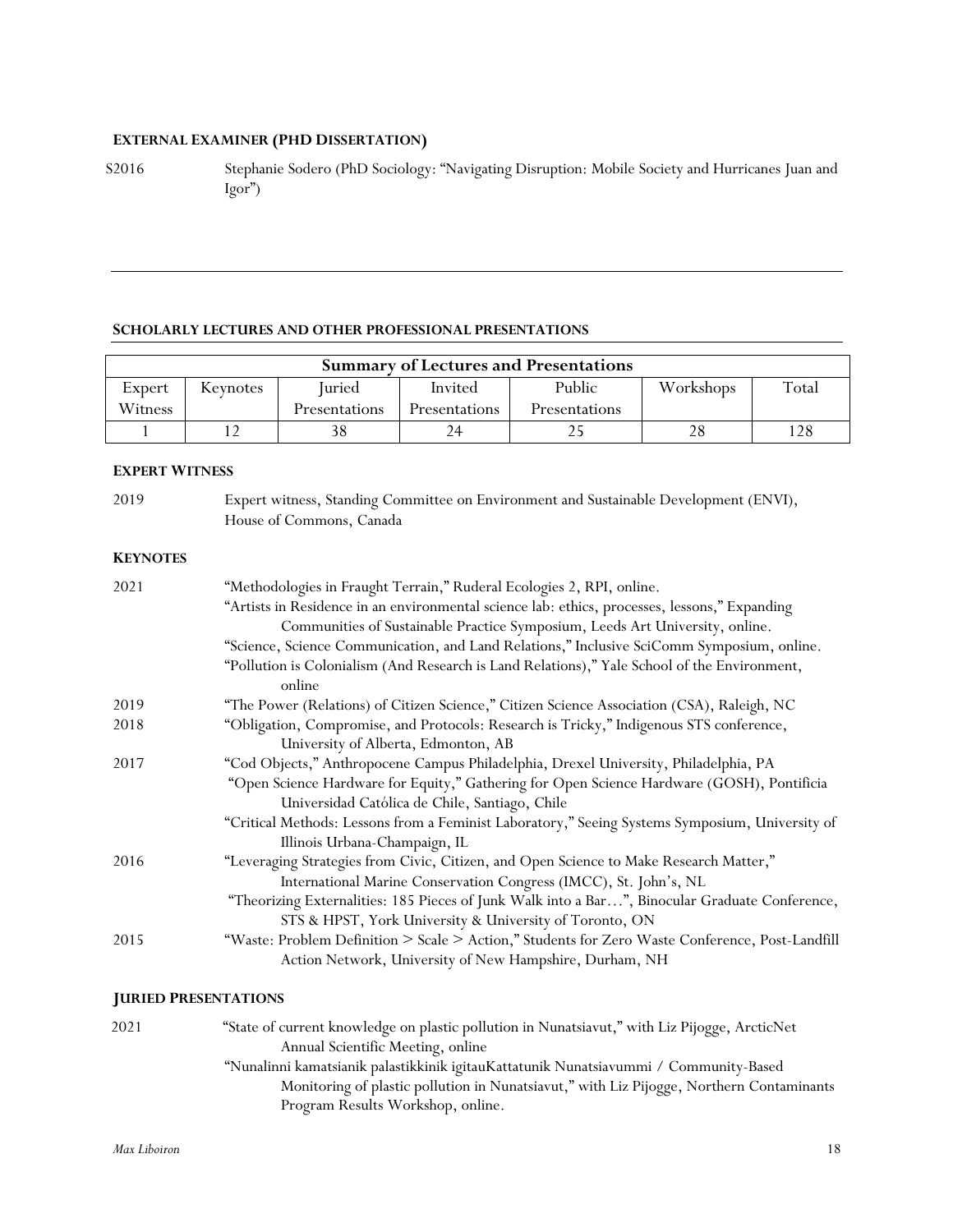|      | "Nunatsiavut community-based monitoring of marine plastics," with Liz Pijogge, International<br>Symposium on Plastics in the Arctic, online                                       |
|------|-----------------------------------------------------------------------------------------------------------------------------------------------------------------------------------|
| 2020 | "Community-based plastic monitoring in Nunatsiavut/ Nunalinni kamatsianik palastikkinik<br>igitauKattatunik Nunatsiavummi," with Liz Pijogge, Arctic Change conference, ArcticNet |
|      | Annual Scientific Meeting, online                                                                                                                                                 |
| 2019 | "Indigenous science, anti-colonial science, and community-based Western science on marine plastic                                                                                 |
|      | pollution in Nunatsiavut," The Society of Environmental Toxicology and Chemistry<br>(SETAC), Toronto, ON                                                                          |
|      | "Re-centering standardization for Indigenous, northern-led, and citizen sciences," The Society of<br>Environmental Toxicology and Chemistry (SETAC), Toronto, ON                  |
|      | "Bodies as Land: Animal Respect Protocols in an Anti-colonial Marine Science Laboratory,"                                                                                         |
|      | Land/Body in Indigenous Science and Technology Studies, Native American and<br>Indigenous Studies Association (NAISA), Auckland, New Zealand                                      |
|      | With Liz Pijogge, "Community-based monitoring of marine plastics in Nunatsiavut," Labrador                                                                                        |
|      | Research Forum, Upper Lake Melville, NL                                                                                                                                           |
| 2018 | "Risk Communication at the Community Level: Towards Meaningful Collaborations on                                                                                                  |
|      | Environmental Hazards," Townhall/round table, Canadian Meteorological and                                                                                                         |
|      | Oceanographic Society (CMOS) 52 <sup>nd</sup> Congress & Marine Observation Prediction and                                                                                        |
|      | Response Network (MEOPAR) Annual Scientific Meeting, Halifax, NS                                                                                                                  |
|      | "Counting fish like a Métis," Métis Feminists Take Technoscience, Native American and Indigenous                                                                                  |
|      | Studies Association (NAISA), Los Angeles, CA                                                                                                                                      |
| 2018 | "Macro Et Micro (Plastiques) Présents dans les Environnements de Rivieres Francaises," Vincent                                                                                    |
|      | Verney, Gaëlle Bissagou Koumba, Florence Delor Jestin, Dominik Zdybal, Haroutioun                                                                                                 |
|      | Askanian, Jean-Luc Peiry, Erwan Roussel, Olivier Voldoire, Alexandre Schaal and Max                                                                                               |
|      | Liboiron, Polymères & Océans, Université de Montpellier, France                                                                                                                   |
| 2017 | "Contested Concepts of Harm in Scientific Studies on Marine Plastic Pollution," Contesting Harm<br>panel, Society for the Social Studies of Science (4S), Boston, MA              |
|      | "The Invention of Modern Pollution," Toxic Legacies, Global Pollutants workshop, Durham<br>University, UK                                                                         |
|      | "Theorizing Harm," Visualizing and Measuring Bodies, Health and Disease: From Cells to Patients,<br>Cain Conference, Chemical Heritage Foundation, Philadelphia, PA               |
|      | "Citizen Science Tools, Practices, and Ethics for Monitoring Marine Plastics Developed in a                                                                                       |
|      | Feminist Laboratory," Lives and Afterlives of Plastics, online conference via University of                                                                                       |
| 2016 | New Zealand http://perc.ac.nz/wordpress/the-lives-and-afterlives-of-plastic/                                                                                                      |
|      | "Brining Ethnographic Refusal into Pollution Science," National Women's Studies Association<br>(NWSA), Montreal, QC                                                               |
|      | "Feminist Imaginaries for Pollution Research in the Laboratory," National Women's Studies<br>Association (NWSA), Montreal, QC                                                     |
| 2015 | "Charismatic Data in Citizen Science Environmental Monitoring," Society for the Social Studies of                                                                                 |
|      | Science (4S) Annual Conference, Denver, CO                                                                                                                                        |
|      | "Knowing Amorphous Phenomena: Participatory Citizen Science on Marine Plastics," Next                                                                                             |
|      | Generational of Polar Researchers, Catalina Island Marine Research Institute, CA                                                                                                  |
|      | "Network Analysis of Research on Discards, Diverse Economies, and Degrowth," with Josh                                                                                            |
|      | Lepawsky, American Association of Geographers (AAG), Chicago, IL                                                                                                                  |
|      | "Remembering Marine Plastics," Memory and Disaster panel, American Society for Environmental<br>History (ASEH), Washington, DC                                                    |
| 2014 | "Ocean Plastics and Citizen Science," Math-Science SIC Provincial Conference, Memorial<br>University, St. John's, NL                                                              |
|      | "Civic Hacking," Digital Labor: Sweatshops, Picket Lines, Barricades (#DL2014), New School,<br>New York City                                                                      |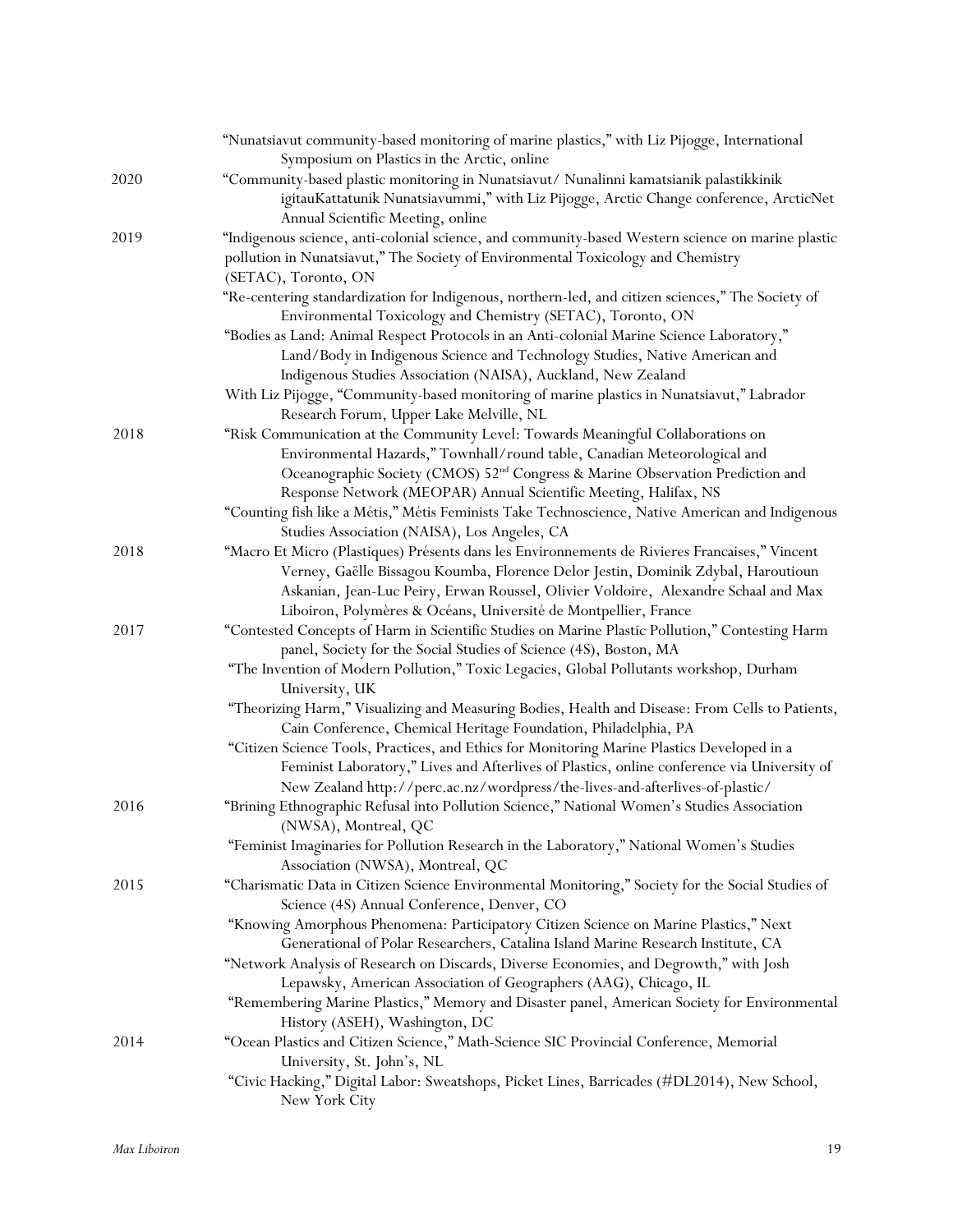|      | "Data Collection as Activism," panel on Civic Infrastructure and Democratic Epistemologies,      |
|------|--------------------------------------------------------------------------------------------------|
|      | Society for the Social Study of Science (4S), Buenos Aires, Argentina                            |
| 2013 | "Multiple Spaces and Times of Superstorm Sandy: Governments, Activists, and Sanitation Workers   |
|      | in New York City," panel on Bodies, Selves, and Projects in Contested Space, Association         |
|      | of American Anthropologists, Chicago, IL                                                         |
|      | "Making Pollution Manifest: The Sigmoid Nature of Harm," panel on Making Environmental Harm      |
|      | Manifest, 4S Annual Conference, San Diego, CA                                                    |
|      | "Defining Pollution by Defining Harm: The Rise and Fall of Assimilative Capacity from Sewage to  |
|      | Plastics," Waste and Indeterminacy panel, Association of Canadian Geographers,                   |
|      | Memorial University, NL                                                                          |
|      | "The Potential for Spatial and Temporal Restructuring of Action After Sandy," with Superstorm    |
|      | Research Lab, Nature, Ecology and Society Colloquium, CUNY Graduate School, New                  |
|      | York, NY                                                                                         |
|      | "Geographies of Garbage: The State of the Art of Discard Studies," Roundtable, American          |
|      | Association of Geographers, Los Angeles, CA                                                      |
|      | "Scale, Action and the Environment: Superstorm Sandy," session on Environmental and Spatial      |
|      | Justice, Association of American Geographers, Los Angeles, CA                                    |
|      | "The SpaceTimes of Disaster," with David Waschmuth, Annual Sociology Graduate Conference,        |
|      | New York University, NY                                                                          |
| 2012 | "Emerging Phenomena and Scalar Fallacies," Methodologies and Theories of Scale, 4S Annual        |
|      | Conference, Copenhagen                                                                           |
|      | "The Need for Theories of Scale in Activism," Technoscience as Activism Conference, Rensselaer   |
|      | Polytechnic Institute, Triple Helix Program, Troy, NY                                            |
|      | "Twentieth Century Models of Pollution Meet Twenty-first Century Plastic," The Matter with       |
|      | Plastic: Plastic Waste in the Oceans, American Society for Environmental History                 |
|      | (ASEH), Madison, WI                                                                              |
|      | "Delimiting Catastrophe and its Objects," Producing Environments of Crisis: Economies, Histories |
|      | and Politics, Neil Postman Conference, New York University, New York, NY                         |
|      | "Plastic: Planetary Versus Global Scales," Geographies of Garbage, American Association of       |
|      |                                                                                                  |
| 2011 | Geographers (AAG), New York, NY                                                                  |
|      | "Defunct Models of Pollution: Ocean Plastics and Body Burdens," Outstanding Student Papers       |
|      | Session, Association for Environmental Studies and Sciences (AESS), University of                |
|      | Vermont, Burlington, VT                                                                          |
|      | "Analysis of Successes, Failures, and Characteristics of an Established Campus Sustainability    |
|      | Granting Program," Association for the Advancement of Sustainability in Higher                   |
|      | Education (AASHE), Pittsburgh, PA                                                                |
|      | "Defunct Models of Pollution: Oceanic Plastics and Body Burdens," Conference on Dirt, New York   |
|      | Metro American Studies Association, New York, NY                                                 |
|      | "Artistic Trash-Based Social Economies and Environmental Sustainability," on Environmental       |
|      | Sustainability in Art History, Theory, and Practice, Radical Art Caucus, College Art             |
|      | Association (CAA), New York, NY                                                                  |
| 2010 | "Trash Art, Economics and Methodologies," Neil Postman Graduate Conference, New York             |
|      | University, New York, NY                                                                         |
|      | "Trash Art and Creative Economies," on Recycling the Practice Artists' Panel, Recycling          |
|      | Conference: Comparative Literature and Cultural Studies, SUNY Stony Brook, New York              |
|      | NY                                                                                               |
|      | "The Branding of Recycling and the Poverty of Description," on Recycling the Garbage, Recycling  |
|      | Conference: Comparative Literature and Cultural Studies, SUNY Stony Brook, New York              |
|      | NY                                                                                               |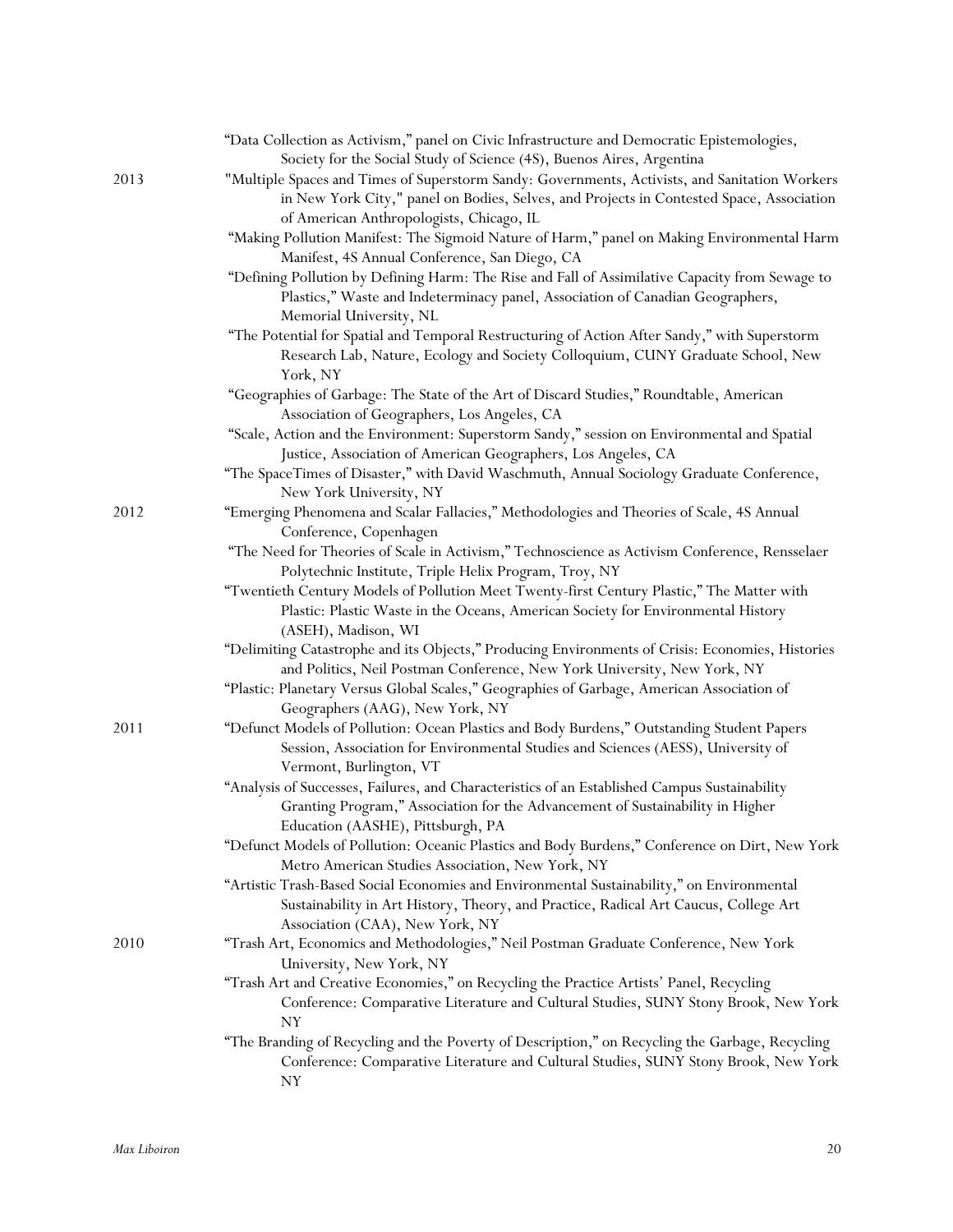| "Exchange and Regimes of Value: The Dawson City Trash Project," on Visual Culture Division |
|--------------------------------------------------------------------------------------------|
| panel: Visualizing Economies, Cultural Studies Association (CSA), Berkeley, CA             |

# **INVITED PRESENTATIONS**

| 2022 | "Building a Community-based lab," hosted by CAT Lab, Cornell University, online                         |
|------|---------------------------------------------------------------------------------------------------------|
|      | "Climate change research at CLEAR and Memorial University," Atlantic First Nations Youth                |
|      | Climate Change Careers Event, Assembly of First Nations, online                                         |
|      | "Indigenous plastic pollution research and open data: Three points," Global Partnership on Marine       |
|      | Litter Action Track 5 and Digital Platform phase 3 release: Environmental Justice, Digital              |
|      | Transformation and Accessibility, United Nations Environmental Programme, online                        |
|      |                                                                                                         |
|      | "Building feminist and anticolonial technologies in compromised spaces," Feminist and Accessible        |
|      | Publishing and Communications Technologies Speaker Series, co-sponsored by McGill and                   |
|      | Concordia Universities, online                                                                          |
| 2021 | "Waste Colonialism," on "Should the EU ban waste exports," European Zero Waste Alliance,                |
|      | GAIA, online                                                                                            |
|      | "Anticolonial environmental sciences are already here," Political Ecologies of Abolition and            |
|      | Sovereignty series, hosted by the UC Davis Political Ecology Lab, the UC Davis                          |
|      | Humanities Institute, and the Feminist Research Institute, online                                       |
|      | "Scientists and Technologists doing the work called for by feminist STS, with and/or without            |
|      | feminist STS," panel on the Futures of Feminist STS, Catalyst 10 <sup>th</sup> anniversary, online      |
|      | "Colonialism and 'Citizen' Science," UNC Charlotte Center for Professional and Applied Ethics,          |
|      | online                                                                                                  |
|      | "Waste Colonialism," Beaver Brook Lecture, Discarded: Unmasking and Understanding the                   |
|      | Waste Stream, Lear-Conant Symposium, Goodwin-Niering Environmental Center,                              |
|      | Connecticut College, online                                                                             |
| 2020 | "CLEAR as a model," with Kaitlyn Hawkins, Humanities for the Public lab symposium & workshop,           |
|      | Iowa State University, online                                                                           |
|      | "Indigenous research ecosystems at Memorial University," Collabroatory for Indigenous Data              |
|      | Governance, University of Arizona, online                                                               |
|      | "Research Methods are Land Relations," Geography seminar series, Western University, online             |
|      | "Methodologies and protocols from an anticolonial marine science laboratory (a buffet)," Tribal         |
|      | Science Council of the Environmental Protection Agency (EPA), USA (online)                              |
|      | "How?" Department of Anthropology, University of Chicago, IL                                            |
|      | "Land relations in science: Insights from an anticolonial laboratory," College of Education at Illinois |
|      | Mathematics, Science, and Engineering Education Speaker Series, Urbana-Champaign, IL                    |
| 2019 | "Capture and Consent," Technoscience Research Unit, University of Toronto, Toronto, ON                  |
|      | With Liz Pijogge. "Community-based Monitoring of Plastics in the Environment and Country                |
|      | Foods in Nunatsiavut," Northern Contaminants Program Results Workshop, Whitehorse,                      |
|      | YΤ                                                                                                      |
|      | "Indigenous-Led Research," DeacarbonizeNL conference, St. John's, NL                                    |
|      | "Advancing Indigenous Innovation in Science and Technology," (roundtable), Native American and          |
|      | Indigenous Studies Association (NAISA), Auckland, New Zealand                                           |
|      | "How to Titrate Like a Feminist," What is a Feminist Lab? Symposium, University of Colorado,            |
|      | Boulder, CA                                                                                             |
|      | "Pollution is Colonialism," Robert Penn Warren Center for the Humanities, Science and                   |
|      |                                                                                                         |
|      | Technologies Seminar, Department of Human and Organizational Development,                               |
|      | Vanderbilt University, Nashville, TN                                                                    |
| 2018 | "Waste colonialism," Webinar for The 5 Gyres Institute, San Jose, CA                                    |
|      | "Tactics," Cornell Summer School on Designing Technology for Social Impact, Cornell University,         |
|      | Ithaca, NY                                                                                              |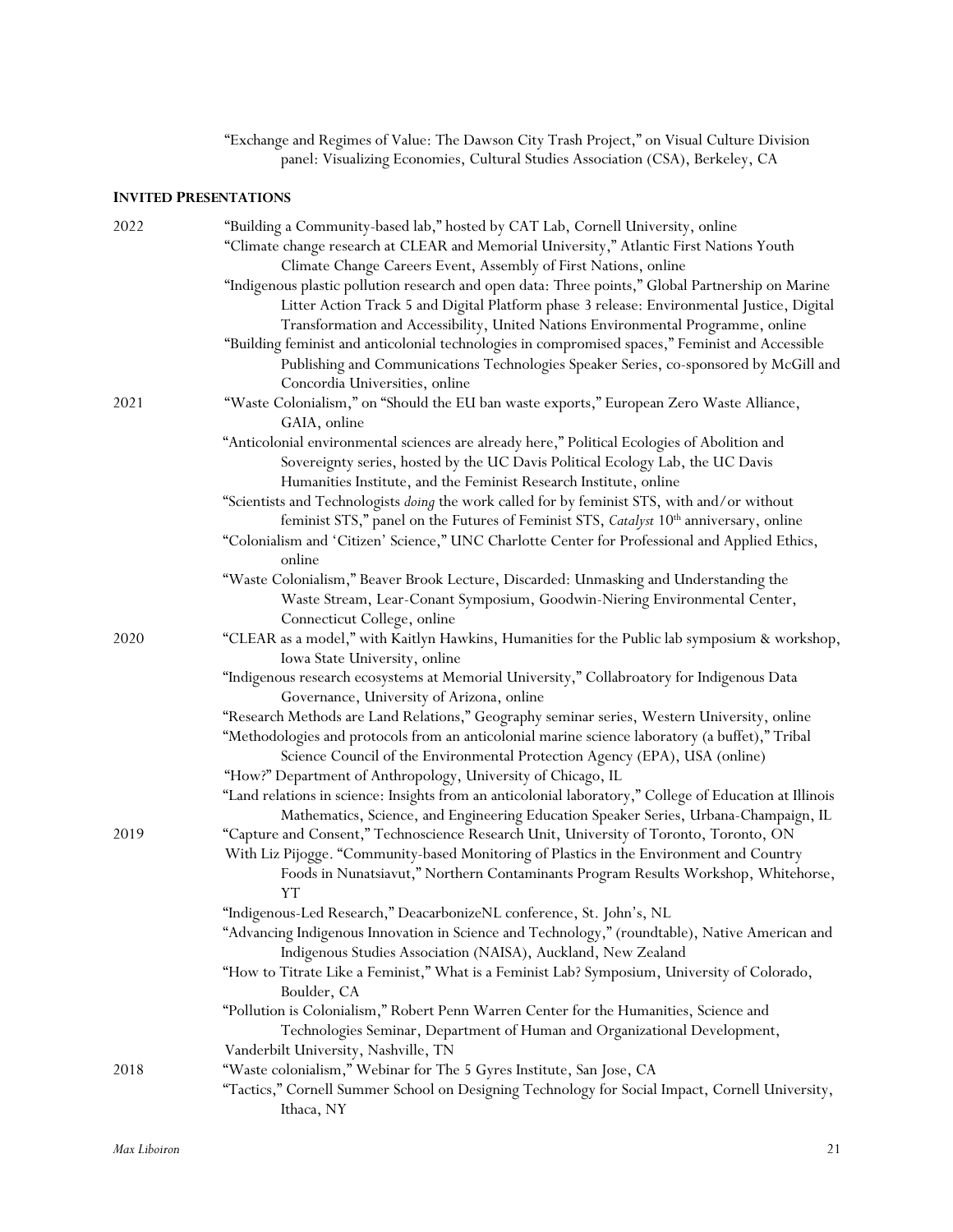| 2017 | "Refusal in research: Communicating research is not inherently good," Environmental Humanities<br>Symposium, Memorial University of Newfoundland, St. John's, NL<br>"Resist Canada 150," Critical Research on Oceans in the Social Sciences (CROSS), Dalhousie |
|------|----------------------------------------------------------------------------------------------------------------------------------------------------------------------------------------------------------------------------------------------------------------|
|      | University, Halifax, NS<br>"Being a Scientist Means Taking Sides: Activist Methodologies in Scientific Research," STS seminar<br>series, University of California, San Diego, CA                                                                               |
| 2016 | "Science as Resistance," Luz Gallery, New York, NY<br>"Titrating Like a Feminist," Gender Studies Speaker Series, Memorial University of Newfoundland,<br>St. John's, NL                                                                                       |
|      | "Staples of Discard Studies," MidWaste Symposium, University of Illinois at Urbana-Champaign, IL<br>"Charismatic Data in Marine Plastic Pollution Science & Advocacy," LETStudio, University of<br>Gothenburg, Sweden                                          |
|      | "Activist Research in Science and Technology," MIT, Boston, MA<br>"Plastics at the Edge of the World: Challenges of Microplastics Research in Newfoundland," Ocean<br>Sciences Centre, Memorial University of Newfoundland, NL                                 |
|      | "Scientific Cultures and Controversies Over 'Matter Out of Place," Sagan National Colloquium,<br>Ohio Wesleyan University, OH                                                                                                                                  |
| 2015 | "Representing Invisible Harm: A dilemma of charisma, plastics, fish, & ethics," Blue Box Series,<br>Department of Geography, Memorial University of Newfoundland, NL                                                                                           |
|      | "The Art and Craft of Syllabi," Chair in Teaching and Learning, Memorial University of<br>Newfoundland and Labrador, NL                                                                                                                                        |
|      | "Charismatic Technologies: Marine Plastics & Citizen Science," Carpenter Center for Visual Arts,<br>Harvard University, Cambridge, MA                                                                                                                          |
|      | "Charismatic Data: Representing Marine Plastics for Action," Environmental Protection Agency<br>(EPA), Division 2, New York City, NY                                                                                                                           |
|      | "Marine Plastics and Citizen Science in Newfoundland," Sponsored by Petty Harbour Mini-<br>Aquarium, Marine Institute, NL                                                                                                                                      |
|      | "Charismatic Data: A Close Reading of Ocean Plastics," Arts on Oceans, Memorial University of<br>Newfoundland and Labrador, NL                                                                                                                                 |
|      | "Talking to the Public About your Research," Engage Memorial, Public Engagement Office,<br>Memorial University of Newfoundland and Labrador, NL                                                                                                                |
|      | "The Political Consequences of Definitions," Symposium of Waste and Space, Princeton<br>University, NJ                                                                                                                                                         |
| 2013 | "Evidencing Disaster," Politics of Evidence Group, York University, Toronto, ON.<br>"Problem: Investigative Rigor and Art Praxis Methods," Inventive Methods, University of                                                                                    |
|      | California, Irvine, CA<br>"Designing Against Waste," Harvard School of Art and Design, Cambridge, MA                                                                                                                                                           |
|      | "Public Forum: Occupy Sandy and Emerging Forms of Social Organization," Institute for Public<br>Knowledge, New York University, New York, NY                                                                                                                   |
|      | "Waste," IDEAS City Festival, New Museum, New York City, NY<br>"Praxis: Using Art to Model Sustainable Economies," Fleming Museum, University of Vermont,<br>Burlington, VT                                                                                    |
| 2012 | "Tactics for Justice in the Arts and Sciences in Occupy Wall Street," Berlin Biennial 7, Berlin,<br>Germany                                                                                                                                                    |
|      |                                                                                                                                                                                                                                                                |

# **PUBLIC PRESENTATIONS**

2021 Smiles & Liboiron on Indigenous methodologies: "Unthought Feminisms," Online. Panelist, "Plastic issues and impacts," Plastic Waste Reduction Summit, Atlantic Healthy Oceans Initiative, online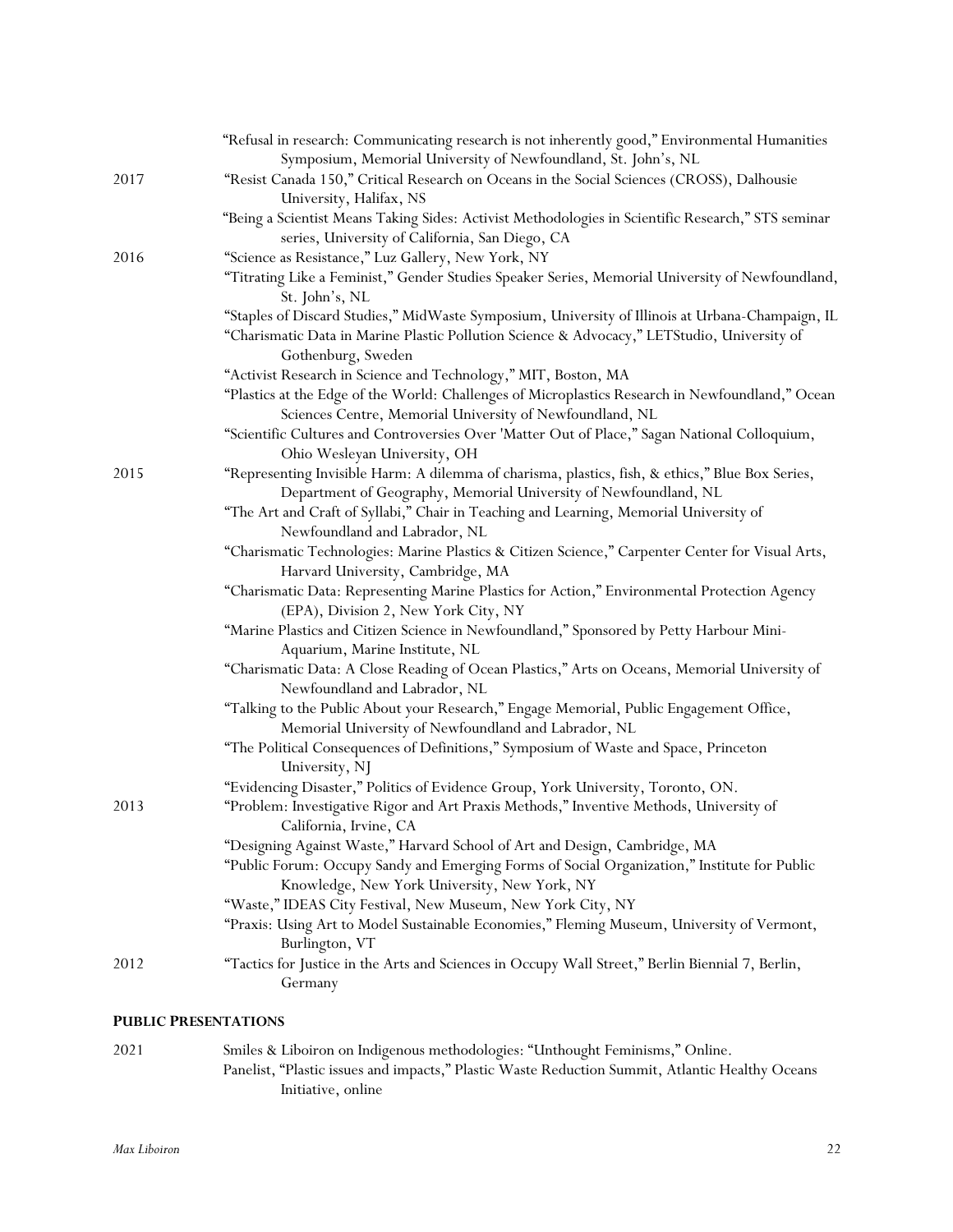| 2019             | "Ocean health," Engaging Evenings at The Rooms, St. John's, NL                                                                                 |
|------------------|------------------------------------------------------------------------------------------------------------------------------------------------|
|                  | "Oceans under our influence," sponsored by The Conversation Canada, Johnson Geo Centre, St.<br>John's, NL                                      |
|                  | "Elephant in the Room: Music, Poetry, and Talking About the Climate Crisis," Rocket Room, St.<br>John's, NL                                    |
| 2018             | "Marine plastic pollution in Labrador," (community meeting) Nain Research Centre, Nain, NL                                                     |
| 2017             | "Citizen Science on Marine Plastics in NL," NAACAP AGM, St. John's, NL                                                                         |
|                  | "Community-based monitoring methods for marine plastics in the food web," Labrador Institute,                                                  |
|                  | Goose Bay, NL                                                                                                                                  |
|                  | "Marine Plastics in Newfoundland Fish and Ecosystems Public Meeting," (community meeting &<br>peer review) Bauline, NL                         |
| 2016             | "Marine Plastics in Newfoundland Fish and Ecosystems Public Meeting," (community meeting &                                                     |
|                  | peer review) Petty Harbour, NL                                                                                                                 |
|                  | "Being a Scientist Means Taking Sides: Morals, Values, and Ethics in a Feminist Science                                                        |
|                  | Laboratory," Public Lecture Series, hosted by Department of Philosophy, Memorial                                                               |
|                  | University of Newfoundland & The Ship Pub, St. John's, NL                                                                                      |
| 2015             | "Marine Plastics," Scouts Canada, Torbay group, Torbay, NL                                                                                     |
|                  | "Civic Science: Theories of Change for Marine Plastics Activism," 5Gyres, Bermuda                                                              |
|                  | "Drowning in Waste: Marine Plastics," Rosa Luxembourg Institute, New York City, NY                                                             |
| 2013             | "Defining Pollution in the Early Twentieth Century: Allowable Limits and Natural Thresholds,"                                                  |
|                  | Chemical Heritage Foundation, Philadelphia, PA<br>"A Tale of Two Sandys," with David Waschmuth, Superstorm Research Lab: One Year On,          |
|                  | Institute for Public Knowledge, New York University, NY                                                                                        |
| 2012             | "Terrible and Charismatic Waste: A Close Reading of Ocean Plastics," Trash Talk Series at the                                                  |
|                  | Peabody Museum of Archaeology & Ethnology, Harvard University, Cambridge, MA                                                                   |
| <b>WORKSHOPS</b> |                                                                                                                                                |
| 2020             | "A Humble Laboratory: Running a lab based on your values," MEOPAR Annual Scientific Meeting,<br>online                                         |
|                  | Workshop on community-based shoreline plastic monitoring, Nunatsiavut Government, online                                                       |
| 2019             | "OpenHour: Babylegs," Public Lab for Open Technology, online                                                                                   |
|                  | "Dressing Up Academia: a free clothing swap & workshop on academic fashion for graduate                                                        |
|                  | students," Memorial University, St. John's, NL                                                                                                 |
|                  | "Explore + Tour: Nature Professional Development Workshop," Cooper Hewitt Education, New<br>York City, NL                                      |
|                  | "Lessons from a Feminist and Anti-colonial Lab: A Workshop on Reimagining the Research Lab,"                                                   |
|                  | Vanderbilt University, Nashville, TN                                                                                                           |
| 2018             | "Goals, Objectives, Strategies, & Tactics," Cornell Summer School on Designing Technology for<br>Social Impact, Cornell University, Ithaca, NY |
|                  | Surface trawling for microplastics, field training for Bluenose Coastal Action, ACAP Humber Arm,<br>CARP Annapolis, Lunenburg, NS              |
|                  | "Feminist Research Methods," Environmental Humanities symposium, Memorial University of<br>Newfoundland, St. John's, NL: invited workshop      |
|                  | "Open workshop: Find plastics in wild food!," Nain Research Centre, Nunatsiavut Government,                                                    |
|                  | Nain, NL                                                                                                                                       |
| 2017             | "Plastic Forensics: Colonialism and Infrastructure," Field School, Anthropocene Campus,                                                        |
|                  | Philadelphia, PA: invited field course                                                                                                         |
|                  | "Building Feminist Research Technologies," University of California, San Diego, CA: invited<br>workshop                                        |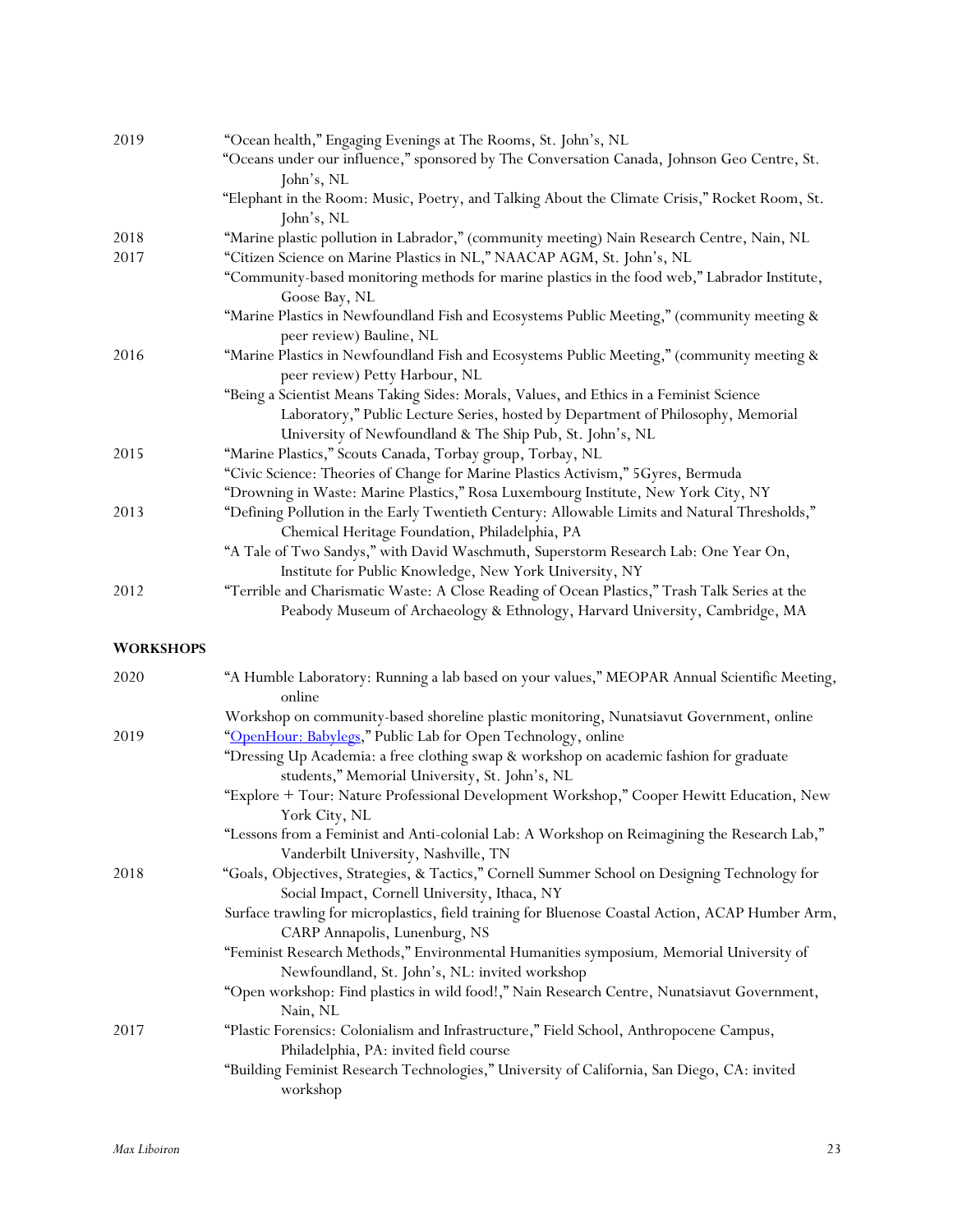|      | "Decolonizing Teaching and Mentorship," with Michelle Murphy and Emily Simmonds, Memorial                                                                                                                     |
|------|---------------------------------------------------------------------------------------------------------------------------------------------------------------------------------------------------------------|
|      | University, NL: organizer and co-presenter                                                                                                                                                                    |
|      | "Building Feminist Technologies for Monitoring Water Systems Plastics," Seeing Systems                                                                                                                        |
|      | Symposium, University of Illinois Urbana-Champaign, IL: invited workshop                                                                                                                                      |
| 2016 | Marine Debris Tracker Training for Citizen Science, trained members of Nature Conservatory NL,<br>Coastal Connections, & Newfoundland and Labrador Environmental Network (NLEN)                               |
|      | "Indigenizing and Decolonizing the Curriculum," with Edward Allen, Memorial University, NL:<br>co-organizer and co-presenter                                                                                  |
|      | "Building Local Values into Technologies for Monitoring Marine Plastics," Junior University for<br>students from Labrador, Aboriginal Resource Office, Memorial University, NL:<br>invited workshop           |
|      | "Artists & Scientists: Think Tank on Plastics Pollution," Western University, ON: invited workshop<br>and participant                                                                                         |
|      | "Building DIY Citizen Science Tools: Politics have Artifacts," LETStudio, University of                                                                                                                       |
|      | Gothenburg, Sweden: invited workshop                                                                                                                                                                          |
| 2015 | "The Power of Powerpoint," TopHat demonstration to DELTS Classroom Technology group,<br>Memorial University, NL: organizer and presenter                                                                      |
|      | "The Art and Craft of Syllabi," Chair in Teaching and Learning initiative, Memorial University, NL:<br>organizer and presenter                                                                                |
|      | "Consensus-Based Decision Making," With Ailsa Craig, Women's Resource Center, Memorial<br>University, NL: co-organizer and co-presenter                                                                       |
|      | "Activist Research Methodologies," Politics of Evidence Salon, Science and Technology Institute,<br>York University, Toronto, ON: invited workshop                                                            |
| 2014 | "Mutual Aid Research Models and Methods," Free University, New York City, NY: invited<br>workshop                                                                                                             |
| 2013 | "Best Practices of Grassroots Disaster Data Collection," Superstorm Research Lab: One Year On,<br>Institute for Public Knowledge, New York University, NY: organizer and presenter                            |
|      | With Sara Wylie, "Workshop on Experiments Monitoring the Everyday: Art, Design, and DIY<br>Methods for Environmental Health Research," 4S Annual Conference, San Diego, CA: co-<br>organizer and co-presenter |
| 2011 | "Steady-State Economies and Urban Planning with Zero Waste," Freshkills Park: New York City<br>Department of Parks & Recreation, NY: invited workshop                                                         |
|      | "Steady-State: Development without Growth," Festival of Ideas for a New City, New Museum,<br>New York City, NY: invited workshop                                                                              |

# **PROFESSIONAL DEVELOPMENT**

| 2020 | The Fundamentals of OCAP®, First Nations Information Governance Centre and Algonquin College.<br>Online course on First Nations principles of ownership, control, access, and possession of data. |
|------|---------------------------------------------------------------------------------------------------------------------------------------------------------------------------------------------------|
| 2019 | Short Course on Quality Assurance/ Quality Control (QA/QC) in Microplastics Research. Society for<br>Environmental Toxicology and Chemistry (SETAC), Toronto. Day-long methods course.            |
|      | Nature Masterclass: Masterclass in scientific writing and publishing. Nature Journals, St. John's, NL. Day-<br>long course.                                                                       |
| 2018 | Reconciliation Through Indigenous Education. University of British Columbia. Online course.                                                                                                       |
| 2017 | Gathering for Open Scientific Hardware (GOSH). Santiago, Chile. Workshops and presentations on<br>creating and licensing open-source scientific inventions.                                       |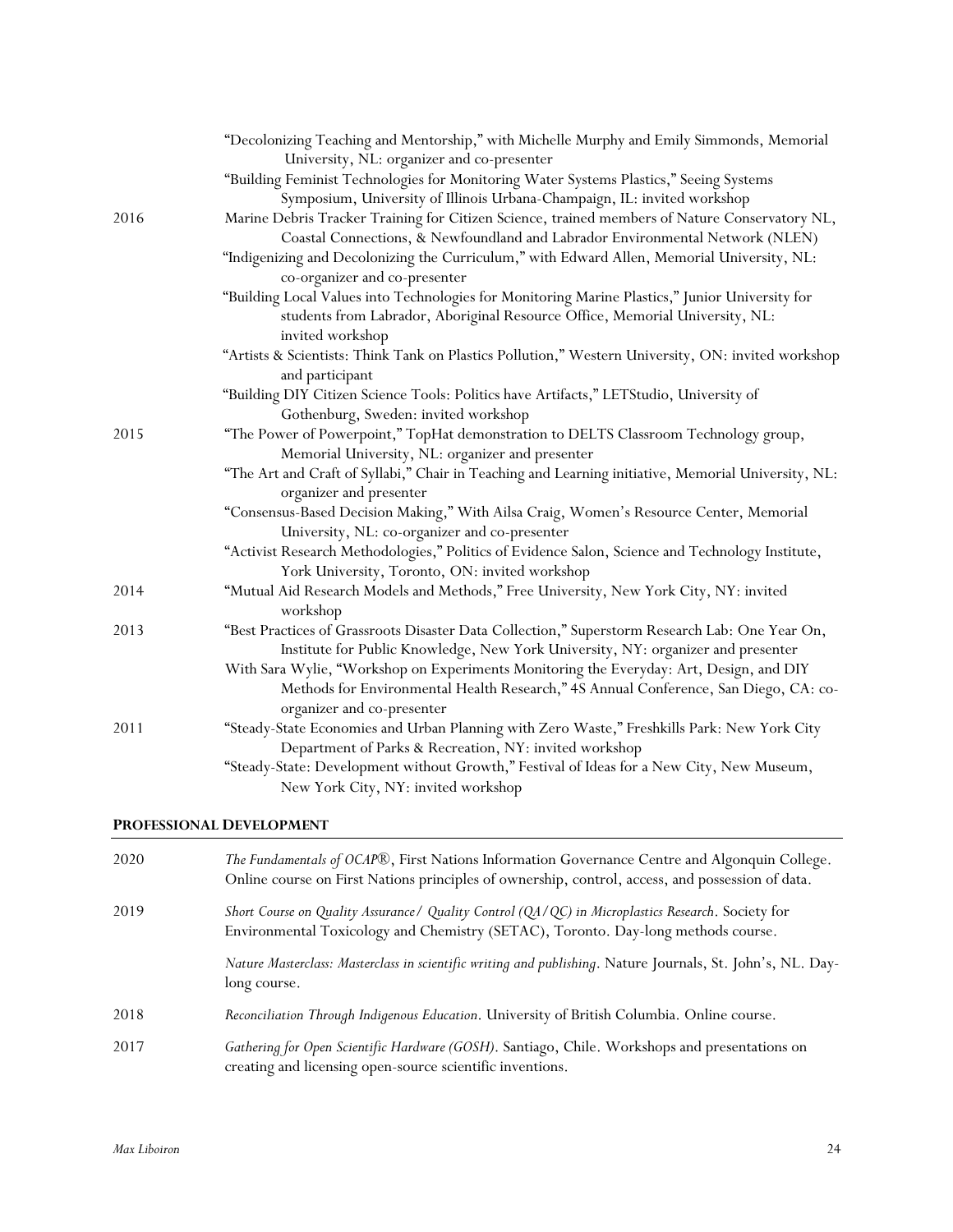| 2016 | Gathering for Open Scientific Hardware (GOSH!). CERN, Geneva, Switzerland. Workshops and<br>presentations on creating and licensing open-source scientific inventions.                                           |
|------|------------------------------------------------------------------------------------------------------------------------------------------------------------------------------------------------------------------|
| 2015 | Critical Participatory Action Research. City University of New York (CUNY), New York, NY. Week-<br>long training in CPAR methodologies.                                                                          |
| 2015 | Mapping Controversies, Geography Department, Memorial University of Newfoundland and<br>Labrador, NL. Audited Josh Lepawsky's GEOG4010 course to learn mapping skills.                                           |
| 2013 | DigitalSTS and Design Workshop. MIT's metaLAB and Harvard University's Arnold Arboretum,<br>Boston. Two-day workshop on digital science and technology studies.                                                  |
| 2012 | Art and Design Methods for Science and Technology Studies, European Association for Science and<br>Technology Studies, Copenhagen, Denmark. One-day workshop on art and design methodologies<br>in STS research. |
| 2010 | Summer Institute on Conducting Archival Research, George Washington University, DC. Week-long<br>intensive training on archival research methodologies.                                                          |

# **PROFESSIONAL MEMBERSHIPS**

| 2010-present    | Society for the Social Studies of Science (4S)                                |
|-----------------|-------------------------------------------------------------------------------|
| $2016$ -present | Native American and Indigenous Studies Association (NAISA)                    |
| 2016-2018       | Society for the History of Technology (SHOT)                                  |
| 2010-2016       | American Association of Geographers (AAG)                                     |
| 2016-2018       | National Women's Studies Association (NWSA)                                   |
| 2010, '12, '15  | American Society for Environmental History (ASEH)                             |
| 2013            | Association of American Anthropologists (AAA)                                 |
| 2011            | Association for Environmental Studies and Sciences (AESS)                     |
| 2010-2011       | Association for the Advancement of Sustainability in Higher Education (AASHE) |
| 2008-2010       | National Communication Association (NCA)                                      |

# **PROFESSIONAL SERVICE**

# **PANELS AND SYMPOSIA ORGANIZED**

| 2021<br>Co-Organizer, Co-Chair, and participant with Joe Dumit, "STS Labs Otherwise" Roundtable, |                                                                                                       |  |
|--------------------------------------------------------------------------------------------------|-------------------------------------------------------------------------------------------------------|--|
|                                                                                                  | Society for the Social Studies of Science (4S) Annual meeting. Online.                                |  |
|                                                                                                  | Organizer and participant, "IndigeLab Roundtables," a series of four days of 15 Indigenous scientists |  |
|                                                                                                  | and researchers. Funded by the Jackman Humanities Institute. Online.                                  |  |
| 2020                                                                                             | Organizer & Chair, "Indigenous Sciences," Native American and Indigenous Studies Association          |  |
|                                                                                                  | (NAISA), Toronto, ON (cancelled due to COVID19)                                                       |  |
|                                                                                                  | Co-organizer with Chris Anderson, Indigenous Administrators Pre-conference," Native American          |  |
|                                                                                                  | and Indigenous Studies Association (NAISA), Toronto, ON (cancelled due to COVID19)                    |  |
| 2017                                                                                             | Co-organizer with Beza Merid, "Theorizing Harm," Society for the Social Study of Science (4S),        |  |
|                                                                                                  | Boston, MA                                                                                            |  |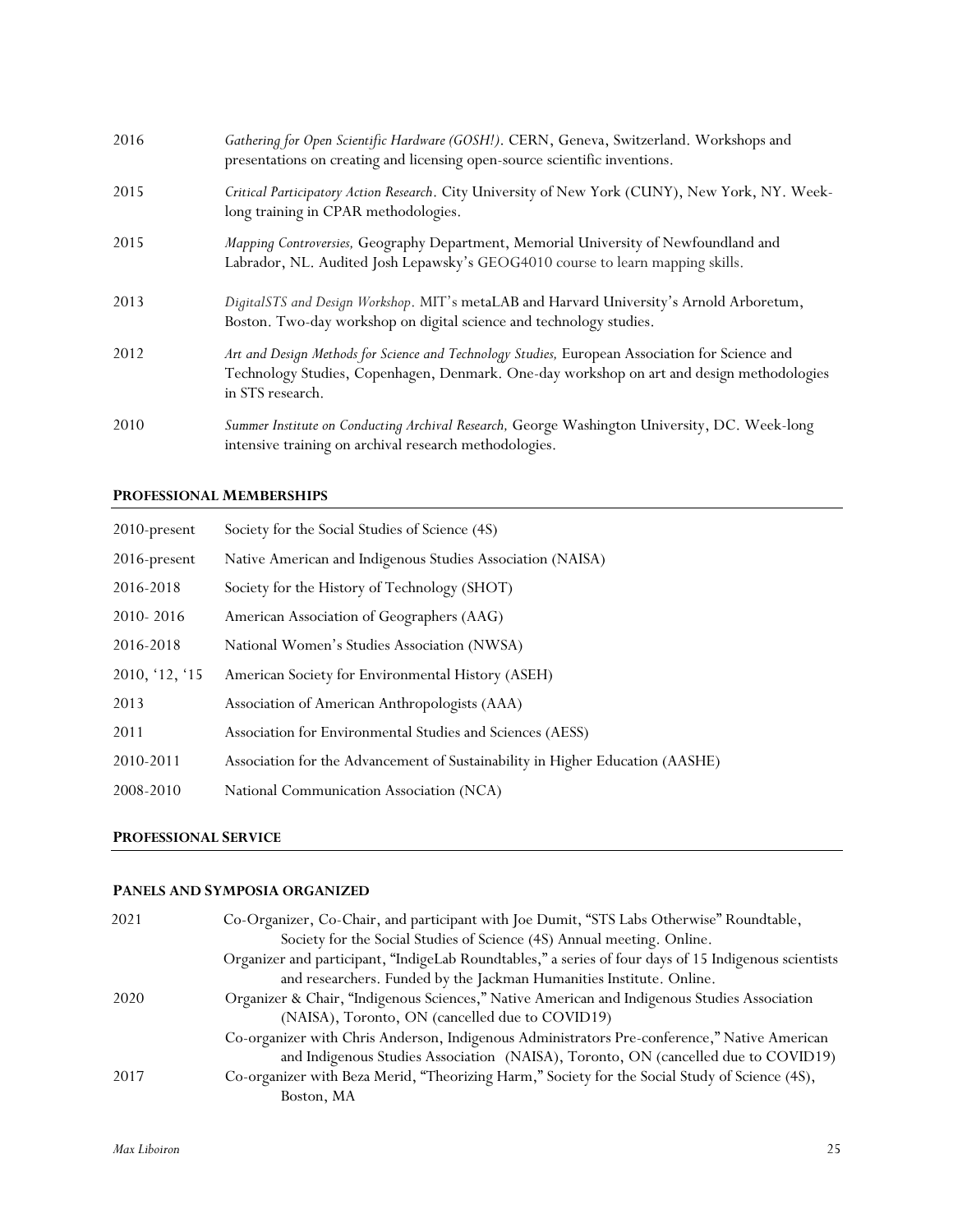|      | Organizer for Michelle Murphy and Emily Simmonds, "Decolonizing Teaching and Mentorship,"     |
|------|-----------------------------------------------------------------------------------------------|
|      | and research meetings with Waste, and Science, Technology, Environment (WaSTE),               |
|      | Memorial University, NL                                                                       |
| 2016 | Organizer for Laura Watts, "The Electric Nemesis: marine energy futures without hubris,"      |
|      | Memorial University STS, Memorial University, St. John's, NL                                  |
| 2015 | Co-organizer with Josh Lepawsky, "Discards, Diverse Economies, and Degrowth," American        |
|      | Association of Geographers (AAG), Chicago, IL                                                 |
| 2014 | Co-organizer with Manuel Tironi and Nera Calvillo, "Ecologies and Material Politics of the    |
|      | Inorganic," Society for the Social Study of Science (4S), Buenos Aires, Argentina             |
|      | Co-organizer with Jen Henderson, "Grounding Disaster STS," Society for the Social Study of    |
|      | Science (4S), Buenos Aires, Argentina                                                         |
| 2013 | Co-organizer with Lindsey Dillon, "Polluting Borders: Re-thinking the Social Relations of     |
|      | Environmental Health through Space and Time," Association for the Society of                  |
|      | Environmental History, San Francisco, CA                                                      |
|      | Co-organizer with Sara Wylie, "Marking Environmental Harm Manifest," 4S Annual Conference,    |
|      | San Diego, CA                                                                                 |
| 2012 | Organizer and Chair, "Methods and Theories of Scale" Panel, 4S Annual Conference, Copenhagen, |
|      | Denmark                                                                                       |
|      | Organizer and Participant, "Indigenous Interfaces," All-Native, day-long symposium with the   |
|      | Native American and Indigenous Students' Group and Native Studies Forum, New York             |
|      | University, NY                                                                                |
| 2010 | Organizer and Chair, "Developing Development: Native American and Indigenous Peoples and      |
|      | Questions of Progress," Native American and Indigenous Student's Group and Native             |
|      | Studies Forum, New York University, NY                                                        |
|      |                                                                                               |

# **PEER-REVIEW, GRANTS**

Titles of proposals and years withheld to maintain anonymous review

National Science and Engineering Research Council (NSERC) (40), Social Science and Humanities Research Council (SSHRC) Doctoral Fellowships (34),Next Generation of Polar Researchers (NGPR3) (9), Social Science and Humanities Research Council (SSHRC), Insight Grants (1), National Science Foundation (NSF) (1), Natural Environment Research Council (NERC), UK (1)

# **PEER-REVIEW, ARTICLES**

*Social Studies of Science* (8), *Catalyst*: *Feminism, Theory, Technoscience* (4), *Marine Pollution Bulletin* (3), *Transactions for the Institute of British Geographers (2), Environmental Pollution* (2), *Engaging Science, Technology, and Society (ESTS)* (2), *E-Topia: Canadian Journal of Cultural Studies* (1), *Journal of Visual Culture* (1), *Engineering Studies* (1), *Environment and Planning A* (1), *FACETS* (1), *Labour/Le Travail* (1), *Science and Technology Studies* (1), *Science as Culture* (1), *Social and Cultural Geography* (1), *Society and Space* (1), *American Studies* (1), *Journal of the Native American and Indigenous Studies Association* (1), *Journal of Sustainability Science and Management* (1), *Feminist Formations* (1), *Material Culture* (1), *Journal of Political Ecology* (1)

#### **PEER-REVIEW, BOOK MANUSCRIPTS**

MIT Press (1), Routledge (1), ASU Press (1), Berghahn Books (1), Bloomsbury Academic Titles (1), Polity Press (1), Duke University Press (1)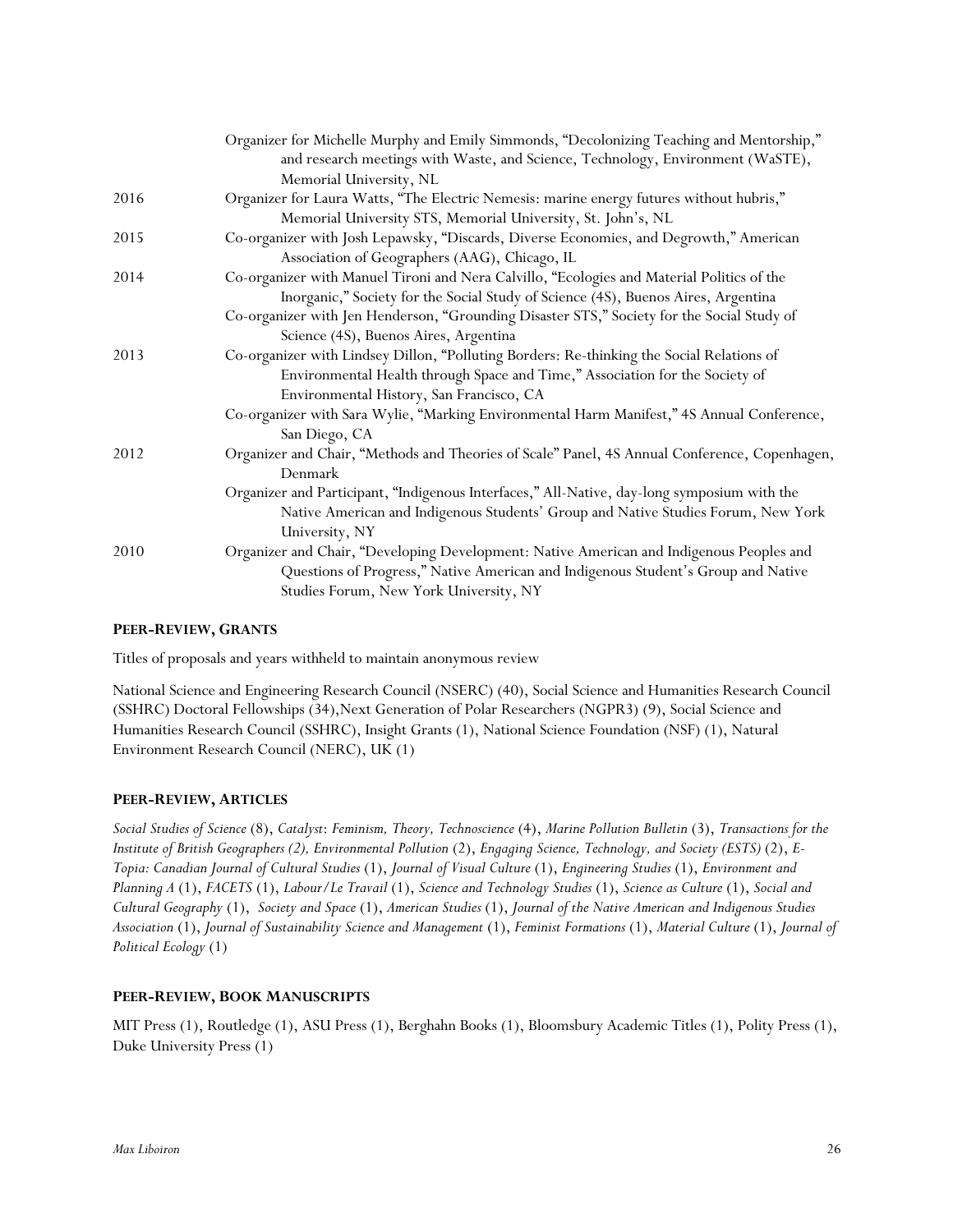### **PEER-REVIEW, CONFERENCE SUBMISSIONS**

Computer-Human Interaction (CHI) (3), Environmental Communication Division, National Communication Association Annual Conference (4), International Marine Conservation Congress (3), SIGCHI (Special Interest Group on Computer-Human Interaction) Conference (1)

# **EXPERT-REVIEW, GOVERNMENT/INTERGOVERNMENTAL ORGANIZATIONS**

Inuit Circumpolar Council (ICC) (1), Health Evidence Network (HEN) at World Health Organization (WHO) (1), Protection of the Arctic Marine Environment (PAME) & The Arctic Council (1), Multi-Materials Stewardship Board (MMSB) (4), OceansNorth (1), Ocean Conservatory (1)

# **UNIVERSITY COMMITTEES**

| 2018-present | Member, President's Advisory Committee on Aboriginal Affairs, Memorial University           |  |  |
|--------------|---------------------------------------------------------------------------------------------|--|--|
| 2020         | Member, Research Exemptions Working Group, Office of the Vice President (Research),         |  |  |
|              | Memorial University                                                                         |  |  |
| 2020         | Member, Research Pandemic Preparedness Subcommittee, Office of the Vice President           |  |  |
|              | (Research), Memorial University                                                             |  |  |
| 2020         | Chair, Selection Committee, Committee for Research Impacting Indigenous Groups (CERIIG),    |  |  |
|              | Memorial University                                                                         |  |  |
| 2019-2020    | Member, Athena SWAN Advisory Group, Memorial University                                     |  |  |
| 2019-2020    | Chair, Vitamin Research Fund, Memorial University                                           |  |  |
| 2018-2020    | Chair, Awards Advisory Committee, Memorial University                                       |  |  |
| 2018-2020    | Chair, Research Council, Memorial University                                                |  |  |
| 2018-2020    | Chair, Marilyn Harvey Award for Research Ethics Selection Committee, Memorial University    |  |  |
| 2018-2020    | Chair, Terra Nova Young Innovators Award Selection Committee, Memorial University           |  |  |
| 2018-2020    | Chair, Bridge, Seed, and Multidisciplinary Fund Selection Committee, Memorial University    |  |  |
| 2018-2020    | Member, Labrador Institute at 40 Strategic Task Force, Memorial University                  |  |  |
| 2018-2020    | Member, Senior Academic Administrators Group (SAAG), Memorial University                    |  |  |
| 2018-2020    | Member, Canada Research Chair Steering Committee, Memorial University                       |  |  |
| 2019-2020    | Member, Search committee for Chief Risk Officer, Memorial University                        |  |  |
| 2018-2019    | Member (VPR representative), Conflict of Interest Committee, Memorial University            |  |  |
| 2018-2019    | Member (VPR Representative), Senate Committee on Research (SCOR), Memorial University       |  |  |
| 2018-2019    | Member (VPR representative), Academic Council, School of Graduate Studies, Memorial         |  |  |
|              | University                                                                                  |  |  |
| 2015-2017    | Co-Director, Memorial University Science and Technology Studies (STS) Hub, Memorial         |  |  |
|              | University                                                                                  |  |  |
| 2014-2017    | Co-Director, Waste and Science, Technology, Environment Research Group (WaSTE), Memorial    |  |  |
|              | University                                                                                  |  |  |
| 2015-2017    | Consultant, Technology Transfer and Commercialization Strategy, Memorial University         |  |  |
| 2015-2017    | Chair, Harris Center Applied Waste Research Grant Committee, Memorial University            |  |  |
| 2016         | Research Team Member, Feasibility Study for Semester in Dialogue, Harris Centre, Memorial   |  |  |
|              | University                                                                                  |  |  |
| 2016         | Member, Selection Committee for Research Professor, Memorial University                     |  |  |
| 2016         | Member, Selection committee, Vanier SSHRC graduate award, School of Graduate Studies,       |  |  |
|              | Memorial University                                                                         |  |  |
| 2008-2013    | Member, Environmental Task Force, New York University                                       |  |  |
| 2008-2013    | Executive Member, Native Studies Forum, New York University                                 |  |  |
| 2010-2011    | Co-Chair, Working Group on Purchasing, Food, and Waste, Sustainability Task Force, New York |  |  |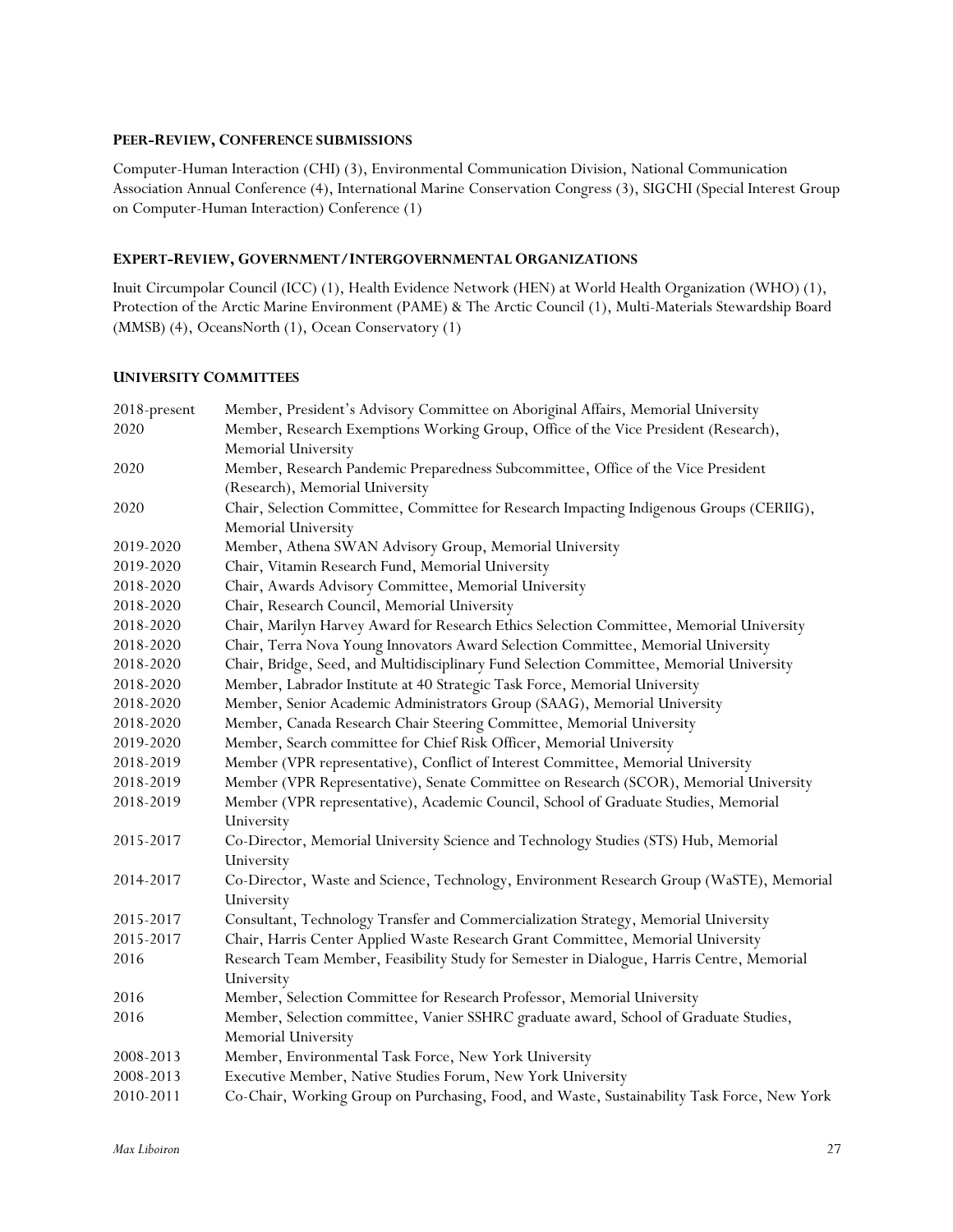|      | University                                                                                  |
|------|---------------------------------------------------------------------------------------------|
| 2011 | Member, Hiring Committee for Director Position, Center for Multicultural Education and      |
|      | Programming, New York University                                                            |
| 2011 | Member, Selection Committee on Green Grants, Sustainability Task Force, New York University |

# **DEPARTMENTAL & FACULTY COMMITTEES**

Note: I could not serve on departmental or faculty committees during the AVPIR position from Sept 2018-Aug 2020.

| 2021-2022 | Member, Promotion and Tenure Committee, Department of Geography, Memorial University        |  |  |
|-----------|---------------------------------------------------------------------------------------------|--|--|
| 2017-2018 | Chair, Selection committee for Canadian Research Chair in Self-Determination and Indigenous |  |  |
|           | Connections to Land, Faculty of HSS, Memorial University                                    |  |  |
| 2017-2018 | Chair, Curriculum & Planning Committee, Department of Geography, Memorial University        |  |  |
| 2016-2018 | Member, Vice-President's Grants Committee, Faculty of Humanities and Social Sciences,       |  |  |
|           | Memorial University                                                                         |  |  |
| 2015-2016 | Member, Committee on Undergraduate Studies (CUGS), Faculty of Humanities and Social         |  |  |
|           | Sciences, Memorial University                                                               |  |  |
| 2015-2016 | Member, Search Committee (three positions), Department of Sociology, Memorial University    |  |  |
| 2014-2015 | Webmaster, Department of Sociology, Memorial University                                     |  |  |
|           |                                                                                             |  |  |

# **EXTRA-UNIVERSITY COMMITTEES & GROUPS: CANADIAN**

| 2020-2022                                                                                      | Member, Research Data Management Knowledge Circle, First Nations Information Governance  |  |  |  |
|------------------------------------------------------------------------------------------------|------------------------------------------------------------------------------------------|--|--|--|
|                                                                                                | Centre (FNIGC)                                                                           |  |  |  |
| 2011-2021                                                                                      | Managing Editor, Discard Studies (discardstudies.com)                                    |  |  |  |
| 2017-2020                                                                                      | Steering Committee Member, Coasts and Oceans Risk Communication (CORC) Community of      |  |  |  |
|                                                                                                | Practice (CoP), Marine Environmental Observation Prediction & Response Network (MEOPAR)  |  |  |  |
| 2016-2020                                                                                      | Member, Endocrine Disruption Action Group (EDAction)                                     |  |  |  |
| Chair, 3D Committee, Social Science and Humanities Research Council of Canada (SSHRC),<br>2020 |                                                                                          |  |  |  |
|                                                                                                | Doctoral Fellowship Competition                                                          |  |  |  |
| 2018-2020                                                                                      | Member, Program Design Expert Committee (PDEC), Dimensions Program, Tri-Agency (based at |  |  |  |
|                                                                                                | NSERC)                                                                                   |  |  |  |
| 2018-2020                                                                                      | Member, Alliance of Canadian Comprehensive Research Universities (ACCRU)                 |  |  |  |
| 2018-2019                                                                                      | Committee member, Excellence, Impact and Engagement Committee (EIEC), Ocean Frontier     |  |  |  |
|                                                                                                | Institute (OFI)                                                                          |  |  |  |
| 2018-2019                                                                                      | Board Member, Management Board, Karluk NRC-MUN collaboration space, National Research    |  |  |  |
|                                                                                                | Council and Memorial University                                                          |  |  |  |
| 2018-2019                                                                                      | Member, Oceans Research in Canada Alliance (ORCA)                                        |  |  |  |
| 2015-2016                                                                                      | Co-founder, Write to Know Campaign (write2know.ca)                                       |  |  |  |
|                                                                                                |                                                                                          |  |  |  |

# **EXTRA-UNIVERSITY COMMITTEES & GROUPS: INTERNATIONAL**

| $2021$ -present | Member, Editorial Board, Engaging Science, Technology, and Society journal                      |  |  |  |
|-----------------|-------------------------------------------------------------------------------------------------|--|--|--|
| 2020-present    | Member, Research Advisory Board, An Indigenous Data Governance Approach for Enhancing Ethical   |  |  |  |
|                 | Research Policies and Practices, National Science Foundation (NSF) ER2 Project                  |  |  |  |
| $2020$ -present | Member, International Advisory Board, Journal of Open Hardware, Ubiquity Press                  |  |  |  |
| $2019$ -present | Canadian representative, AMAP Litter and Microplastics Expert Group, Arctic Monitoring and      |  |  |  |
|                 | Assessment Programme (AMAP), part of the Arctic Council                                         |  |  |  |
| 2021            | Invited consultant, User group consultation, Global Partnership on Marine Litter (GPML), United |  |  |  |
|                 | Nations Environmental Programme (UNEP)                                                          |  |  |  |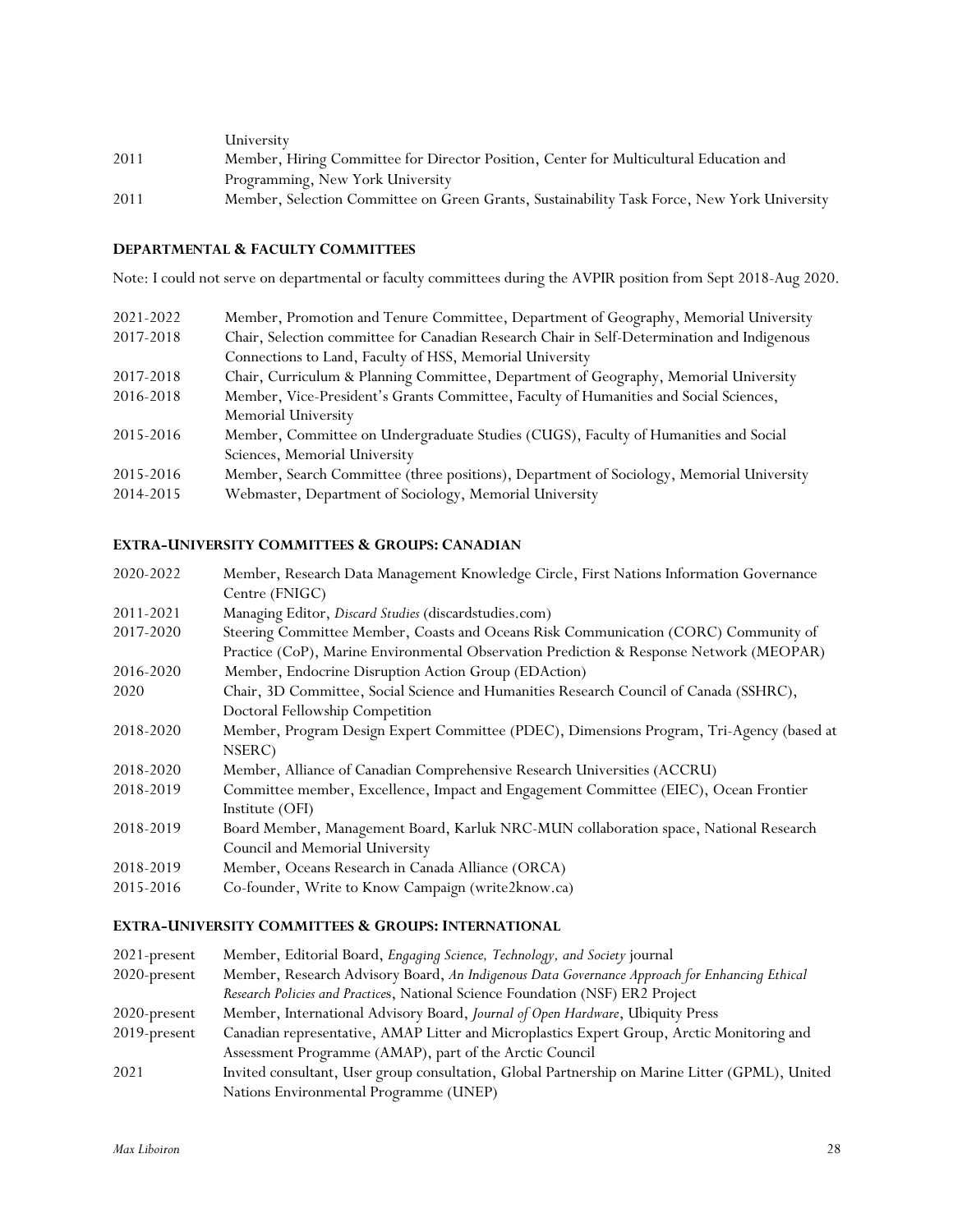| 2018-2020 | Member, Editorial Board, Journal of Open Hardware, Ubiquity Press                      |
|-----------|----------------------------------------------------------------------------------------|
| 2017-2020 | Board Member, Expert Advisory Board, 5 Gyres                                           |
| 2017-2020 | Consultant, Expert Group on Marine Litter, Protection of the Arctic Marine Environment |
|           | (PAME), The Arctic Council                                                             |
| 2016-2018 | Member, Making and Doing Committee, Society for the Social Studies of Science (4S)     |
| 2016-2017 | Co-Organizer & Head of documentation. Gathering for Open Science Hardware (GOSH)       |

# **COMMUNITY & NGO RESEARCH PARTNERS**

| 2015-present  | Bluenose Costal Action Foundation, Lunenburg, NS: a developing partnership where I work as a<br>research consultant, conduct training, and pro bono sample processing to foster coordinated marine |
|---------------|----------------------------------------------------------------------------------------------------------------------------------------------------------------------------------------------------|
|               | plastic monitoring across Atlantic Canada.                                                                                                                                                         |
| 2018- present | Nunatsiavut Government, NL: working closely with Liz Pijogge, we work on an Inuit community-                                                                                                       |
|               | based monitoring program to monitor plastics in wild food, on shorelines, and in water in                                                                                                          |
|               | Nunatsiavut and Imappivut.                                                                                                                                                                         |
|               | Public Lab for Open Technology, USA: partnering with an NGO with international reach has                                                                                                           |
|               | allowed users of CLEAR's open source technologies to be supported, including the provision of a                                                                                                    |
|               | BabyLegs "kit" for citizen scientists and educators.                                                                                                                                               |
|               | Multi-Materials Stewardship Board (MMSB): working with the crown corporation of the provincial                                                                                                     |
|               | government that manages waste has fostered shared research that is focused on terrestrial plastic                                                                                                  |
|               | waste in the province and the possibility of it moving into waterways.                                                                                                                             |
|               | Placenta Bay Ocean Debris Survey (PODS): with two alumni from CLEAR, I work with the PODS                                                                                                          |
|               | team as a plastic monitoring consultant and advisor.                                                                                                                                               |
| 2017-present  | NunatuKavut Community Council, NL: we conduct studies on marine plastics in tradition southern                                                                                                     |
|               | Inuit food webs and report back to NCC. Contract relationship.                                                                                                                                     |
| 2015-2019     | 5 Gyres, California, USA: this is a long-term partnership on making plastic pollution research<br>accessible and merging science, science education, and environmental activism.                   |
| 2015-2017     | Let's Talk Science, NL: we worked together on our Public Engagement grant to create resources                                                                                                      |
|               | for K-12 teachers to use CLEAR tools in classroom settings.                                                                                                                                        |
|               | Fishing for Success, NL: we worked with this CBO that revitalizes traditional fishing techniques to                                                                                                |
|               | create and test citizen science fish ingestion protocols.                                                                                                                                          |
|               | Shorefast Foundation, NL: this Fogo-island NGO helped coordinate plastic and climate research on<br>the island.                                                                                    |
|               | Coastal Connections, NL: we collaborated with this ship-based education program via our                                                                                                            |
|               | MEOPAR grant for ocean research and to develop plastic-related curriculum.                                                                                                                         |

# **MEDIA & COVERAGE**

| Number of media interviews and feature coverage since 2012 |                                  |                 |            |
|------------------------------------------------------------|----------------------------------|-----------------|------------|
| International                                              | National                         | ∟ocal           | Total      |
| 52 ( $\sim$ 30%)                                           | $25 \left( \approx 20\% \right)$ | $($ $\sim$ 50%) | 156 (100%) |

### **INTERNATIONAL**

2021 "On Science and Colonialism: Max Liboiron," *This is Hell* (radio/podcast).

"Why Trying to Clean Up All the Ocean Plastic is Pointless," Molly Taft, *Gizmodo* (print). November 26. "Smithsonian Scholars Pick Their Favorite Books of 2021," Beth Py-Lieberman, *Smithsonian Magazine* (print). November 24.

"Why pollution is as much about colonialism as chemicals," Don't Call Me Resilient, EP11 (podcast), *The Conversation.* November 3.

"Interview with Dr. Max Liboiron, Presenter at Ruderal Ecologies 2," *Media Sanctuary* (radio). October 20.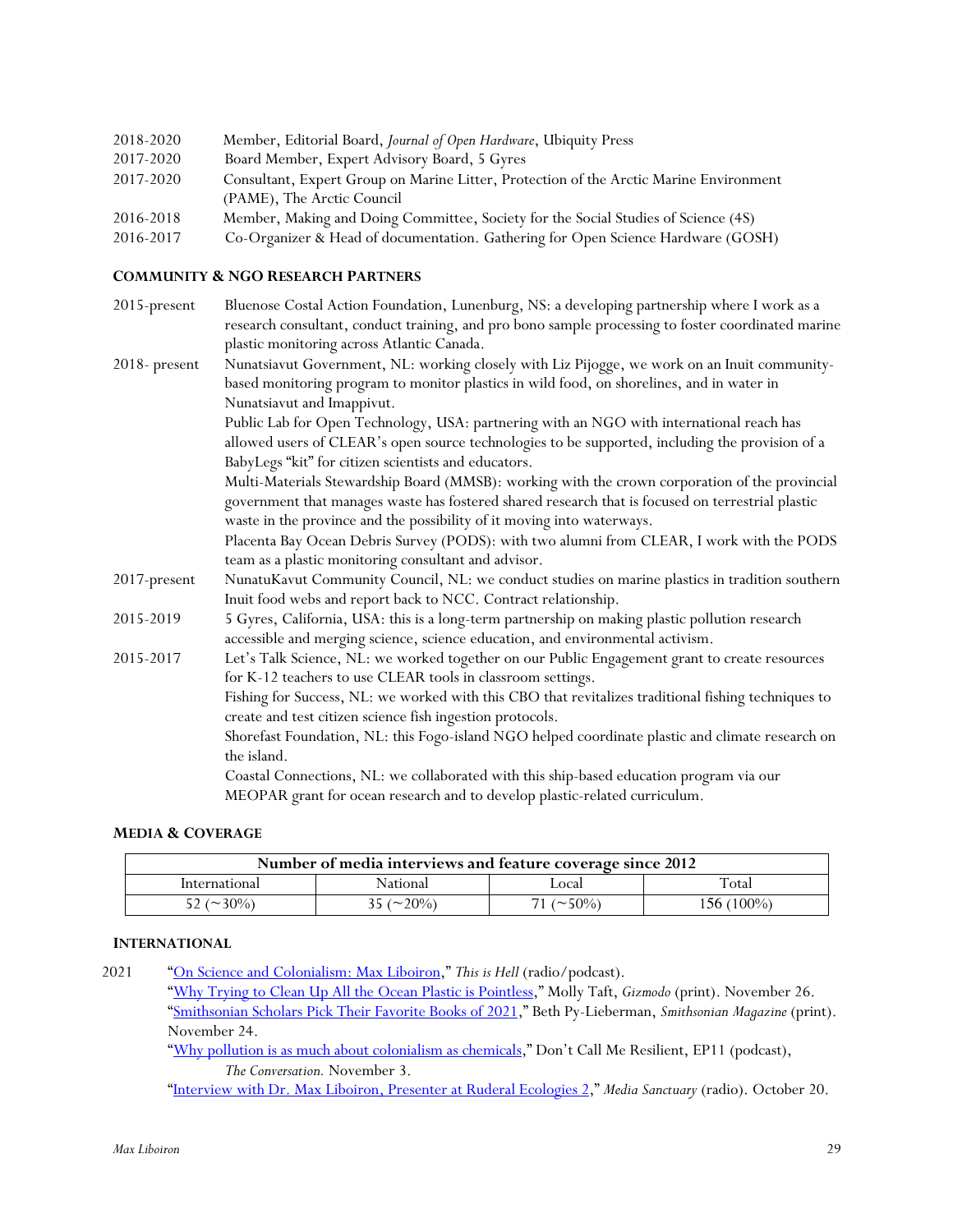|      | "When fish are kin: Max Liboiron's anti-colonial science," Natasha Mitchell, Science Friction, Australia        |
|------|-----------------------------------------------------------------------------------------------------------------|
|      | Broadcasting Corporation (ABC) (radio). August 8.                                                               |
|      | "An Interview with Max Liboiron," Shanti Escalante-De Mattei, The Believer Magazine (print). June 23.           |
|      | Feature of "GUTS," Labocine video magazine, issue #60: Trash/Treasure (film). July 6-August 3.                  |
|      | "How to Run a Feminist Company," Lila MacLellan, Quartz (print). June 10.                                       |
|      | "Q&A with Max Liboiron, Author of Pollution is Colonialism," Duke University Press blog (print). May 14.        |
|      | "The Sand Protocol," Justine Paradis, Outside/In Radio (radio and print). May 6.                                |
|      | "Outside/In: The Influence of the Sand Beach on Plastic Pollution Research," Justine Paradis, NHPR (radio       |
|      | and print). April 17.                                                                                           |
|      | "Max Liboiron: Pollution is Colonialism," Mairhri, NextNature Network (print). April 5.                         |
|      | "What a Feminist, Anti-colonial Science Lab Taught Me About Ethical Filmmaking," Noah Hutton,                   |
|      | TalkHouse (print), February 12.                                                                                 |
| 2020 | "Welcome to the Plastisphere," Katherine Martinko, Treehugger (print). November 23.                             |
|      | "The Drilldown: Major oil companies' climate plans fall short of Paris agreement targets," Felixe Denson,       |
|      | iPolitics (print). September 23.                                                                                |
|      | "Max Liboiron: The courage of dealing with extreme ambivalence," Kate Clancy, Courageous Scientist              |
|      | (podcast). July 27.                                                                                             |
|      | "We are not disposable: Decolonizing plastic-free living," Rachel Kippen, Santa Cruz Sentinal (print), July 11. |
|      | Coverage of the Nature-Cooper Hewitt Design Triennial," Ministry of Education broadcast in partnership          |
|      | with the Smithsonian, Indonesia (TV). July.                                                                     |
|      | "Solidarity Chat 9: Max Liboiron," Aimi Hamraie, Contra* (podcast). June 17.                                    |
|      | "This Citizen Science Gig Pays People to Match Space Photos," Altec News. May 26.                               |
|      | "How Climate Science Could Lead to Action," Samantha Jo Fried, American Scientist 108(1): 34.                   |
|      | "Max Liboiron on running an anti-colonial, feminist lab," Susan Nerberg, The Broadview (print). May 6.          |
|      | "When Coronavirus Closes Your Lab, Can Science Go On?", Cara Giaimo, The New York Times (print).                |
|      | March 23.                                                                                                       |
|      | "Reorienting within a world of plastic," Ayana Young, For the Wild, Episode 156 (podcast). January 29.          |
|      | "Build Yourself Some Science," Bronwen Densmore, Make Magazine, January 7.                                      |
| 2019 | "This simple contraption can tell you the amount of plastic pollutants in your water," staff, Wonderful         |
|      | Engineering (print). August 26.                                                                                 |
|      | "BabyLegs-the inexpensive, educational way to monitor ocean plastic pollution," Dawn Hammon, Inhabit.           |
|      | August 14.                                                                                                      |
|      | "Glimpsing Our Post-Consumption Future at the Cooper Hewitt," James S. Russel, New York Times (print),          |
|      | July 25, 2019.                                                                                                  |
|      | "A New Look at the 'Guts' of the Plastic Pollution Problem," Mukta Patil, Sierra Magazine (print), July 4.      |
|      | "This Trawl Monitors Ocean Plastics, Built from Baby Tights," Tom Spendlove, Engineering.com (print and         |
|      | audio), June 20                                                                                                 |
|      | "Watch: Guts, Noah Hutton and Taylor Hess's Short Doc on the Feminist, Anti-Colonial Environmental Lab,         |
|      | CLEAR," Scott Macaulay, Filmmaker Magazine (print), June 18.                                                    |
|      | "So much plastic is being made that 'recycling has no impact," Katherine Martinko, Treehugger (print).          |
|      | June $14$ .                                                                                                     |
|      | "On Gangrene Reusing is Just Like a Band-aid," Lloyd Martinez, Jala News, Science (print). June 14.             |
|      | "Canada wants to ban single-use plastics. Would it make a difference?" Vicky Stein, PBS News Hour (print).      |
|      | June 13.                                                                                                        |
|      | "Recycling is like a band-aid on gangrene," Emily Buder, The Atlantic (print). June 13.                         |
|      | "Episode 180: Max Liboiron," Dominic Boyer and Cymene Howe, Center for Energy and Environmental                 |
|      | Research in the Human Sciences (CENHS) (podcast), Rice University. June 6.                                      |
|      | "Feminist lab symposium shines light in equity issues in scientific fields," Veniece Miller, CU Independent     |
|      | (print). April 18.                                                                                              |
|      |                                                                                                                 |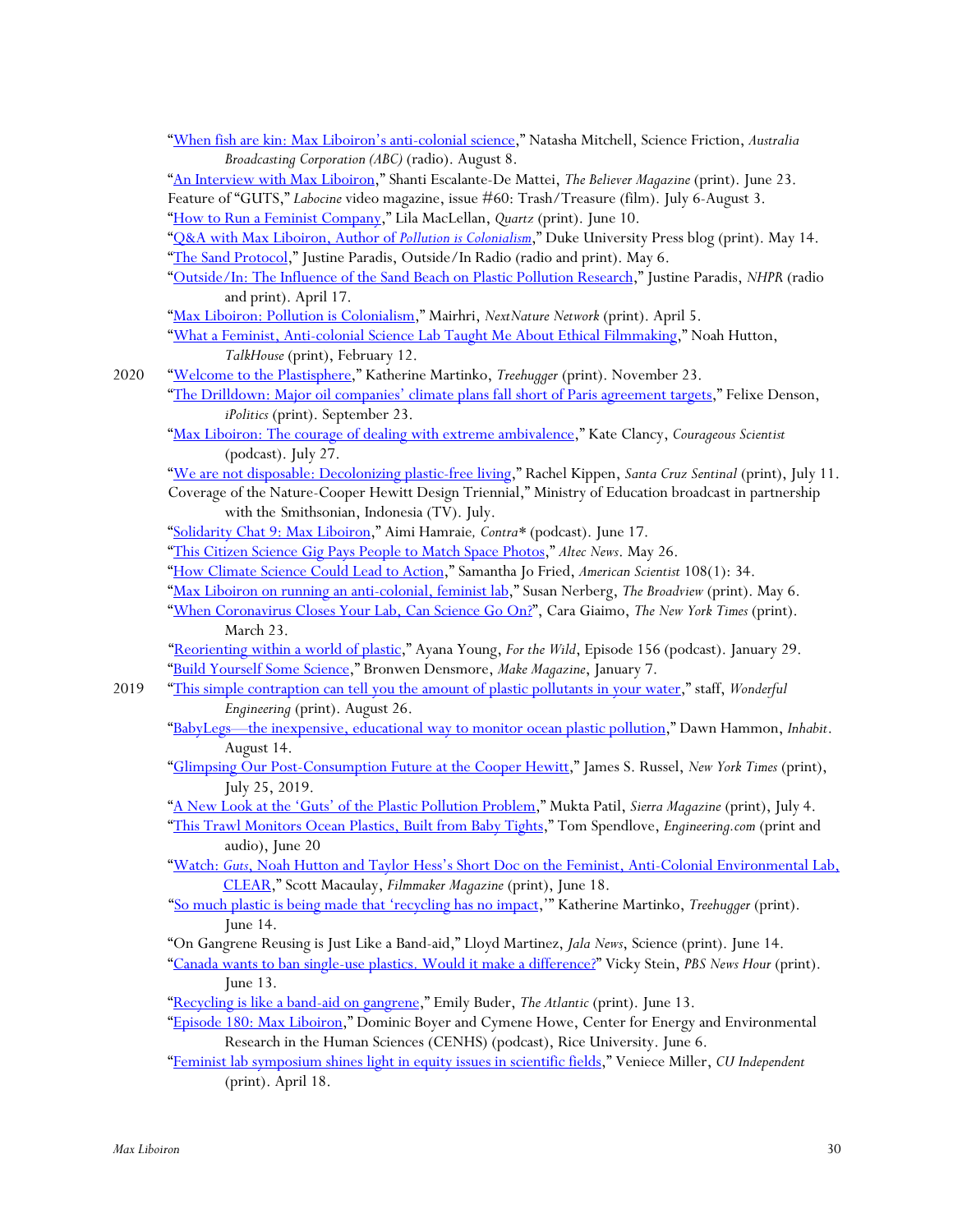"Anti-Colonial Science & The Ubiquity of Plastic," Interview with Tatti Riberio, *Frank News US* (print)*.* January 9.

2018 "Assigning authorship for research papers can be tricky. These approaches can help," Dalmeet Singh Chawla, *Science Magazine* (print)*.* December 20.

"The Riddle of the Roaming Plastics," Matthew Halliday, *Hakai Magazine* (print). December 4. "The Many Reasons Biologists Eat Their Study Subjects," Cara Giaimo, *Camera Obscura* (print). June 14. "Plastic pollution pileup on Canada's beaches exposes environmental policy gaps" Alia Dharssi, *The Discourse* (print). April 3.

- 2017 "Punk Science: Do-it-yourself Science is taking off," *The Economist* (print), December 19. "Bürgerwissenschaft mit Kabeljau – wie man die Plastikflut im Meer an die Öffentlichkeit bringt (Citizenship with cod - how to bring the plastic flooding into the sea to the public)," Bettina Wurche, *Greenpeace Schweiz* (Swiss) (print). August 4.
- 2016 "In Conversation with Dr. Max Liboiron: Community Engagement and Social Change," Judyannet Muchiri, Network of African Youth for Development (NYAD) (print). June 20. "13 Artists Who Turned Ocean Trash into Amazing Art," Marisa Gertz, *Time Magazine* (print), June 8. "Researchers are Dumpster Diving Outside the Large Hadron Collider," Neel Patel, *Inverse Magazine* (print). April 5.
- 2015 "LA Black Ball Strategy May Result in 'Bacterial Nightmare'", Jill Arce, *Tech Times* (print), August 22. "Why shade balls aren't such a great idea after all," Katie Herzog, *Grist* (print), August 19. "Ocean Plastic is a smog, not a floating island," Margaret Badore, *Treehugger* (print), June 25.
- 2012 "Occupy Museums, part 1" and "Occupy Museums, part 2," Lauren Frances Adams, *Temporary Art Review* (print), July  $30 + 31$ .
	- Quebec student protests continue despite government crackdown," Matthew Petrillo, Free Speech Radio News (radio), May 23.

"Artists on Strike!" Sean Captain, *SALON Magazine* (print), May 1.

"Trouble Afloat: Ocean Plastics," Alvin Powell, *Harvard Gazette* (print), February 10.

2011 "Plastic Bags," BronxTalk with Gary Axelbank, Bronxnet Television (TV), New York, October 25.

# **NATIONAL**

2021 "Canada's waste disposal policy is settler colonialism," Lucas Edmond, *The Manitoban* (print), November 24. "Hope and Alterlives," Odette Auger, *Watershed Sentinel* (print), November 18. "Does Canada support a plastics treaty?", Marc Fawcett-Atkinson, *National Observer* (print), September 3.

"The plastics you throw away are poisoning the world's eggs," Marc Fawcett-Atkinson, *National Observer* (print). June 22.

- "'Pollution is Colonialism': Part 2 (ep 259)," Rick Harp and Candis Callison, *MEDIA INDIGENA* (podcast). May 29.
- "Ep22: The Colonial Lens (Ft. Uahikea Maile, Max Liboiron, and Pam Palmater)," Cited Media, *Darts and Letters* (podcast). May 28.
- "'Pollution is Colonialism': Part 1 (ep 258)," Rick Harp and Candis Callison, *MEDIA INDIGENA* (podcast). May 27.
- "Will Canada support a global plastic pollution treaty?" Marc Fawcett-Atkinson, *National Observer* (print), May 19.
- "Canada Declares Plastics Toxic, Paving the Way for Restrictions," Marc Fawcett-Atkinson, *Mother Jones* (print), May 14.

"So small, yet so deadly. Investors force plastic industry to reveal pollution," Marc Fawcett-Atkinson, *National Observer* (print), May 5.

- "De territoires naturels en paysages manufacturés : portrait d'un art rural critique enraciné au nord du 60e parallèle," Noémie Fortin, *Vie des arts*, no. 262 (print: pp. 44-49).
- "Dr. Max Liboiron is changing how science is done," Ocean School, with The National Film Board of Canada, MEOPAR, Ocean Frontier Institute, and Dalhousie University (short film), April 19.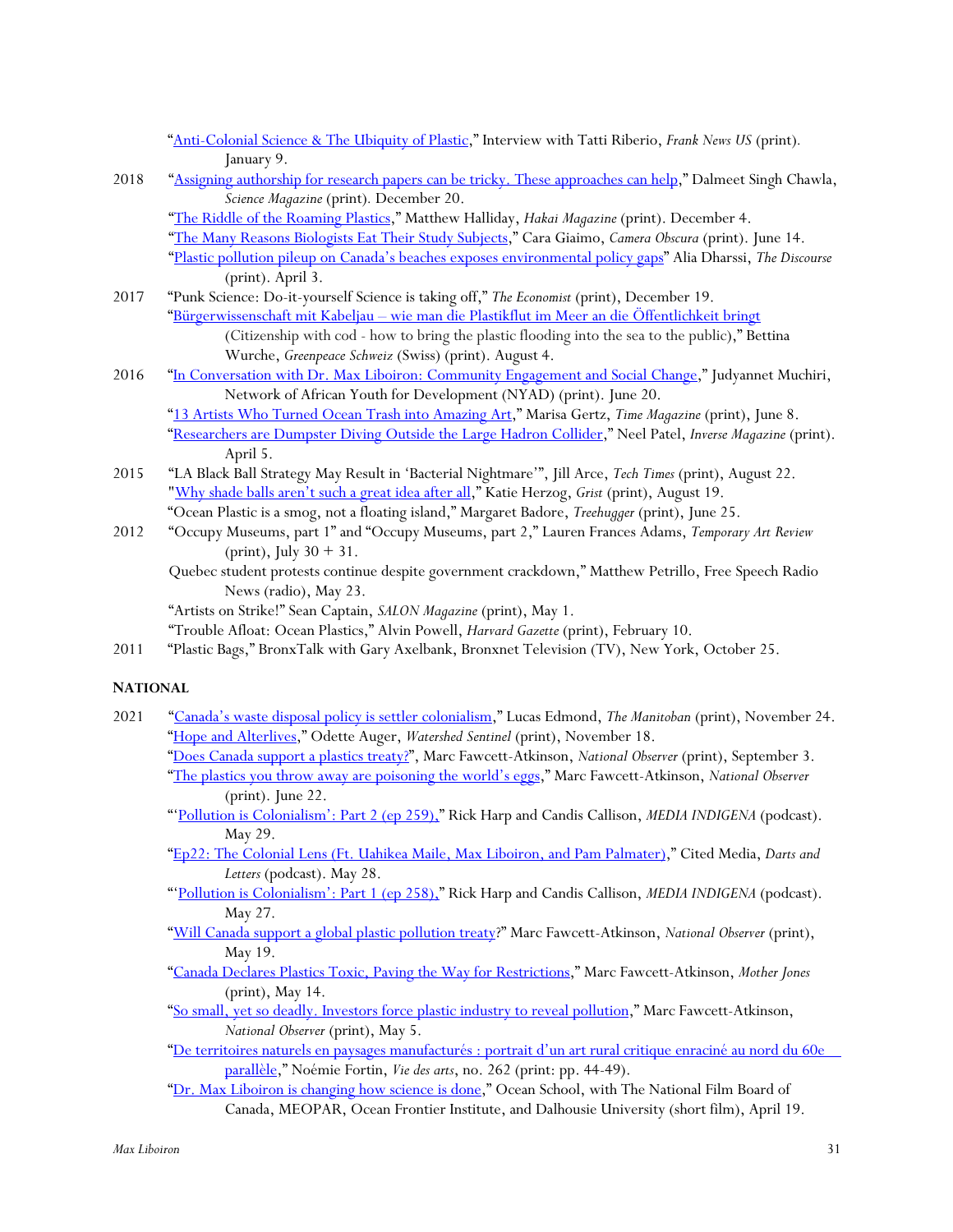- "On Canada's East Coast, researchers look for plastic and a new way to do science," Marc Fawcett-Atkinson, *National Observer* (print), March 10.
- "Canada is drowning in plastic waste—and recycling won't save us," Marc Fawcett-Atkinson, *National Observer* (print), March 9.
- "The backroom battle between industry, Ottawa, and environmentalists over plastic regulation," Marc Fawcett-Atkinson, *National Observer* (print), March 8.
- Black, CarrolAnne. *Gender Equity in Ocean Science: Amplifying Voices, Increasing Impact*. Department of Fisheries and Oceans, Canada.
- 2020 "Memorial has a new record-setting Indigenous research policy," Natalie Samson, *University Affairs/Affarires Universitaires* (print), September 10.
	- "MUN blazes new policy path of Indigenous-related research," *CBC News, Newfoundland and* Labrador (print), July 28. This piece was recirculated in Academic TopTen, *CBC Indigenous*, *Indigenous Land and Resources Today, Nation Talk*, *Yahoo!News,* and *The Canadian News*.
	- "Microplastique au fond du St-Laurent: parmi les pires cours d'eau étudiés." Mélissa Guillemette, *Quebec Science* (print), February 7.
- 2019 "Plastique on en a abuse. Maintenant, que fait-on?", Mélissa Guillemette, *Québec Science* (print), November 14.
	- "Max Liboiron," 'What does a Culture change in science mean to you? Campaign,' Innovation, Science and Economic Development Canada (ISED-ISDE Canada) (video), August 13.
	- "Praxes of Refusal," Emily Simmonds, Digital Research Ethics Collaboratory (DREC) (print), June 20. "Waves of Change," Carsten Knox, CBC Halifax (radio), April 8.
- 2018 "Plastique dans le poisson, un scientifique séme la controverse," Camille Martel*, CBC Radio-Canada* (radio), July 23.
	- "Microplastics found in 93% of bottled water tested in global study," *CBC Marketplace* (print and TV), March 14.
- 2017 "Plastic pollution and marine microfibers," Melissa Suran, *EMBO Reports* (print), May 1.
- 2016 "Oceans 'absolutely choked' by plastic bottles and microplastic fibres," Anna Maria Termonti. *The Current*, CBC National Radio (radio), October 31.
	- "Mass seabird die-off an opportunity of plastic ingestion research," CarolAnne Black, *MEOPAR* News (print), October 4.
	- "Civic Laboratory uses citizen science to combat microplastics," Brigitte Dreger-Smylie, *Swim Guide*, Ontario Waterkeeper (print), May 3.
	- "21-year-old inventor has a plan to clean the oceans of plastic," Raveena Aulakh, *Toronto Star* (print), February 29.
- 2015 "Plastic Pollution Low on the Priority List for Many Communities," Sam Andrews, *The Fish Site* (print), September 22.
	- "Write2Know Campaign," Rick Howe, *The Ricke Howe Show*, News 95.7 (radio). Halifax, March 12. "Write2Know: Science in Canada," Sheldon MacLeod, *Sheldon MacLeod Show* (radio), Halifax, March 11. "Scientists raise alarm over plastic waste in oceans," Dene Moore, *The Globe and Mail* (print), February 12.

### **LOCAL**

- 2021 "Immunocompromised MUN students say they're being forced to choose between safety and education," Darrel Roberts, CBC News (print and radio), Jan 25. Interview on plastic pollution from COVID-19, VOCM morning show (radio), Jan 7. Interview on *Pollution is Colonialism* and COP21, Janice Gaudi, Labrador Morning Show, *CBC* (radio), November 8. 2020 "Pollution and accountability," Terri Coles, *Gazette* (print), September 29.
	- "Newfoundland and Labrador is a 'net exporter' of plastic waste," Juanita Mercer, *The Telegram* and *The Chronicle Herald* (print), September 23.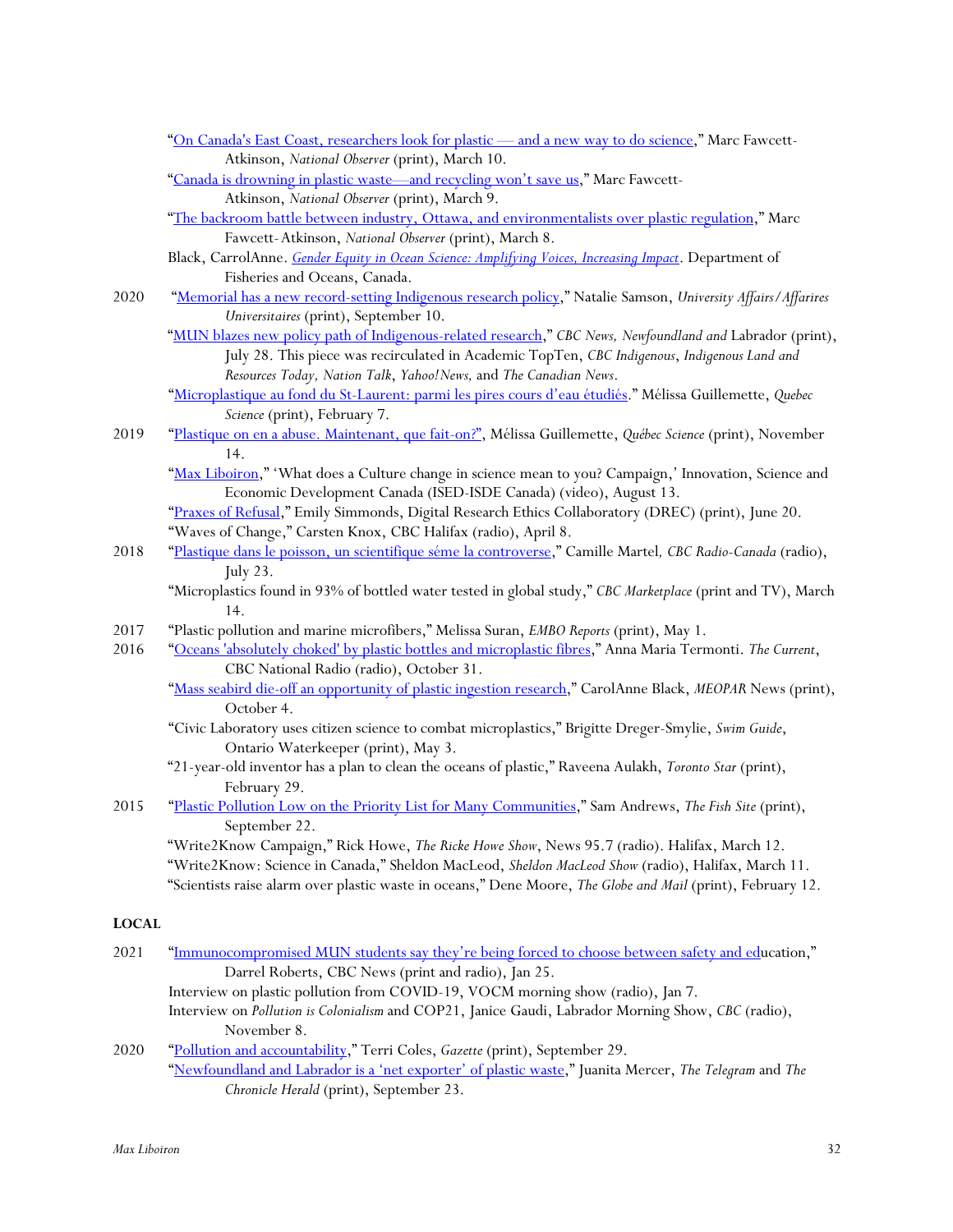"Plastic pollution increasingly clogging N.L. coastlines, decades of data show," Jane Addy, *The Broadcast, CBC News* (print), September 21.

"Memorial University adopts Indigenous research impacts policy," *SaltWire Network* (print), July 29.

Interview on new Research Impacting Indigenous Groups policy at Memorial University, Krissy Holmes, *CBC Morning Show, St. John's* (radio), July 28.

Interview on new Research Impacting Indigenous Groups policy at Memorial University, Bernice Hillier, *CBC Newfoundland and Labrador Morning Show* (radio), July 28.

"Historic approval: Memorial national leader with adoption of Indigenous research policy," [eff Green, *Gazette* (print), July 21.

"Principled partnerships: Memorial implements agreement supporting Indigenous data sovereignty," Jeff Green, *Gazette* (print), June 16.

"Memorial University changes how Indigenous data is handled," Evan Careen, *The Telegram* (print), July 13. "Memorial University makes Indigenous data available," Evan Careen, *The Telegram* (print), July 9.

Discussion of moving CLEAR science lab online during COVID-19 epidemic, Anthony Germain, *CBC Here & Now* (radio), April 3

"Plastic Bag Ban: Will it Work?," *CBC Newfoundland and Labrador* (television), February 12.

- "Banning the bag a great step, but it's a speck of N.L.'s plastic pollution, says researcher," Meghan McCabe, *CBC News* (print), February 1.
- Interview on Newfoundland and Labrador's plastic bag ban with David Salter. *NTV News* (television), January 31.
- Interview on Newfoundland and Labrador's plastic bag ban. *CBC Newfoundland and Labrador Morning Show* (radio), January 30.

Interview on CLEAR's call for artists-in-residence. *VOCM Morning Team* (radio), January 13.

- 2019 "Oceans under our influence," Carolyn Stokes, Here and Now, *CBC Newfoundland and Labrador Television* (television), September 18.
	- "Local researcher invents innovative way to monitor ocean microplastics," *VOCM* (print), July 3.

"Canada bans single use plastics—will that change how much plastic we eat with our fish?" Jane Addey, Fisheries Broadcast, *CBC Radio Newfoundland* (radio), June 11 & 12.

"Indigenous Research (Episode 6)," Natalie Dignam, *Memorial University Get Schooled*, CHMR Radio (radio & podcast), April 18.

"To ban or not to ban? Take a deep dive on plastic bags," Zach Goudie, In Depth, *CBC News*. March 14.

- "What's the hold up with banning the bag," Interview with Zach Goudie, *St. John's Morning Show,* CBC Radio One (radio)*,* March 13.
- "Episode 3: To Bias or not To Bias?" *The Academic + The Activist Podcast*, Amanda Bittner, CHMR Radio (radio & podcast), March 14.
- 2018 "Inspiring Others: Researcher named national leader for scientific pursuits, community activism," Jeff Green, *The Gazette* (print). November 9.

"Atlantic Voice: Promiscuous Plastics," Agenla Antle, *CBC News* (radio), September 23.

- "What's SUP, anyway? Here's what you need to know about single-use plastics," Zach Goudie, *CBC News* (print & TV), September 20.
- Interview on Environment Canada grant on microplastic monitoring in Nova Scotia and Newfoundland, with Fred Hutton, St. John's Morning Show *CBC radio* (radio). September 11.

"Tiny pieces of plastic easy to find in vast Atlantic waters," Paul Withers, *CBC News* (print). September 7. "The biggest source of ocean plastic may not be what you think," Evgeni Matveev, *CBC News* (print & radio), July 2.

- "Looking for plastic-free fish? Here's one to put on the menu," Maggie Gillis, *CBC News* (print) and *Central Morning Show* (radio). May 13.
- 2017 "Newfoundlitter: The millions of pieces of trash we throw on our roads," Peter Cowan, *CBC News* (national TV and print). December 11.

"Plastic Bag Ban a Good Start, but Not Enough: Liboiron," *VOCM*, November 20.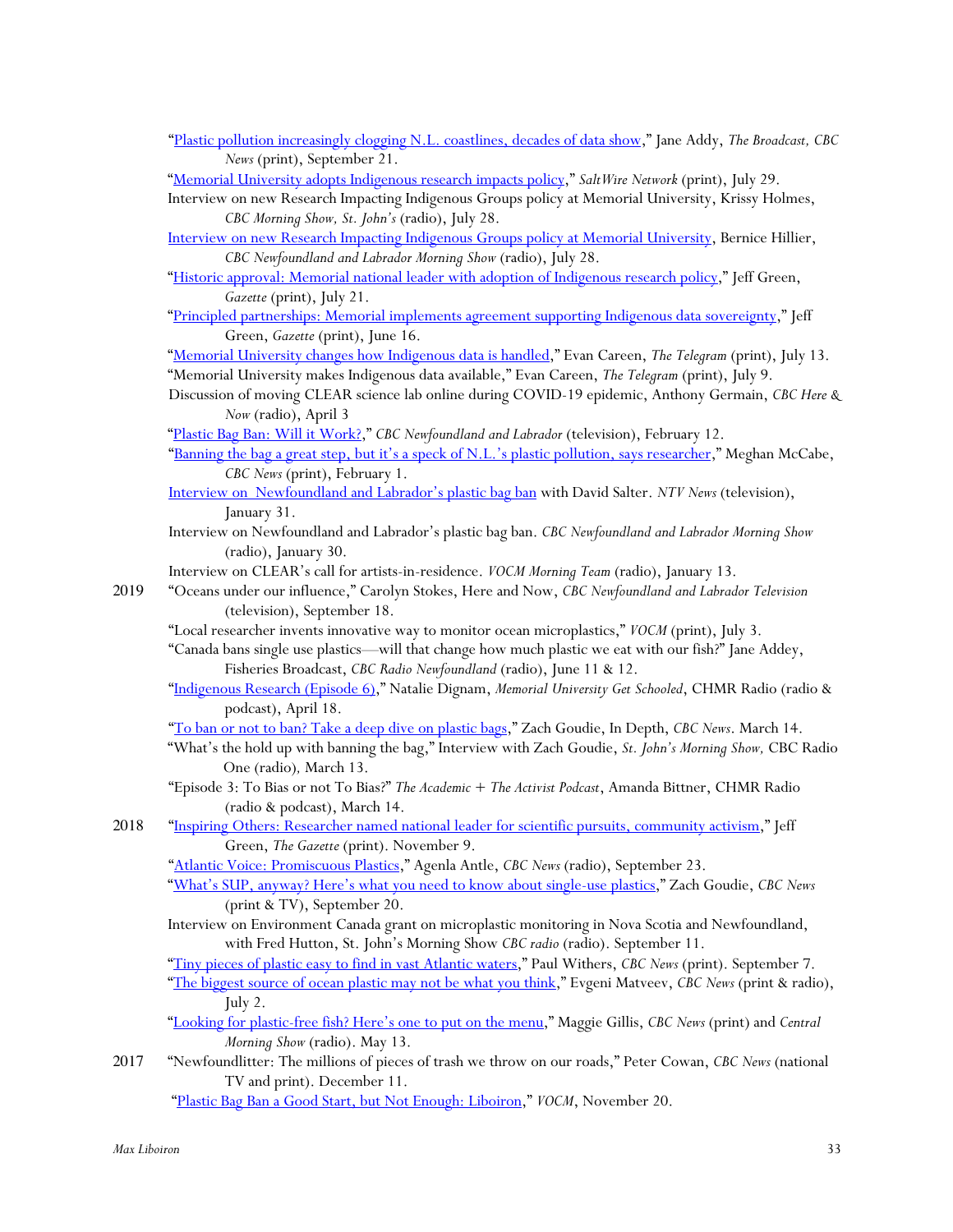"Culture of Excellence," Jeff Green, *The Gazette* (print), November 16.

"No such thing as 'good' plastics: The big picture," Jamie Kitzpatrick & Krissy Holmes, *St. John's Morning Show* (province-wide edition), CBC Radio, November 13.

"Provincial Plastic Bag Ban," Cecil Haire, *CBC Cross Talk* (radio), November 9.

"Cigarette butts: Litter in Newfoundland," Peter Cowen, *CBC News* (TV and radio), June 6.

"A bag ban in St. John's? Perspectives," Peter Cowen, *CBC News* (TV and radio), June 6.

"Litter in Newfoundland," Jo-ann Dooley, *CBC Morning Show* (radio), May 18.

"Newfoundland plastic washes up in Scotland," Peter Cowan, *CBC News* (TV and radio), May 4.

2016 "Province moving closer to plastic bag ban," Justin Brake, *The Independent* (print), December 8. "Petition to stop DFO plastic tagging regime," Lacy O'Conell, *VOCM News* (radio), November 11.

"Toxic by Design," Bob Murphy, *Mainstreet*, CBC Halifax (radio), October 28.

- "Fire Retardant Chemicals and the Failure of Canadian Regulations," Leigh Anne Power, *Gander Morning Show*, CBC Radio (radio), October 29.
- "Marine microplastics problem in NL: Memorial University scientist," Lindsay Bird, *CBC News* (TV and radio), October 17.
- Segment on microplastics, Jonathan Crowe, Here and Now, *CBC Television News* (TV), Newfoundland and Labrador, October 11.

"How to Titrate like a Feminist," C. Meech, *VOCM* (radio), September 22.

- "Biodegradable versus compostable plastic bags," Krissy Holmes, The Morning Show, CBC Radio NL (radio), September 21.
- "Time to part ways with plastic, St. John's city councilor says," Ryan Cooke, *CBC News* (print), September 20.

"Taking Aim at marine microplastics," Jeff Green, *The Telegram* (print), August 28.

"Food Fishery Guts," Fred Hutton, *VOCM* (radio), July 22.

"These ones are called baby legs, because they are made with baby tights' says DIY surface trawl maker," Mark Quinn, *CBC News* (TV and web), July 13.

"Hauling a Trawl for the Health of the Ocean," Jane Adey, Fisheries Broadcast, *CBC Radio Newfoundland* (radio), July 13.

"The Charter File: Microplastics in our Oceans," *NTV* (TV), July 13.

- "Testing the Trawls: Memorial-invented equipment tested in world's largest flume tank," Jeff Green, *The Gazette* (print), July 14.
- "Canada Classifies Plastic Microbeads as Toxic," Jane Adey, Fisheries Broadcast, *CBC Radio Newfoundland* (radio), June 27.

"Dark Side of Plastics," Jeff Green, *Memorial University Gazette* (print), February 18.

"Plastics in our Fish," Jane Adey, Fisheries Broadcast, *CBC Radio Newfoundland* (radio), January 23.

"The Hard Science of a Plastic Problem," Josh Pennell, *The Telegram* (print), January 20.

"Public Meeting on Plastic in Fish," Linda Swain, Afternoon News, *VOCM* (radio), January 19.

"Plastics in our Oceans?" Alex Mason, Mainstreet Nova Scotia, *CBC Radio Halifax* (radio), January 2.

2015 "Plastic Toxics," Jonathan Richler, Nightline, *VOCM* (radio), December 3.

"Topsail Beach Cleanup," Jane Adey, Fisheries Broadcast, *CBC Radio Newfoundland* (radio), November 4. "Write2Know and the new Liberal government," Dale Goldhawk, Goldhawk Fights Back, *Zoomer Radio* (radio), Toronto, ON, September 28

- "Got Fish Guts? Why this Memorial University researcher needs a fresh supply," Jane Adey, *CBC Radio Newfoundland* (radio), September 26.
- "Plastics?," Pete Soucy, Backtalk, *VOCM* (radio), September 21.

"Got Guts?," Jane Adey, Fisheries Broadcast, *CBC Provincial Radio* (radio), September 20.

"Seabird Ingestion of Plastics," Fred Hutton, Morning Show, *VOCM* (radio), September 2.

"Marine Plastics," Jodi Cook, *NTV* (TV), August 29.

"Should we ban bottled water?," Ramona Dearing, *Cross Talk*, *CBC Radio Newfoundland* (radio), August 26.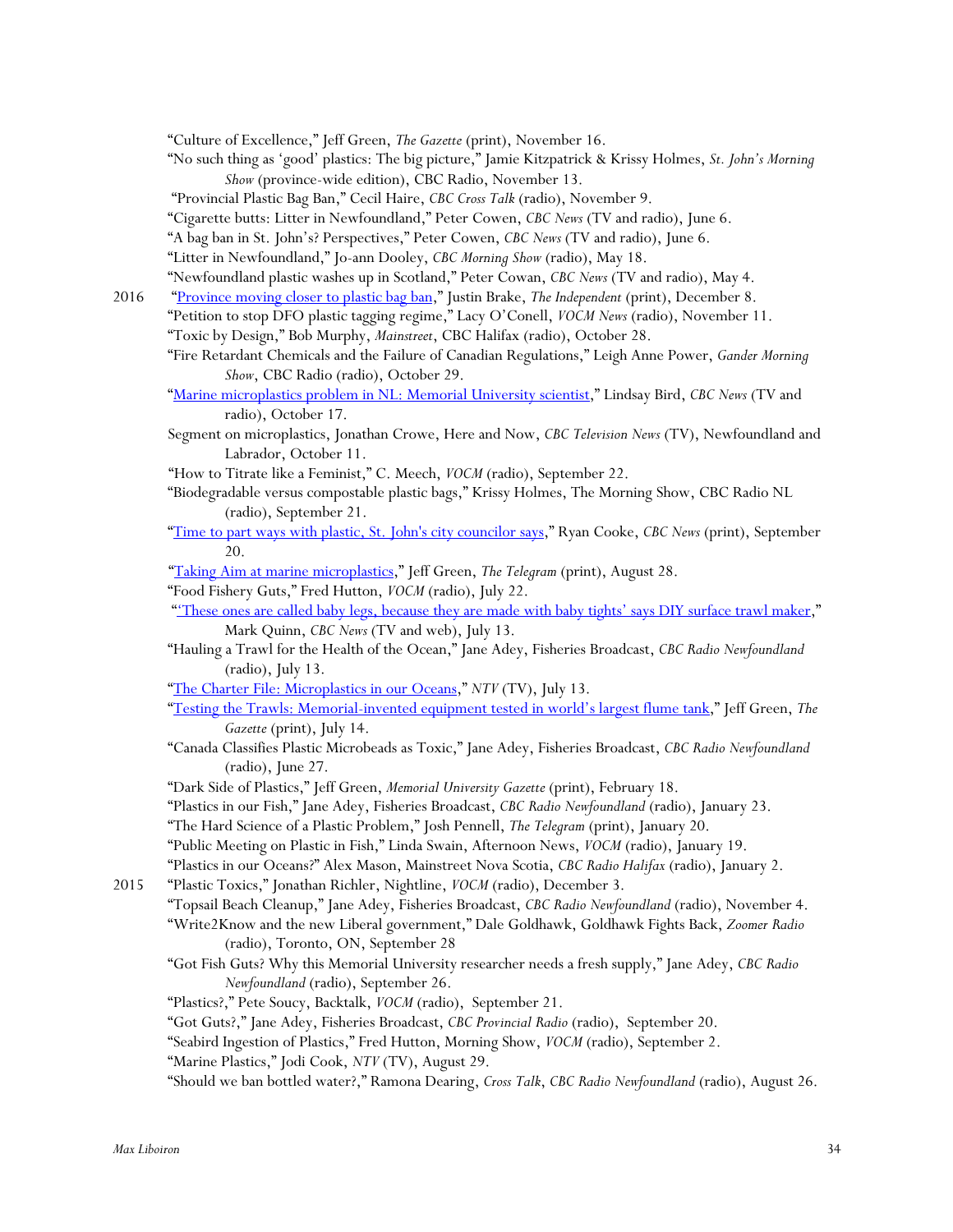2014 "Coming to do Research in Newfoundland," Andrea Antle, *Weekend AM*, CBC Radio Newfoundland (radio), December 20.

"Max Liboiron on ocean plastics," Vik Adhopia, *CBC at 6*, CBC National Radio (radio), December 11. "Have you seen marine plastics?," Ramona Dearing, *Cross Talk*, CBC Radio NL (radio), October 1. "Marine plastics in Newfoundland," Cecil Haire, *St. John's Morning Show*, CBC Radio (radio), September 29. "Marine Plastic Pollution," Brian McHugh, *Corner Brook Morning Show*, CBC Radio (radio), September 29. "Marine plastics in Newfoundland," Melissa Tobin, *Central Newfoundland Morning Show*, CBC Radio (radio),

September 23.

### **CASE STUDIES**

CLEAR has been used as an example, case study, or field site in the following works, arranged by date:

- Wreshler, Darren , Lori Emerson, and Jussi Parikka. (2021). *The Lab Book: Situated Practices in Media Studies*, section on "Infrastructure." University of Minnesota Press.
- Kawa, Nicholas C., Mark Anthony Arceño, Ryan Goeckner, Chelsea E. Hunter, Steven J. Rhue, Shane A. Scaggs, Matthew E. Biwer S. Downey, J Field, K. Fremillion, J McCorriston. (2021). Training wicked scientists for a world of wicked problems. *Humanities and Social Sciences Communications*, *8*(1), 1-4.
- Tauginienė, Loreta, Philipp Hummer, Alexandra Albert, Anna Cigarini, and Katrin Vohland. (2021). Ethical Challenges and Dynamic Informed Consent. *The Science of Citizen Science*, 397.
- Kaşdoğan, Duygu. (2020). Feminist Laboratuvarda Bilim, Emek ve Politika. *Praksis*, (52), 157-180.
- Bosworth, Kai. (2020). Feminist Geography in the Anthropocene: Sciences, bodies, futures. In *Routledge Handbook of Gender and Feminist Geographies*. Routledge: 445-454.
- Dryer, Sophi, Gabriela Ivens. (2020). What would a feminist open source investigation look like? *Digital War* 1: 5-17
- Fried, Samantha Jo. (2020). How Climate Science Could Lead to Action, *American Scientist* 108(1): 34.
- Watwood, Laura. *Value and Practice in a Feminist, Anti-Colonial Marine Science Laboratory* (Master's thesis, Ruprecht-Karls-Universität Heidelberg)
- Albornoz, Denisse, Katherine Reilly, and Marieliv Flores. (2019). Community-Based Data Justice: A Model for Data Collection in Informal Urban Settlements. *Development Informatics Working Paper*, (82).
- Belontz, Sara L., Patricia L. Corcoran, Heather Davis, Kathleen A. Hill, Kelly Jazvac, Kirsty Robertson, and Kelly Wood (2019). Embracing an interdisciplinary approach to plastics pollution awareness and action. *Ambio*, *48*(8), 855-866.
- Black, CarrolAnne. *Gender Equity in Ocean Science: Amplifying Voices, Increasing Impact*. Department of Fisheries and Oceans, Canada.
- Livio, Maya, and Lori Emerson. (2019). Towards Feminist Labs: Provocations for Collective Knowledge-Making. *The Critical Makers Reader:(Un) learning Technology*, 286.
- Dosemagen, Shannon. (2019). For a People-Centered Science: A Call to Action. *Science for the People Magazine. https://magazine. scienceforthepeople. org/vol22-2/community-science-people-centered-call-action*.
- Wesner, Ashton. (2019). Messing up mating: queer feminist engagements with animal behavior science. *Women's Studies*, *48*(3), 309-345
- Bergmann, Sven. (2018). Schleimige Assoziationen im Meer–die Plastisphäre. In *NaturenKulturen*: 353-384.
- Helmreich, Stefan, and Caroline A. Jones. (2018). Science/art/culture through an oceanic lens. *Annual Review of Anthropology*, *47*, 97-115
- Higgins, Marc, and Sara Tolbert. (2018). A syllabus for response-able inheritance in science education, *Parallax* 24(3): 273-294.
- Hannigan, John. (2017). Toward a sociology of oceans. *Canadian Review of Sociology/Revue canadienne de sociologie*, *54*(1), 8-27.
- Wagoner, Maya M. (2017). *Technology against technocracy: Toward design strategies for critical community technology* (Doctoral dissertation, Massachusetts Institute of Technology).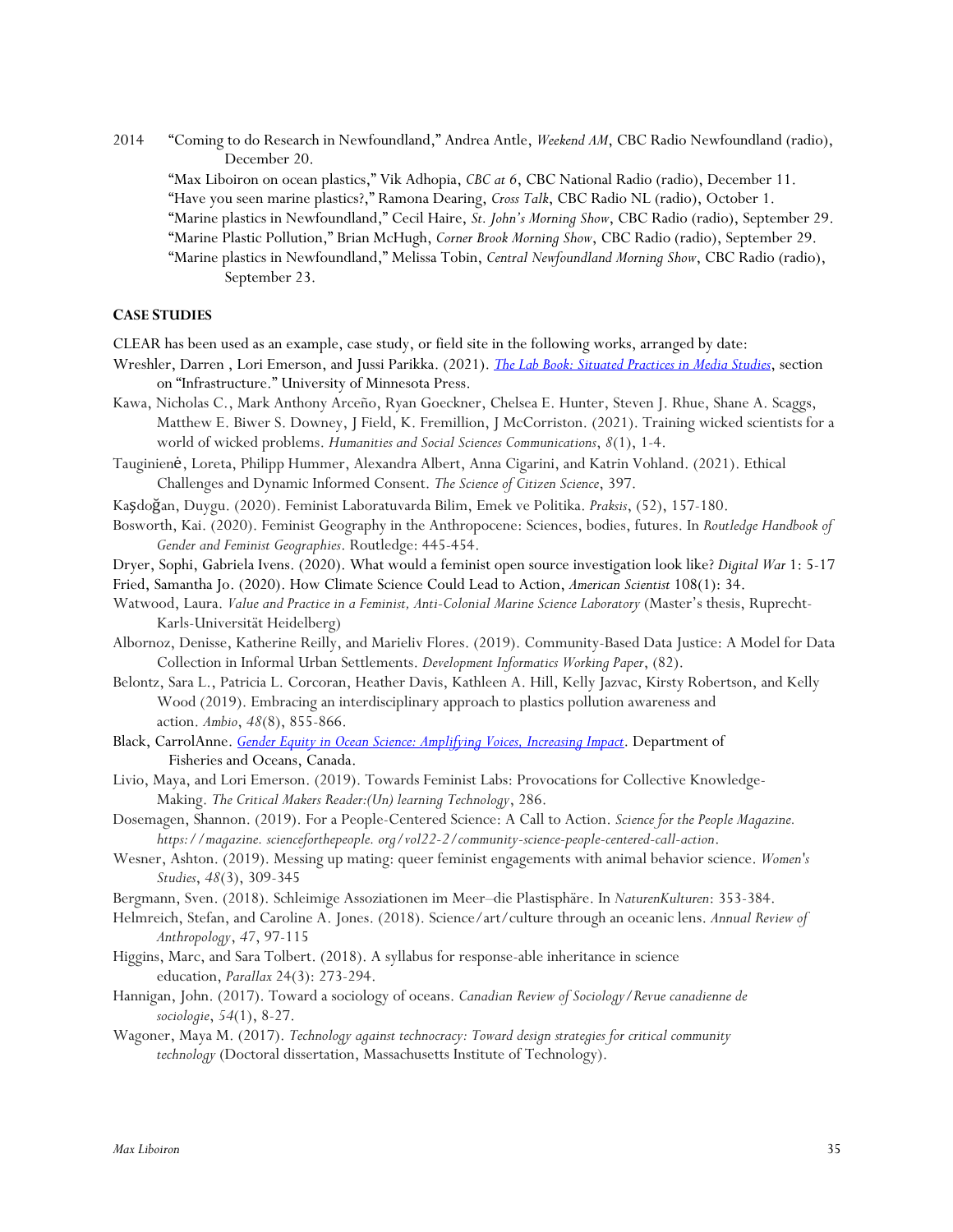CLEAR has been influential in the development of the following lab structures and/or guiding documents (mainly lab manuals) for other groups and institutions. The following list is based on personal communication and where CLEAR has been cited as a model in published literature or on websites:

- Agro-ecology Research-Action Collective (ARC), interdisciplinary collective based in the US, Canada, and Mexico
- Carceral Ecologies Lab, UCLA
- Center for Interdisciplinary Environmental Justice (CIEJ), interdisciplinary collective based in San Diego, CA, San Francisco, CA, El Paso, TX, and Guerrero, MX
- Couple 3, Filmmaking Handbook, independent film production company, New York City
- Environmental Data & Governance Initiative (EDGI), collaborative authorship guide
- GenderSci Lab, Harvard University
- Moore Institute for Plastic Pollution Research, California
- More-Than-Human Lab, Te Herenga Waka (Victoria University of Wellington), Aotearoa (New Zealand)
- Political Ecology Lab, UC Davis
- **Science and Society Collective, University of Ottawa**
- Solar Ecology Collaborative Research Lab, College of Earth and Mineral Sciences, Penn State
- **Transgender Media Portal, Carleton University**

# **ART EXHIBITIONS RELATED TO RESEARCH**

| 2019      | "Nature," (group show), Cooper Hewitt, Smithsonian Museum, New York City, NY<br>"Nature," (group show), Cube Design Museum, Kerkrade, Netherlands                                                               |
|-----------|-----------------------------------------------------------------------------------------------------------------------------------------------------------------------------------------------------------------|
|           | "Overflow," (group show), Gallatin Galleries, New York City, NY                                                                                                                                                 |
|           | "Plastic Soup," (permanent exhibition, featured as Science Changemaker), Canadian Museum of                                                                                                                     |
|           | Nature/ Musée Canadien de la Nature, Ottawa, ON                                                                                                                                                                 |
| 2017      | "Ocean Plastics Lab," (group show), front of Place de l'Hôtel de Ville, Paris                                                                                                                                   |
|           | "How we do science on permanent plastic pollution," The Study, Philadelphia, PA                                                                                                                                 |
|           | "From Outrage to Action," (group show), curated by Keith Miller, Gallatin Galleries, New York                                                                                                                   |
|           | City, NY                                                                                                                                                                                                        |
| 2016      | "Resistance After Nature," (group show), curated by Kendra Sullivan and Dylan Gauthier. Cantor                                                                                                                  |
|           | Fitzgerald Gallery, Haverford College, Haverford, PA                                                                                                                                                            |
|           | "Emergent Ecologies," (group show), curated by Eben Kirksey, Lissette Olivares, Grace Glovier,                                                                                                                  |
|           | Cody Kohn, Kayli Marshall, Greg Umali, and Alexandra Palocz. Kilroy Metal Ceiling,<br>New York, NY                                                                                                              |
|           | "Ethnography in the Expanded Field," (group show), organized by Barbara Adams, Scott Brown,                                                                                                                     |
|           | and John Bruce. Curated by Xavier Acarin. Graduate Institute for Design, Ethnography &<br>Social Thought, New York, NY                                                                                          |
| 2014-2015 | "Plastic GYRE," (group show), traveling exhibition of science and art on marine plastic pollution:<br>David J. Spencer Centers for Disease Control and Prevention Museum, Atlanta &<br>Anchorage Museum, Alaska |

# **ART IN COLLECTIONS**

2019 BabyLegs. Cooper Hewitt, Smithsonian Design Museum, New York City, NY. Accession Number NATURE.014. Object ID 2318798839